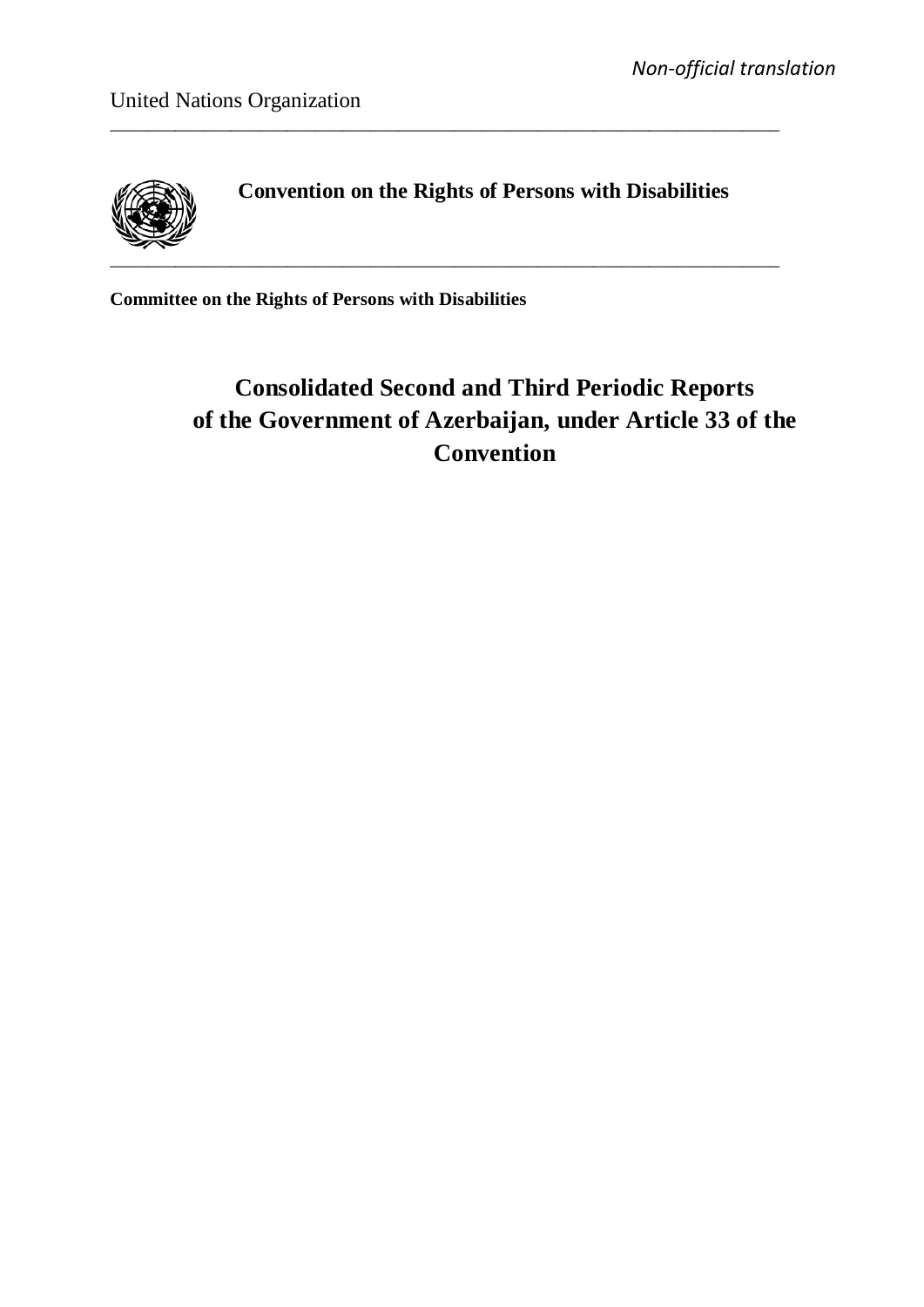| A.                                                                                                      |  |
|---------------------------------------------------------------------------------------------------------|--|
|                                                                                                         |  |
| Innovative reforms using Information Communication Technology (ICT) in the field of disability          |  |
|                                                                                                         |  |
|                                                                                                         |  |
|                                                                                                         |  |
| Participation of persons with disabilities in public decision-making process of the organizations  10   |  |
|                                                                                                         |  |
| <b>B.</b>                                                                                               |  |
|                                                                                                         |  |
| Legislative and policy measures against discrimination on the basis of disability 12                    |  |
|                                                                                                         |  |
|                                                                                                         |  |
| Legislative and policy measures to prevent multiple and intersecting discrimination, including domestic |  |
|                                                                                                         |  |
|                                                                                                         |  |
|                                                                                                         |  |
|                                                                                                         |  |
|                                                                                                         |  |
|                                                                                                         |  |
|                                                                                                         |  |
|                                                                                                         |  |
|                                                                                                         |  |
|                                                                                                         |  |
|                                                                                                         |  |
|                                                                                                         |  |
|                                                                                                         |  |
|                                                                                                         |  |
| Freedom from torture or cruel, inhuman or degrading treatment or punishment (Article 15) 28             |  |
|                                                                                                         |  |
|                                                                                                         |  |
|                                                                                                         |  |

### **Contents**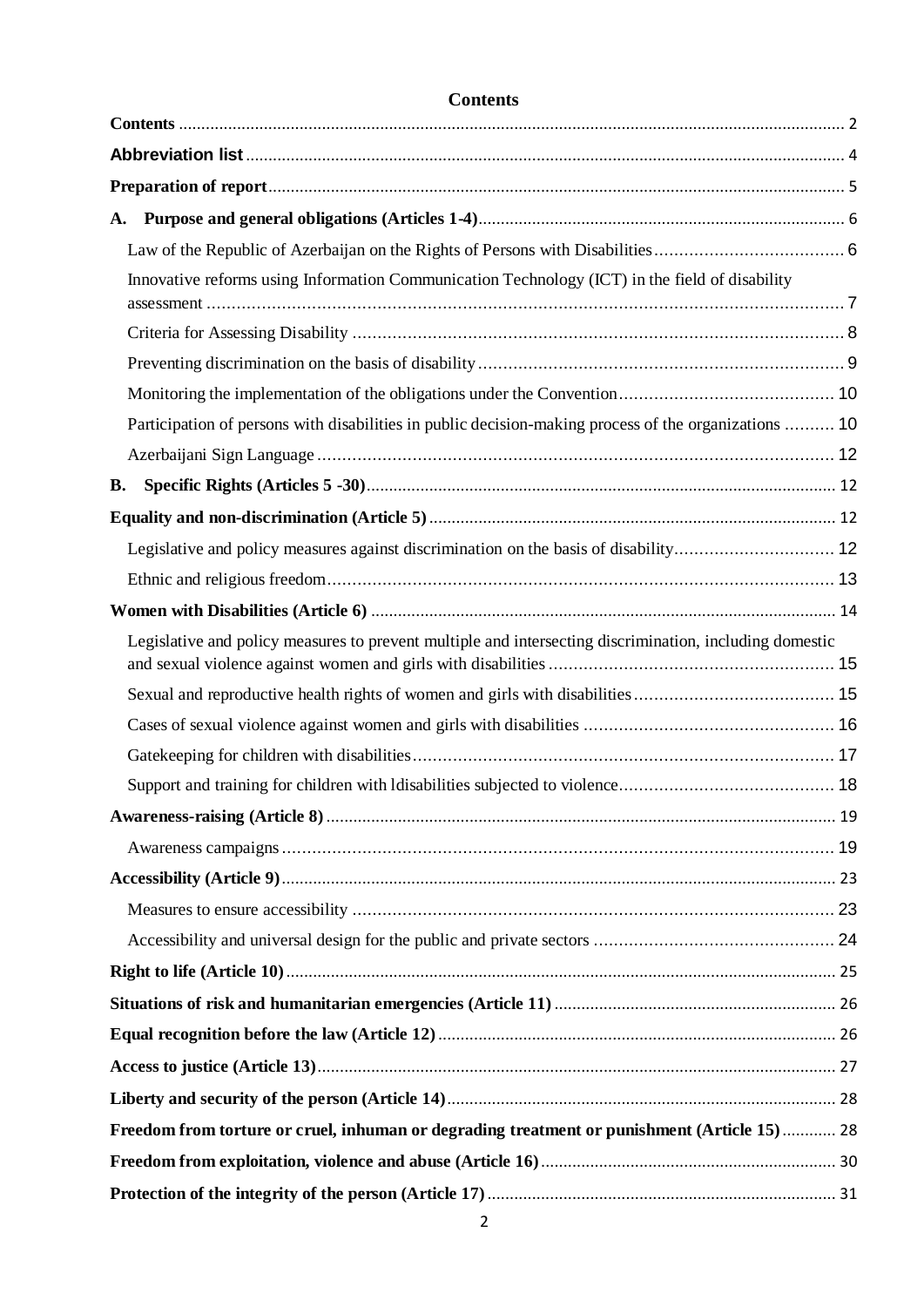| The mandate of and activities carried out by the Commissioner for Human Rights of the Republic of       |  |
|---------------------------------------------------------------------------------------------------------|--|
| Capacity Building of the Office of the Commissioner for Human Rights of the Republic of Azerbaijan . 49 |  |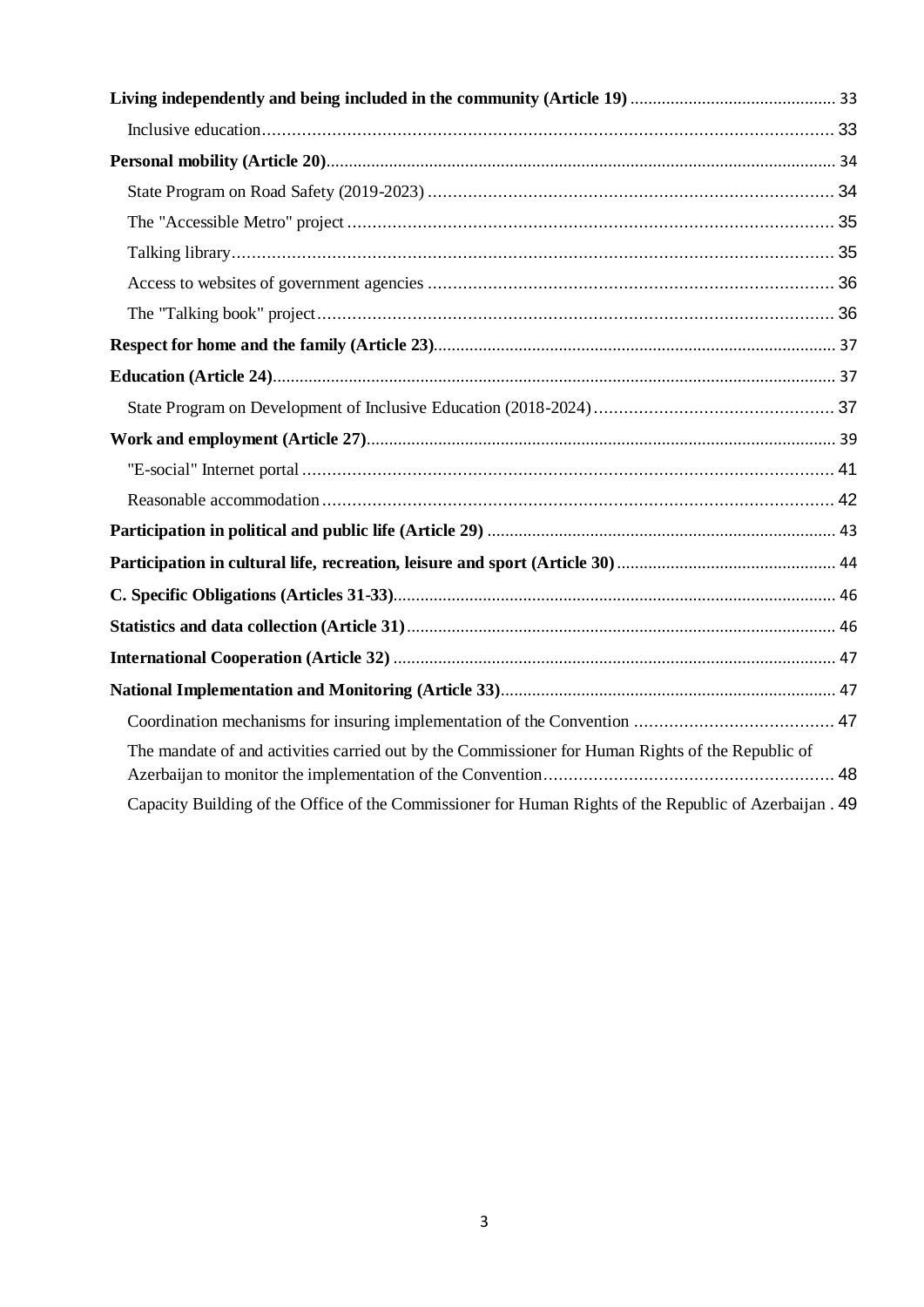# **[Abbreviation list](http://tureng.com/search/abbreviation%20list)**

| <b>BP</b>      | <b>British Petroleum</b>                                                             |
|----------------|--------------------------------------------------------------------------------------|
| <b>BTA</b>     | <b>Baku Transport Agency</b>                                                         |
| <b>CEC</b>     | <b>Central Election Commission</b>                                                   |
| CL             | <b>Constitutional Law</b>                                                            |
| <b>CPHR</b>    | Centre for Public Health and Reforms                                                 |
| <b>CPT</b>     | European Committee for the Prevention of Torture                                     |
| <b>ESS</b>     | <b>Employment Sub-System</b>                                                         |
| EU             | European Union                                                                       |
| <b>ICT</b>     | <b>Information Communication Technology</b>                                          |
| Institute      | Azerbaijan Ombudsman Institute                                                       |
| <b>ISGEI</b>   | Information System of the General Education Institutions                             |
| <b>LSCYPNA</b> | Leadership School of the Child and Youth Peace Network of Azerbaijan                 |
| <b>MLSPP</b>   | Ministry of Labour and Social Protection of Population                               |
| <b>MSEC</b>    | Medical and Social Expert Commissions                                                |
| <b>MTCHT</b>   | Ministry of Transport, Communication and High Technology                             |
| <b>NAPGE</b>   | National Action Plan on Gender Equality                                              |
| New Law        | New Law of the Republic of Azerbaijan "On the Right of Persons with<br>disabilities" |
| NGO            | Non-Governmental Organizations                                                       |
| <b>NPG</b>     | <b>National Preventive Group</b>                                                     |
| <b>TSERAS</b>  | Subsystem of Medical and Social Expertise and Rehabilitation                         |
| <b>UN</b>      | <b>United Nations</b>                                                                |
| <b>UNDP</b>    | <b>United Nations Development Programme</b>                                          |
| <b>UNEC</b>    | Azerbaijan State Economic University                                                 |
| <b>UNESCAP</b> | United Nation Economic and Social Commission for<br>Asia and the Pacific             |
| <b>UNICEF</b>  | United Nations Children's Fund                                                       |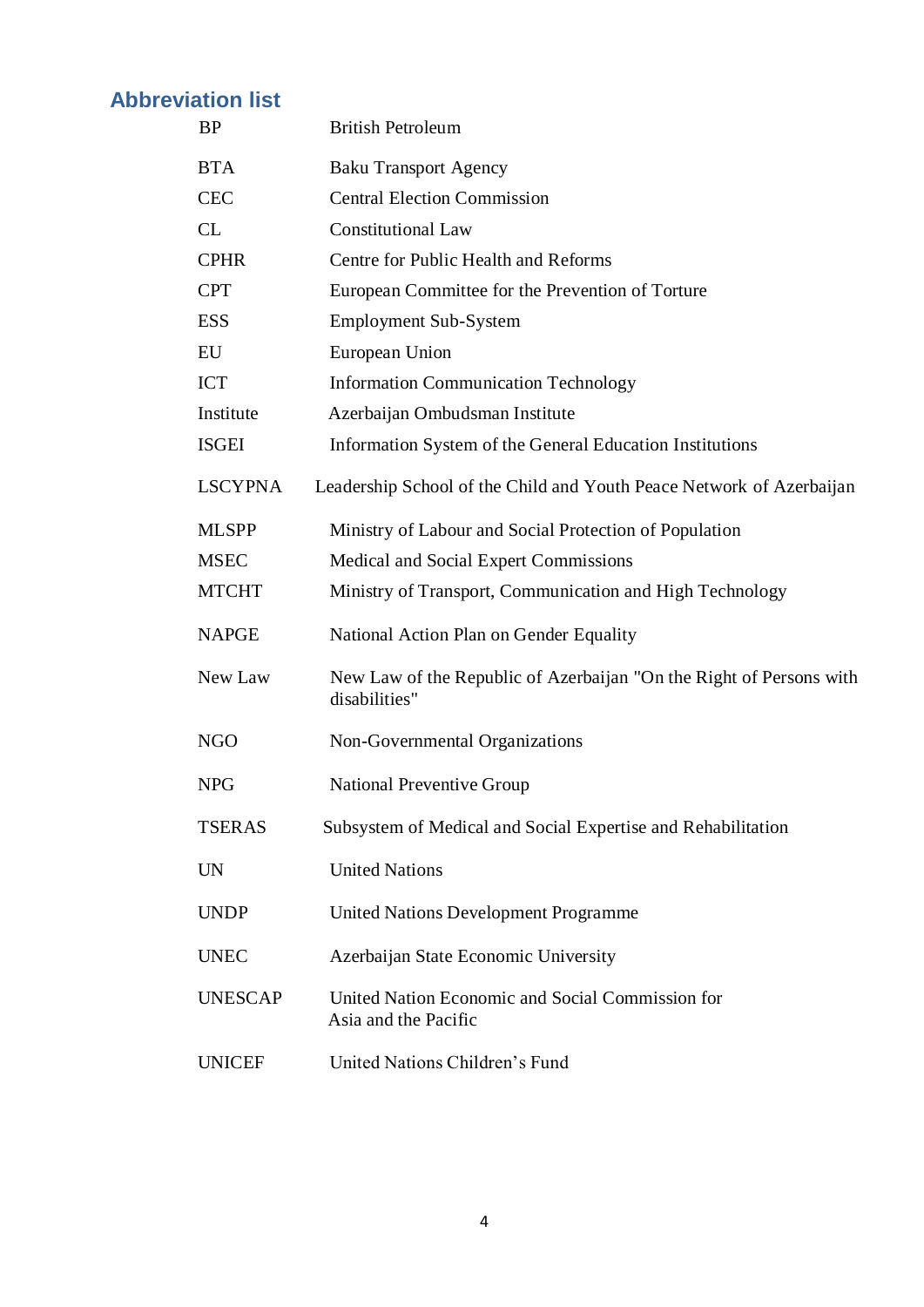### **Introduction**

1. The Government of the Republic of Azerbaijan submits to the United Nations (UN) Committee on the Rights of Persons with Disabilities simplified second and third periodic reports on the implementation of the Convention on the Rights of Persons with Disabilities (Convention). The Government of the Republic of Azerbaijan ratified the UN Convention on the Rights of Persons with Disabilities and its Optional Protocol on January 28, 2009, and in February, 2011 the Government submitted its initial report on measures to promote and protect the rights of persons with disabilities to the UN Committee on the Rights of Persons with Disabilities.

2. This report reflects the activities made to ensure all the rights and freedoms of persons with disabilities as well as to promote and protect these rights provided by the "United Nations Convention on the Rights of Persons with Disabilities" to which the Republic of Azerbaijan has joined.

### **Preparation of report**

3. The consolidated second and third periodic reports of the Republic of Azerbaijan on the implementation of the UN Convention on the Rights of Persons with Disabilities has been prepared based on information obtained on the activities of state bodies on the issues mentioned in the list of questions approved by the Committee and to be answered by the Government of the Republic of Azerbaijan.

4. The 2nd and 3rd consolidated reports of the Republic of Azerbaijan on the implementation of the UN Convention on the Rights of Persons with Disabilities have been prepared by the Working Group established by the Executive Order No. 504 of the President of the Republic of Azerbaijan of September 20, 2018 "On Enhancing the Effectiveness of Cooperation with UN Human Rights Mechanisms" based on information provided by the relevant ministries and committees.

5. In connection with this Executive Order a working group consisting of relevant government agencies has been established for the preparation of periodic reports of the Republic of Azerbaijan and to ensure control over the implementation of the recommendations adopted in relation to the Republic of Azerbaijan within the UN Human Rights Treaty bodies and the Universal Periodic Review mechanism of the UN Human Rights Council. Management of activities of that Working Group was entrusted to the Ministry of Foreign Affairs.

6. Representatives of the Prosecutor General and the Commissioner for Human Rights (Ombudsman) of the Republic of Azerbaijan also attend the meeting of the Working Group.

7. Information from Non-Governmental Organizations (NGOs), especially organizations of persons with disabilities was used in the preparation of the report.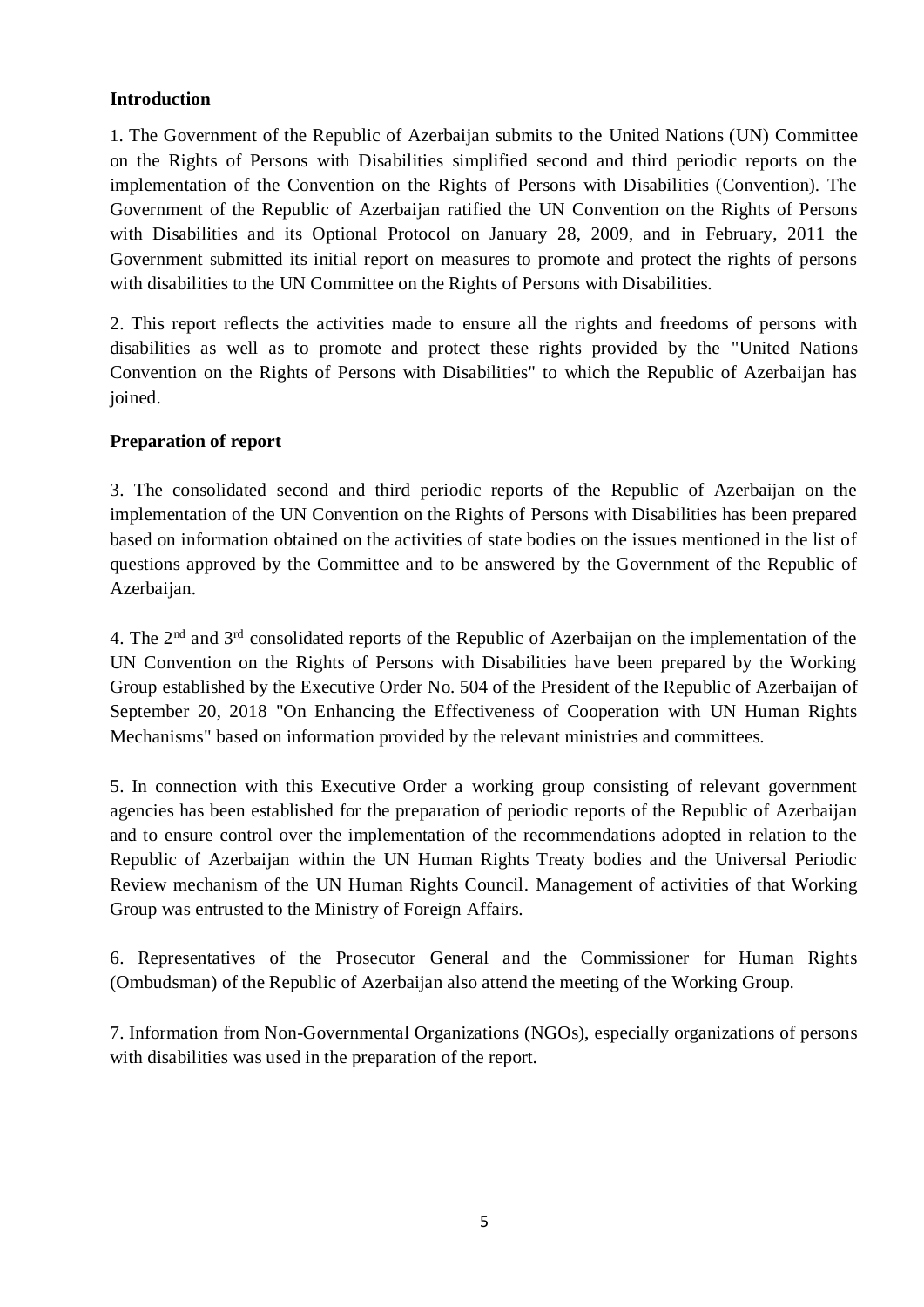# **A. Purpose and general obligations (Articles 1-4)**

### **a)**

Law of the Republic of Azerbaijan on the Rights of Persons with Disabilities

8**.** On May 31, 2018, a new Law of the Republic of Azerbaijan "On the Rights of Persons with Disabilities" (New Law) was adopted. Respect for all rights and freedoms provided by the Convention on the Rights of Persons with Disabilities, including the basic principles of state policy, state guarantees in this area, disability prevention, rehabilitation, employment, social security of persons with disabilities, other important issues are covered by this New Law.

9. Updated "Common Core Document" submitted by the Government of the Republic of Azerbaijan to the UN High Commissioner for Human Rights on October 20, 2017 and updated information on the document dated 2019, contains relevant measures in the area of protection and promotion of human rights, including the protection of the rights of persons with disabilities.

10. Due to implementation of the Decree of the President of the Republic of Azerbaijan of July 18, 2018 No 213 "On the Application of the Law of the Republic of Azerbaijan On the Rights of Persons with Disabilities" of May 31, 2018 No. 1153-VQ, legislation has been improved. This is a radical reform aimed at shifting from a traditional medical model of disability to a social model based on human rights and adaptation of the national legislation to Convention.

11. Among the drafts under preparation "Regulations of reasonable accommodation of the infrastructure facilities for use of Persons with Disabilities" which is being prepared, taking into consideration the Committee's general comment number 6 (2018) on equality and nondiscrimination; "Regulation for establishing a unified electronic register on persons with disabilities and disability; as well as anIndividual Rehabilitation Program which includes implementation of social rehabilitation should be noted.

12. In connection with application of a Decree on the implementation of the New Law the Ministry of Labour and Social Protection of Population of the Republic of Azerbaijan (MLSPP) has developed and submitted to the Government the relevant draft laws for the purposes of replacing the term "disabled" with the term "person with disability", exclusion of offensive terms from the national legislation, depending on the context replacing the word "defect" with the term "impairment", the term "cripple" with the term "disability", the term "imbecile" with the expression "mental impairment", the words "dumb", "deaf", "blind" with the expression "a person with a visual, hearing or speech impairment" in the Code of Administrative Offenses approved by the Law of the Republic of Azerbaijan of December 29, 2015 No. 96-VQ, in the Labour Code approved by the Law of the Republic of Azerbaijan "On approval, entry into force of the Labour Code of the Republic of Azerbaijan and legal regulation in this regard" of February 1, 1999, No 618-IQ, in the Land Code approved by the Law of the Republic of Azerbaijan "On approval of the Land Code of the Republic of Azerbaijan" No 695-IQ of June 25, 1999, in the Family Code approved by the Law of the Republic of Azerbaijan "On approval, entry into force of the Family Code of the Republic of Azerbaijan and legal regulation in this regard" of December 28, 1999, No. 781-IQ, in the Civil Code of the Republic of Azerbaijan approved by the Law of the Republic of Azerbaijan "On changing the validity period of the Civil Code of the Republic of Azerbaijan, the Code of Civil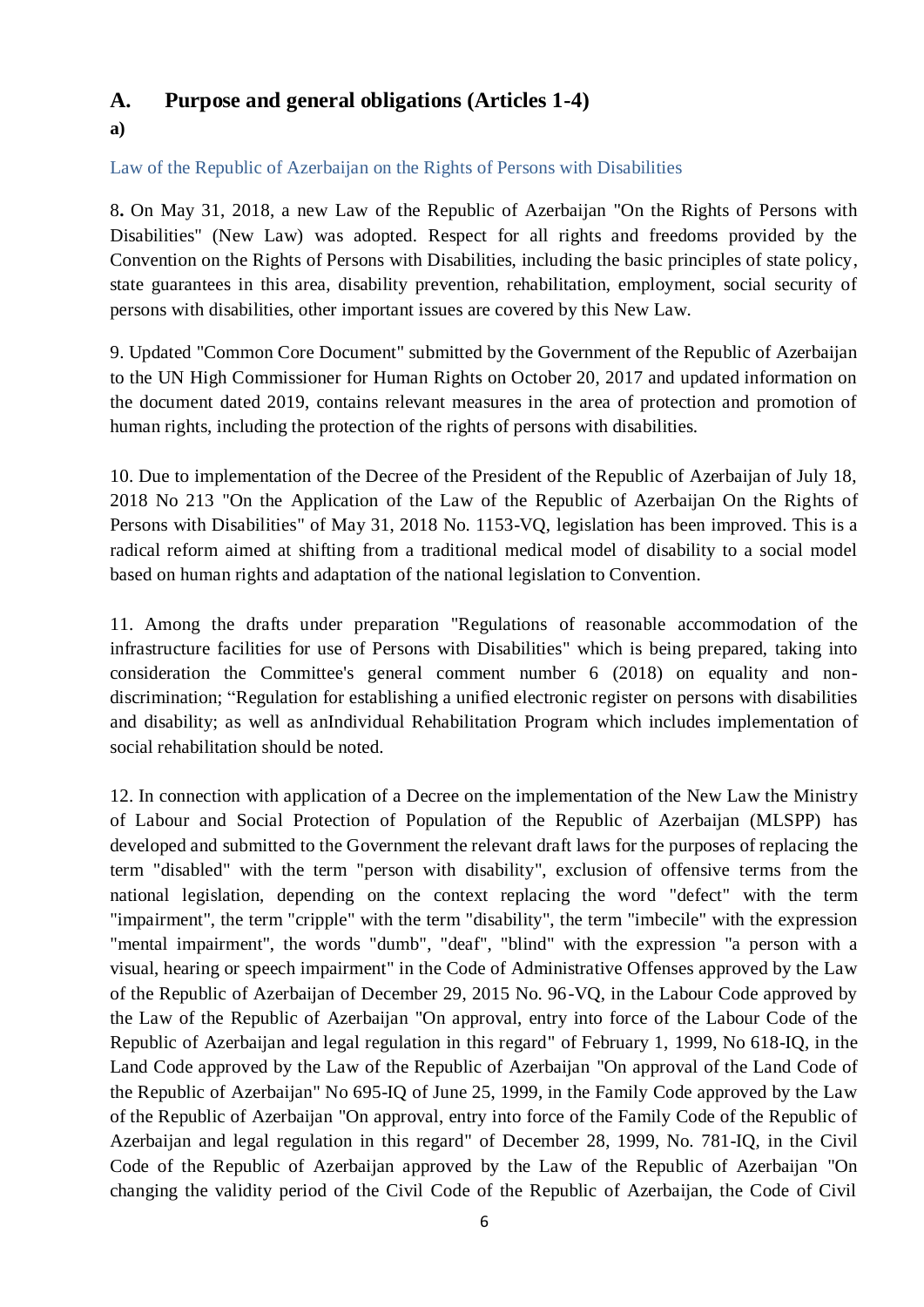Procedure of the Republic of Azerbaijan and the Criminal Code of the Republic of Azerbaijan" of May 26, 2000, in the Tax Code approved by the Law of the Republic of Azerbaijan "On approval, entry into force of the Tax Code of the Republic of Azerbaijan and legal regulation in this regard" of July 11, 2000 No 905-IQ, in the Customs Code approved by the Law of the Republic of Azerbaijan "On Amendments to the Customs Code of the Republic of Azerbaijan" of December 28, 2018, No 1431-VQD, in the Code of Urban Planning and Construction approved by the Law of the Republic of Azerbaijan "On Amendments to the Code of Urban Planning and Construction of the Republic of Azerbaijan" of March 5, 2019, No 1525-VQD, in the Migration Code approved by the Law of the Republic of Azerbaijan "On Amendments to the Migration Code of the Republic of Azerbaijan" of June 27, 2019, No 1623-VQD, in the Election Code approved by the Law of the Republic of Azerbaijan "On approval and entry into force of the Election Code of the Republic of Azerbaijan" of May 27, 2003, No 461-IIQ, as well as in the Law "On the Rights of the Child" of May 19, 1998, No. 499-IQ, in the Law "On Road Traffic" of November 22, 1998, No. 24, in the Law "On Courts and Judges" of June 10, 1997, No. 310-IQ, in the Law "On Freedom of Religion" of August 20, 1992, No. 281, in the Law "On perpetuating of name of the martyr and about privileges to families of martyrs" of September 3, 1993, No. 697 and in other relevant laws.

#### **b)**

Innovative reforms using Information Communication Technologies (ICT) in the field of disability assessment

13. Subsystem of Medical and Social Expertise and Rehabilitation (TSERAS) was created within the centralized electronic information system of the MLSPP as the implementation of the 1st part of the Presidential Decree "On Improvement of the System of Assessment of Disability and Limitation of Health capabilities" of September 15, 2015, No. 595.

14. Improvements in TSERAS have been made in accordance with the Order of the Cabinet of Ministers of the Republic of Azerbaijan "On approval of the Regulation on Medical and Social Expert Commissions" of February 5, 2016 No 366 and the amendment to this Resolution of November 11, 2016, No 446 and the disability status of citizens is assessed by the Medical and Social Expert Commissions (MSEC) through TSERAS on the basis of referrals from public health institutions without the presence of a person, and citizens are notified via SMS about the decision (duration and degree of disability or refusal). In addition, citizens can receive information about the results of the assessment freely and without interference, using the "Providing information on medical examinations conducted by the Medical and Social Expert Commissions" electronic service in the e-Government portal, as well as using the interactive menu by calling the Call Centre 142-0.

15. It should be noted that the advanced automated IT systems of the MLSPP, as well as the TSERAS have been posted within the South-South Partnership Programme on the UN portal "Cooperation Mechanisms and Solutions in the framework of South-South Cooperation in the Arab Countries, Europe and CIS" recomended for the other South countries by UN as an adviseable, modern, efficient and transparent working solution. Besides, this system in the field of disability assessment was recognized by the International Social Security Association (ISSA) in the Competition for the Good Practice Award for Europe and won a special award of ISSA. At the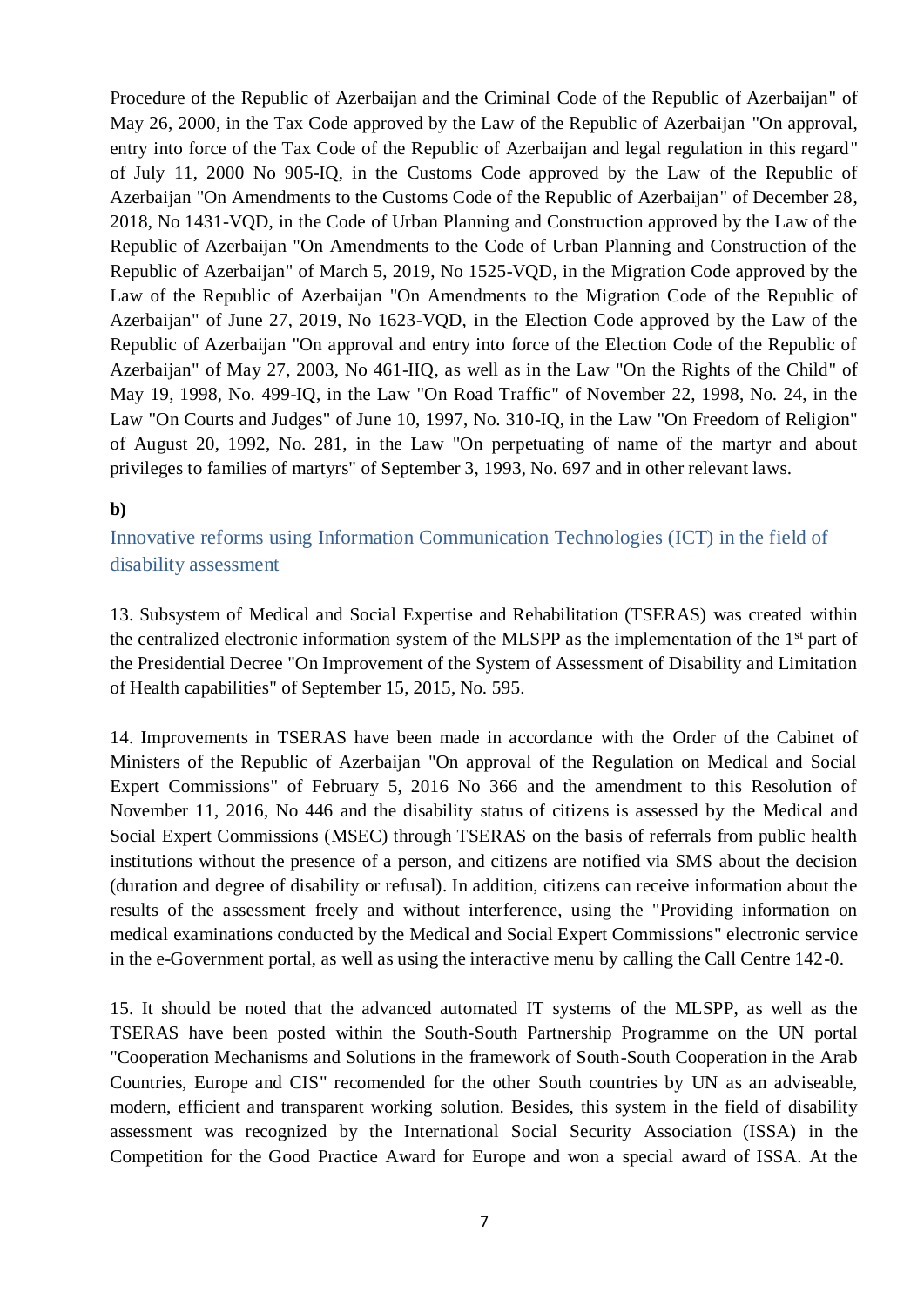same time, this experience of Azerbaijan has been studied and implemented by the Republic of Kazakhstan.

16. In addition, granting of disability pension is also being implemented using the electronic system in connection with the implementation of Section 2.4.3 of the Presidential Decree "On expanding the application of electronic services in the areas of labour, employment, social protection and social security" of September 5, 2018, No. 258.

17. Now, as granting of old age pensions, granting of disability pensions has started to be provided proactively without any application or submitting any documents. When there's a right of a person with a disability to a pension, he/she is granted the pension on the day of eligibility and is notified electronically in this regard (including the amount of the pension, the bank branch and time to collect a VISA card) by SMS, email or official letter.

### Criteria for Assessing Disability

18. New "Regulations on criteria for disability assessment" have been developed by the MLSPP for ensuring implementation of the paragraph 1.1.5 of Decree of the President of the Republic of Azerbaijan on the implementation of the New Law and posted on the official website of the MLSPP for public dicussions and feedback, comments and suggestions from civil society institutions, individual citizens, specialists and experts for organization of public hearings. At the same time, the project was also discussed within the Public Council, which operates under the Ministry and as well includes organizations of persons with disabilities.

19. A special working group has been established at the Ministry of Labour and Social Protection to ensure that the criteria for disability assessment are developed in line with the best international practices. The working group analysed the best international practices in the field of the disability assessment, studied the experience of Russia, Austria, Great Britain, USA and Germany, reviewed the European Union's (EU) "Physical and mental disability rating scale",  $10<sup>th</sup>$  edition of the International Classification of Diseases (ICD) and the International Classification of Functioning (ICF).

20. The new project on the "Criteria of disability assessment" also includes criteria for determining disability based on disease allocation under ICD-10, of the World Health Organization, a comprehensive and detailed description of persistent impairments in the human body, 10-100% range of persistent impairments in the human body's function, as well as the extent of restriction arising from his impairments of the seven main categories of human activities, such as selfcare, free movement, orientation, communication, behaviour control, learning and employment.

21. The classifications and categories used in this project address the opportunities of social rehabilitation and adaptation in disability assessment and thus shifting from a traditional medical model of disability to a social model based on human rights, allowing evaluation of the impact level on the life of a person resulting from diseases and their severity rates, but not isolated from them, as opposed to the traditional approach to determining disability.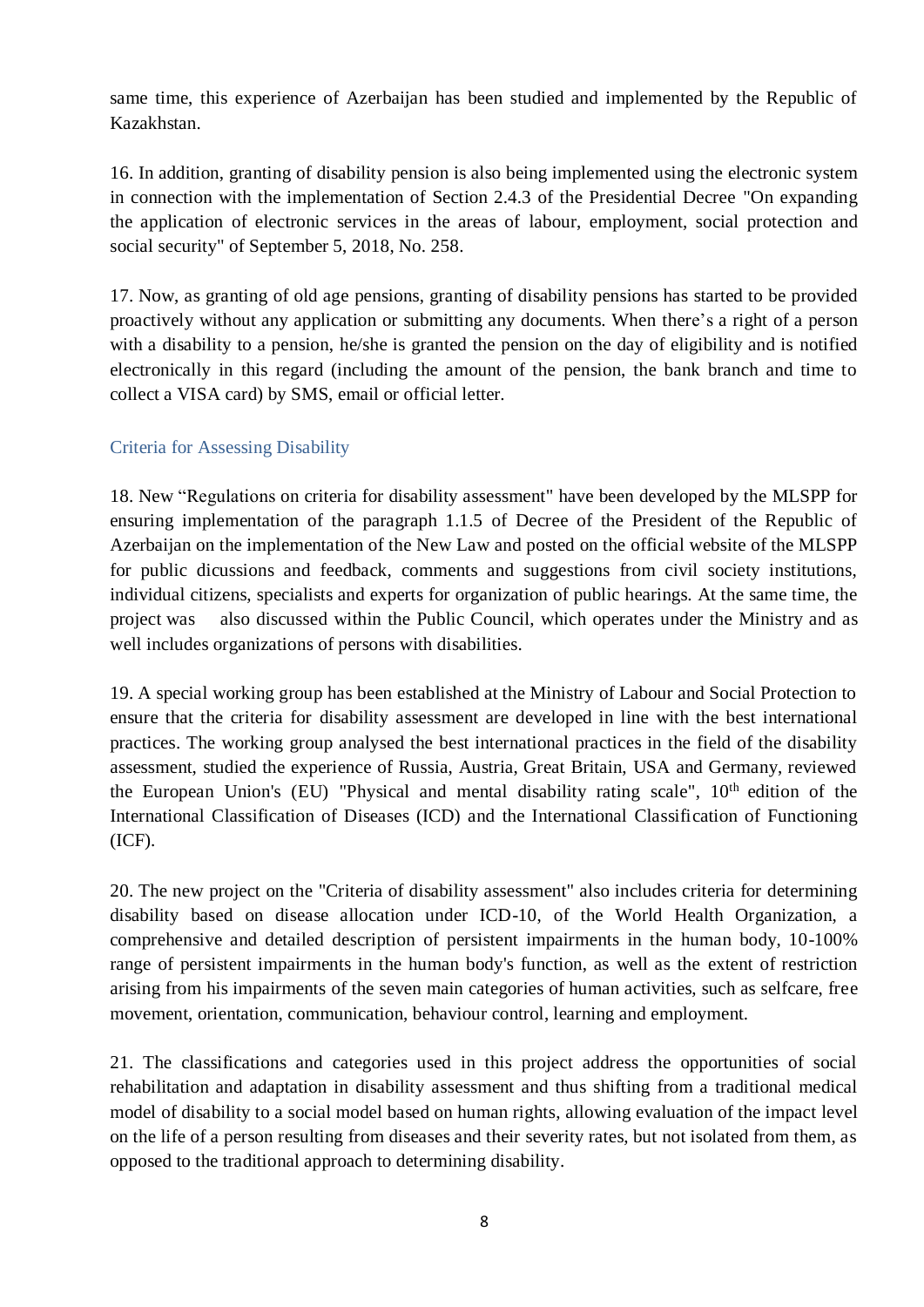#### **c)**

#### Preventing discrimination on the basis of disability

22. Amendments were made to the Constitution of the Republic of Azerbaijan in a nationwide voting (referendum) held on September 26, 2016. Section VI is added to Article 25 of the Constitution: "VI. Persons with disabilities enjoy all rights and bear duties enshrined in this Constitution, except for the rights and duties which are difficult for them to be implemented due to their disabilities."

23. The New Law providing for the elimination of all forms of discrimination on the basis of disability, full participation of persons with disabilities in society and creation of conditions for their social inclusion, full and equal exercise of rights and freedoms, protection of their honour and dignity, reflects a reasonable accommodation of the facilities for the needs of persons with disabilities. As mentioned above, "The regulation of reasonable accommodation of the infrastructure facilities for use of Persons with Disabilities" has been developed guided by the Commitee's General comment number 6 (2018) on equality and non-discrimination.

24. The Ministry of Labour and Social Protection of Population of the Republic of Azerbaijan in connection with the implementation of the Decree of the Prezident of the Republic of Azerbaijan on the implementation of the New Law has developed and submitted to the Government the relevant draft laws for the purposes of replacing the term "disabled" with the term "person with disability", exclusion of offensive terms from the national legislation, depending on the context replacing the word "defect" with the term "impairment", the term "cripple" with the term "disability", the term "imbecile" with the expression "mental impairment", the words "dumb", "deaf", "blind" with the expression "a person with a visual, hearing or speech impairment" in the Code of Administrative Offenses approved by the Law of the Republic of Azerbaijan of December 29, 2015 No. 96-VQ, in the Labour Code approved by the Law of the Republic of Azerbaijan "On approval, entry into force of the Labour Code of the Republic of Azerbaijan and legal regulation in this regard" of February 1, 1999, No 618-IQ, in the Land Code approved by the Law of the Republic of Azerbaijan "On approval of the Land Code of the Republic of Azerbaijan" No 695-IQ of June 25, 1999, in the Family Code approved by the Law of the Republic of Azerbaijan "On approval, entry into force of the Family Code of the Republic of Azerbaijan and legal regulation in this regard" of December 28, 1999, No. 781-IQ, in the Civil Code of the Republic of Azerbaijan approved by the Law of the Republic of Azerbaijan "On changing the validity period of the Civil Code of the Republic of Azerbaijan, the Code of Civil Procedure of the Republic of Azerbaijan and the Criminal Code of the Republic of Azerbaijan" of May 26, 2000, in the Tax Code approved by the Law of the Republic of Azerbaijan "On approval, entry into force of the Tax Code of the Republic of Azerbaijan and legal regulation in this regard" of July 11, 2000 No 905-IQ, in the Customs Code approved by the Law of the Republic of Azerbaijan "On Amendments to the Customs Code of the Republic of Azerbaijan" of December 28, 2018, No 1431-VQD, in the Code of Urban Planning and Construction approved by the Law of the Republic of Azerbaijan "On Amendments to the Code of Urban Planning and Construction of the Republic of Azerbaijan" of March 5, 2019, No 1525-VQD, in the Migration Code approved by the Law of the Republic of Azerbaijan "On Amendments to the Migration Code of the Republic of Azerbaijan" of June 27, 2019, No 1623-VQD, in the Election Code approved by the Law of the Republic of Azerbaijan "On approval and entry into force of the Election Code of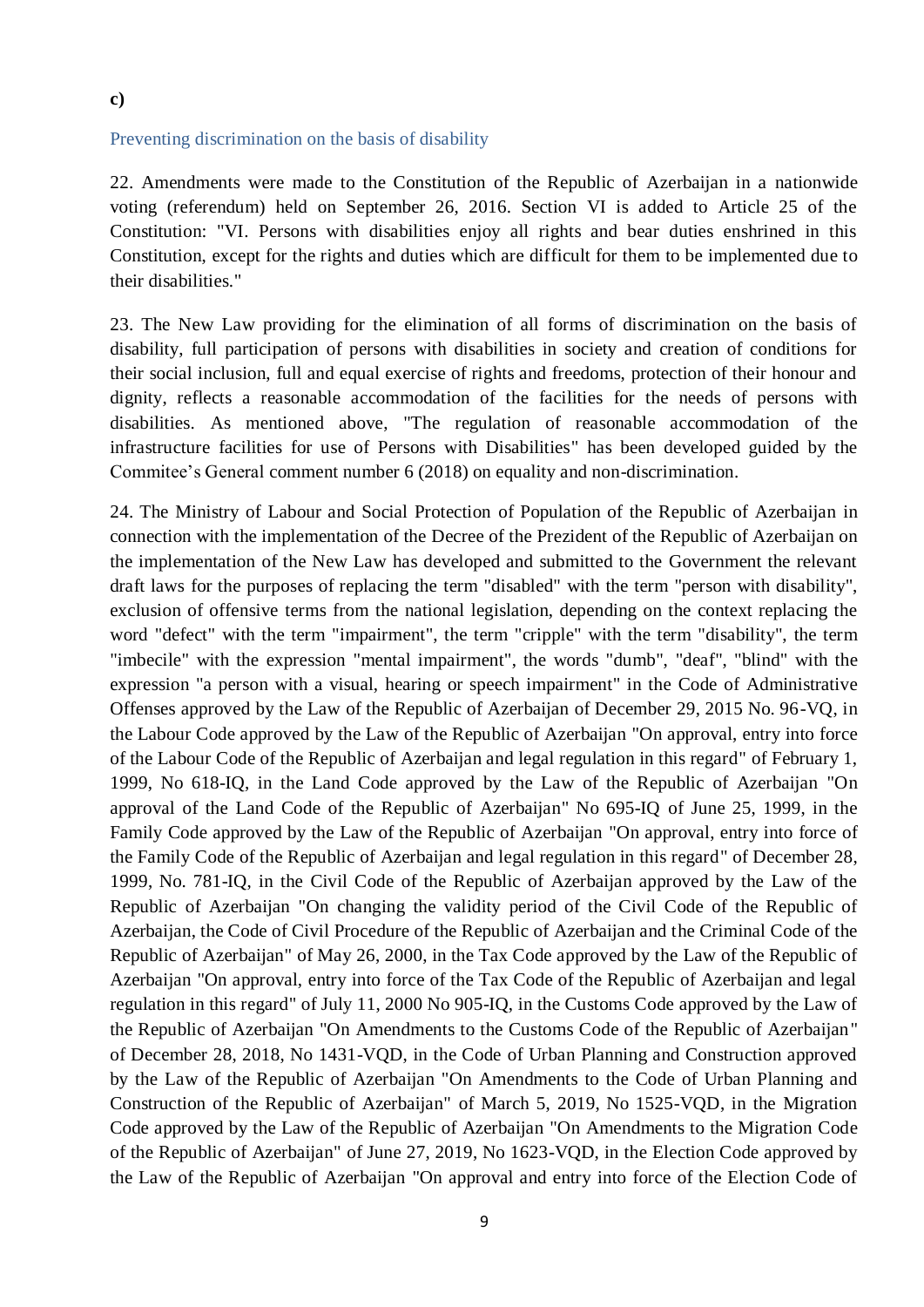the Republic of Azerbaijan" of May 27, 2003, No 461-IIQ, as well as in the Law "On the Rights of the Child" of May 19, 1998, No. 499-IQ, in the Law "On Road Traffic" of November 22, 1998, No. 24, in the Law "On Courts and Judges" of June 10, 1997, No. 310-IQ, in the Law "On Freedom of Religion" of August 20, 1992, No. 281, in the Law "On perpetuating of name of the martyr and about privileges to families of martyrs" of September 3, 1993, No. 697 and in other relevant laws.

### **d)**

Monitoring the implementation of the obligations under the Convention

25. The Council on State Support to Non-Governmental Organizations under the President of the Republic of Azerbaijan provided NGOs with information, consultative, methodological and organizational-technical assistance to protect the rights of persons with disabilities, as well as travel grants were allocated for participation of the representatives of those NGOs in international events.

26. There is a mutual cooperation between the Commissioner for Human Rights and civil society institutions, in particular persons with disabilities and the NGOs representing them, which is important for their involvement in the process of monitoring the implementation of the obligations arising from Convention. Thus, representatives of the "Union of Disabled People Organizations" (the exact translation of the name of organization), which currently unite several same profile NGOs, are also members of the Expert Council under the Ombudsman, as well as the Business and Human Rights Working Group.

27. Legal awareness events held annually at the initiative of the Ombudsman, such as the Human Rights Month, Child Rights Month and Peace Month, have made significant contributions to the promotion of the rights of all social groups, including the rights of persons with disabilities.

28. In addition, as the Ombudsman's Resource Centres at the Leadership School of the Child and Youth Network of Azerbaijan and the Elderly Resource Centre trainings on the rights of persons with disabilities for members of these organizations are held.

29. On December 3, 2016, on the occasion of the International Day of Persons with Disabilities and the 10th anniversary of the adoption of the UN Convention on the Rights of Persons with Disabilities, Conference titled "The Convention on the Rights of Persons with Disabilities - 10 years: Work Done and Future Tasks" was held at the Office of the Commissioner for Human Rights with participation of the representatives of the Ministry of Labour and Social Protection of Population, other relevant government agencies, civil society, NGOs and media representing such people.

### **e)**

### Participation of persons with disabilities in public decision-making process of the organizations

30. An awareness-raising project "Sun for All" was implemented by the State Committee for Family, Women and Children Affairs in 2015-2016 to increase attention and care for persons with disabilities, to involve the community in addressing their problems, to identify children and their families who need special care, ensure their inclusion and development in society.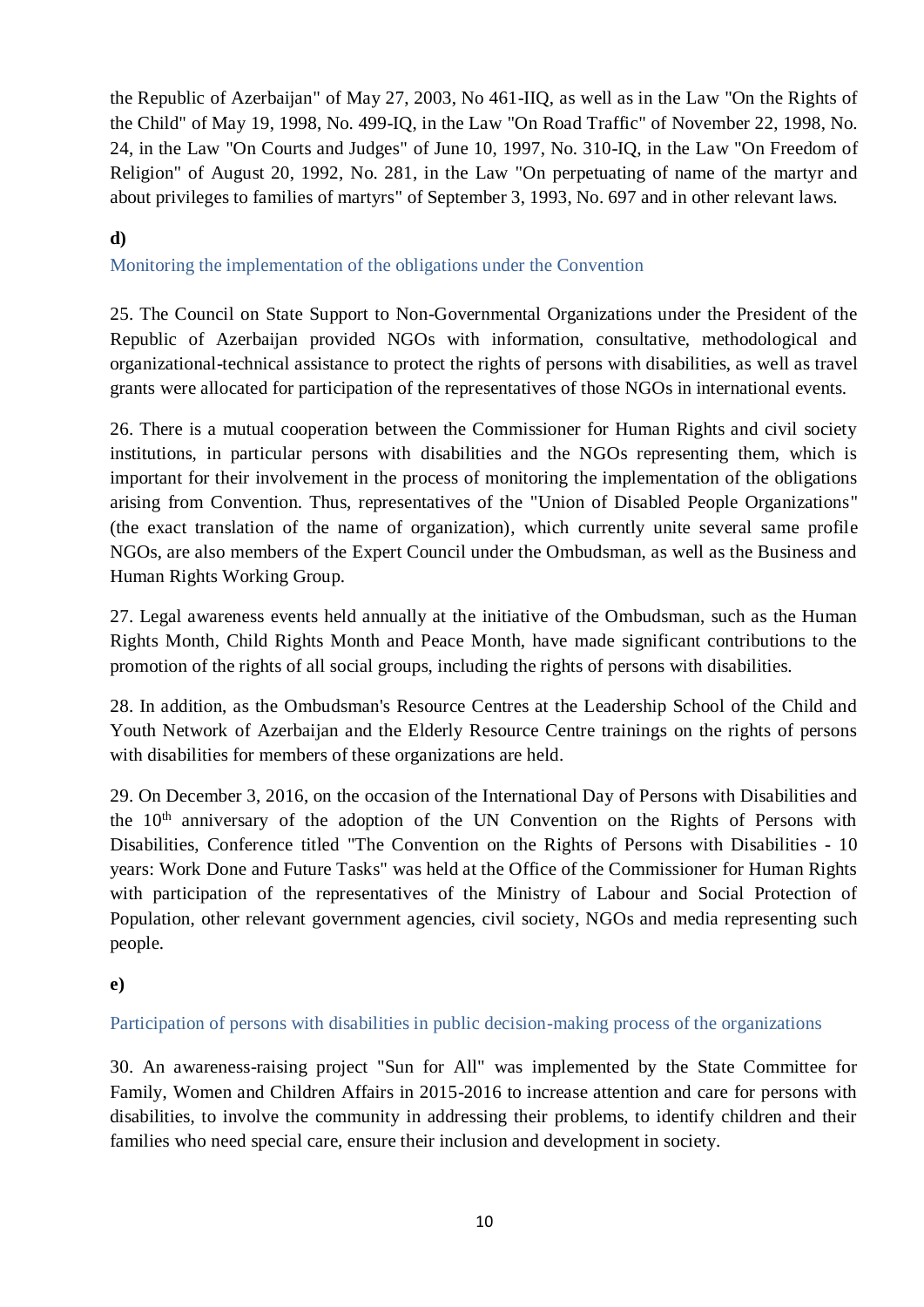31. The State Committee for Family, Women and Children Affairs has been consistently working to discover cinematography skills of children with disabilities, as well as their integration into society. Films and social videos on the relevant topics presented to the Organizing Committee are presented annually to the executive authorities (district and city) for use in awareness-raising activities, as well as at events held by the Committee.

32. Work on the development, integration and social mobilization of children with disabilities is underway by providing their participation at the events-forums, summer schools, children's rights trainings, master classes in creativity held by the State Committee for Family, Women and Children Affairs. The Committee holds various entertaining, artistic events for providing moral support to children with disabilities, to draw public attention to them, as well as to strengthen their integration into society on special (World Down Syndrome Day, International Childhood Cancer Day, International Day of Persons with Disabilities) and on prominent (Novruz and Eid al-Adha holidays) days.

33. In 2017, the Fourth Forum was held jointly with the State Committee for Family, Women and Children Affairs, the Heydar Aliyev Foundation and the United Nations Children's Fund (UNICEF). This forum aims to stimulate the formation of leadership qualities in children, ensure that children are involved in decision-making with regard to their rights, provide opportunities for children to take the initiative and make suggestions about their problems, and to draw public attention to the protection of children's rights.

34. During the years of 2018-2019, the Committee held various events and trainings aimed at developing children's life skills and informing them of their rights and responsibilities. At the same time, various exhibitions of children's handicrafts are organized at the annual events for the protection of children's rights and on children's rights. In total, over 500 children with disabilities participated in trainings and activities covering more than 1,300 children.

35. The Commissioner for Human Rights showed special activity during the 16-day campaign against Gender-based Violence, launched at the International Day for the Elimination of Violence Against Women declared by the UN General Assembly on 25 November 1999 and continuing until December 10 - the International Human Rights Day, and organized a series of awareness-raising events in the capital and regions with participation of government officials, NGO representatives, municipal members, active youth, teachers, schoolchildren, the general public, including women, children and adolescents with limited health capabilities, as well as persons with disabilities.

36. In addition, the Ombudsman proposed an individual approach to the problem of violence against women and to investigate the causes of this issue at various stages at the events held at the Ombudsman's Resource Centres - the Leadership School of the Child and Youth Peace Network of Azerbaijan (LSCYPNA) and the Elderly Resource Centre, and at regional Centres in Ganja, Sheki, Jalilabad and Guba. First of all, the importance of avoidance with preventive methods, legal awareness-raising, holding meetings with communities, families, conversations and explanatory works, as well as revealing violence, restoring violated rights, preventing girls staying out of school and early marriages, creating special shelters in the regions, increasing women's activity, as well as their active participation in governance, decision-making, elections, their promotion, development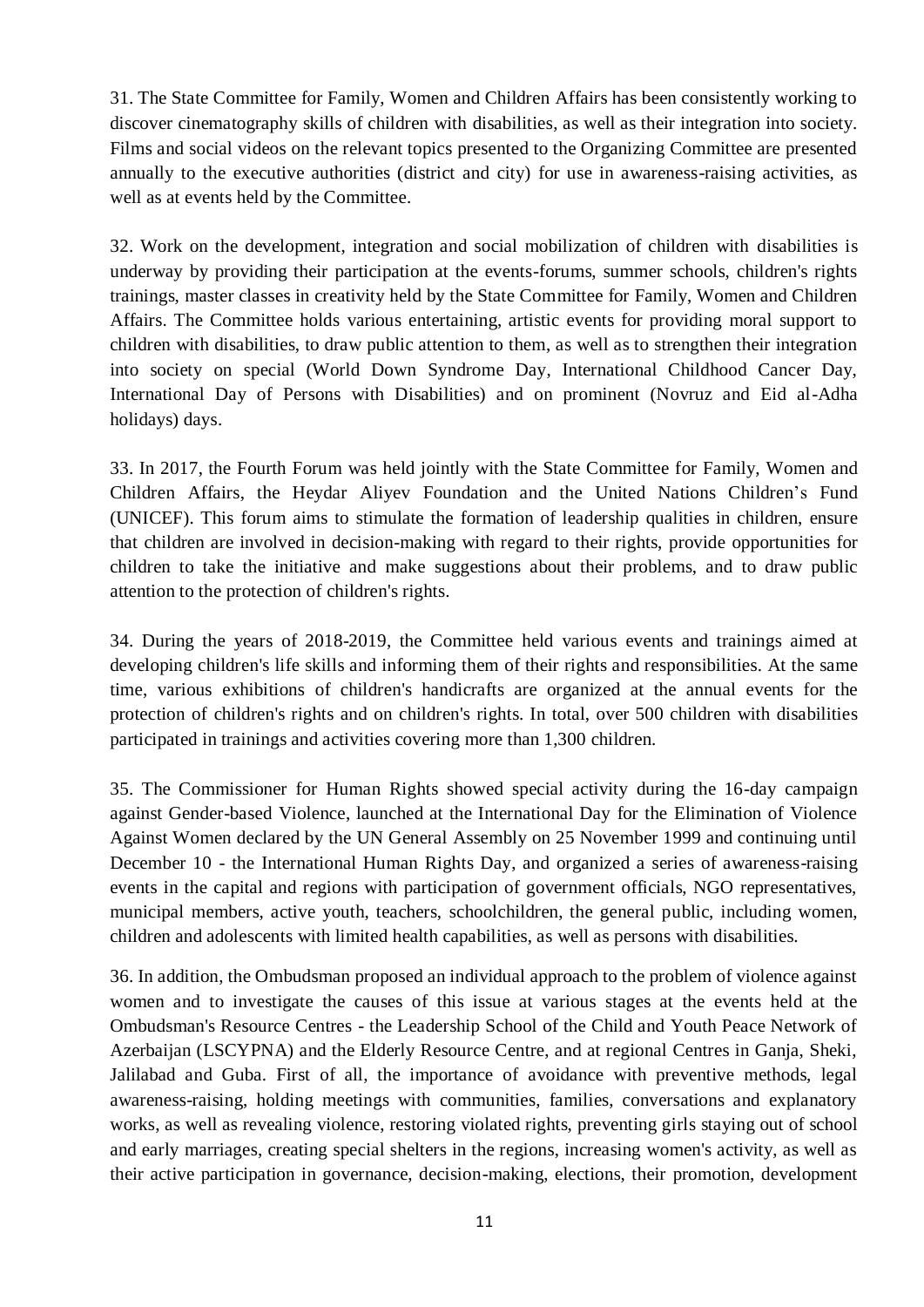of women's entrepreneurship, and protecting children from the manipulation and suffering in some conflict situations between parents.

### **f)**

### Azerbaijani Sign Language

37. The Ministry of Education has prepared a draft law on amendments to the Law of the Republic of Azerbaijan "On the Rights of Persons with Disabilities" regarding the recognition of sign language as an official language used by the state. The draft will be submitted to the government after coordination with the relevant government agencies.

38. In addition, "Sign Language" - dactyls and gestures are used as a means of communication in special boarding schools and preschools for children with hearing and speech impairments. Textbooks for Native language and Mathematics, Workbook on Mathematics for primary grades for Children with Hearing Impairments (Grades 1-4), and Methodical Handbook for Teachers are published.

## **B. Specific Rights (Articles 5 -30)**

## **Equality and non-discrimination (Article 5)**

**a)**

### Legislative and policy measures against discrimination on the basis of disability

39. In accordance with Article 1.0.3 of the New Law any segregation, exclusion or restriction, including denial of reasonable accommodation for accessibility in accordance with this law and guided by the principles of the Convention is considered as a discrimination on the basis of disability.

40. Article 4 of the New Law sets out the basics of the legal status of persons with disabilities. Thus, persons with disabilities have all human and civil rights and freedoms enshrined in the Constitution of the Republic of Azerbaijan and other legal acts and international treaties to which the Republic of Azerbaijan is a party. Discrimination against the persons with disabilities is prohibited and persecuted by law. Specific measures that are necessary to facilitate or achieve de facto equality of persons with disabilities are not considered as a discrimination. A person with a disability may, in person or through a representative, file a complaint against an administrative act, refusal to adopt an administrative act, action or inaction of an administrative body in accordance with the Law of the Republic of Azerbaijan "On Administrative Proceedings."

41. Non-discrimination on the basis of disabilty in accordance with Article 5.0.5 of the New Law, that is, identifying and upholding the rights of persons with disabilities to equal protection under the law and equal enjoyment of legal rights, eliminating any segregation, exclusion or restriction, is one of the main principles of the state policy with regard to persons with disabilities.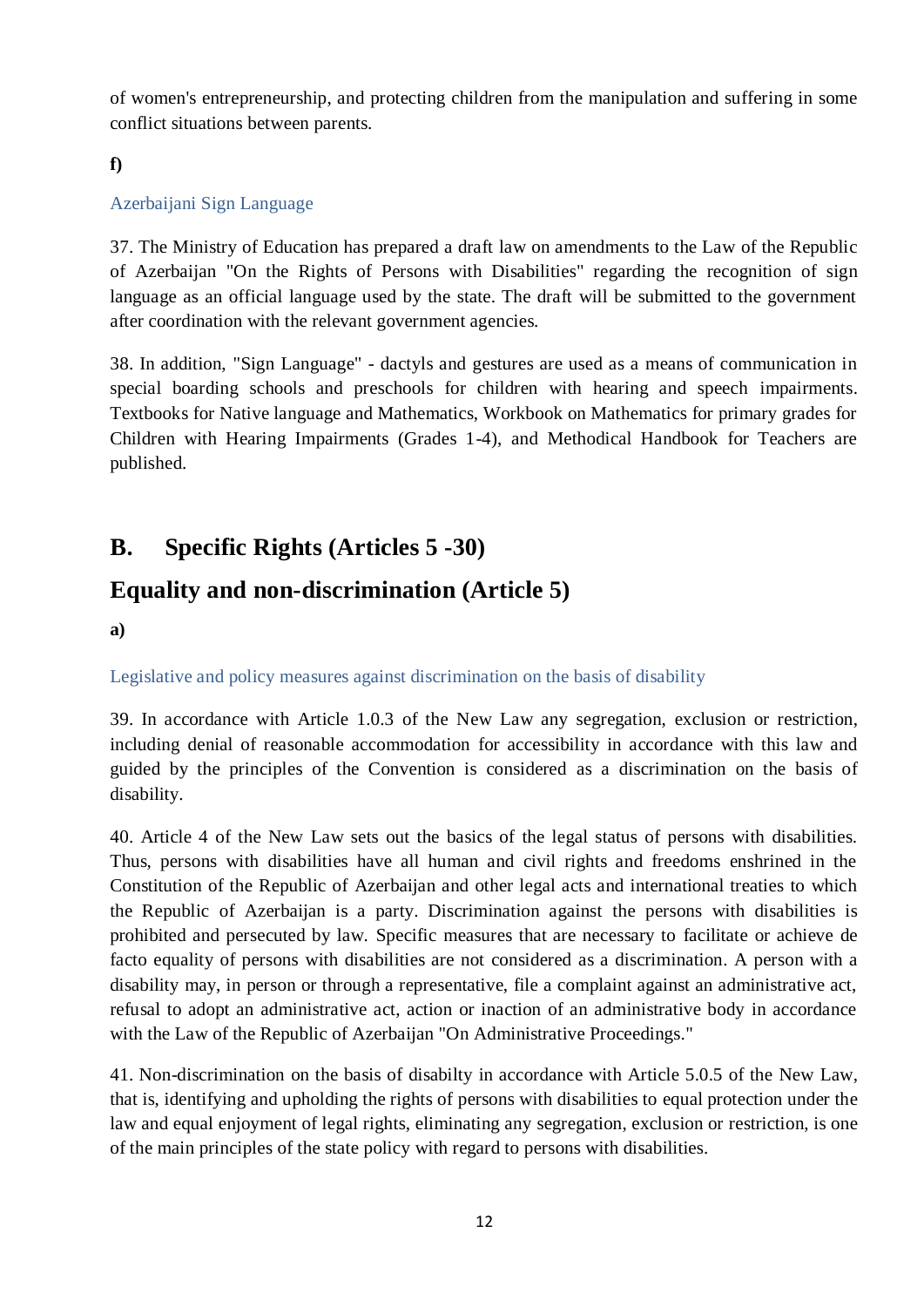42. In order to eliminate discrimination against persons with disabilities in the field of adoption, provision regarding restriction on the basis disability has been removed in the draft laws designed for implementation of tasks assigned by the Decree No. 393 of the President of the Republic of Azerbaijan of December 10, 2018 on "Improving Management in the Field of Adoption". It should be noted that in paragraph 7 of the "List of Diseases, that prohibit adoption, guardianship and custody" approved by the Resolution No. 141 of the Cabinet of Ministers of August 15, 2000 all injuries and disorders that lead to disability of I and II degrees are listed.

### **b)**

### Ethnic and religious freedom

42. According to the Law of the Republic of Azerbaijan "On Freedom of Religion" each person has the right to practice any religion individually or in association with others, to express and disseminate his or her religion convictions.

43. The State Committee on Religious Associations has consistently conducted awareness-raising work regarding implementation of the UN Convention on the Rights of Persons with Disabilities for creating appropriate conditions for the provision of freedom of religion, assisting promotion of mutual respect, understanding and tolerance among religious organizations of different religious beliefs, for the purpose of preventing confrontation and discrimination and other negative manifestations of religion against citizens of the country, including religious minorities, especially persons with disabilities.

44. The State Committee organized more than 150 events across the country only in 2016 within the framework of the Year of Multiculturalism in the directions of cultural diversity, protection of religious minorities, tolerance, the role of intercultural dialogue in the resolution of conflicts. At the same time, the State Committee has organized a series of events within the "Human Rights Month" and "Children's Rights Month", which are held regularly in our country. In 2018 alone, about 50 events were held in these areas.

45. Besides, by the Decree of the President of the Republic of Azerbaijan No 1624 of October 10, 2017, the Fund for Promotion of Moral Values has been established under the State Committee on Religious Associations. The Fund takes measures to assist those who are incapable of self-care due to illness, disability or old-age and also provides financial assistance to purchase medicines, essential food and goods. People with disabilities from religious minorities are also entitled to the full benefits of this assistance, and this is confirmed in practice.

46. By the Commissioner for Human Rights and its Ganja, Guba, Sheki and Jalilabad Regional Centres located in the compact areas where ethnic, religious and linguistic minorities (e.g. Lezgins, Avars, Udins, Ingiloes, Tats, Talyshs, etc.) live, the protection of the rights of people representing about 90 national minorities and ethnic groups living in the country has always been in the focus of attention, and a number of initiatives have been put in place to ensure their full participation in society.

47. In order to monitor the status of promotion and implementation of the National Action Program "On Enhancing the Effectiveness of the Protection of Human Rights and Freedoms in the Republic of Azerbaijan" approved by the Executive Order No. 1938 of the President dated December 27,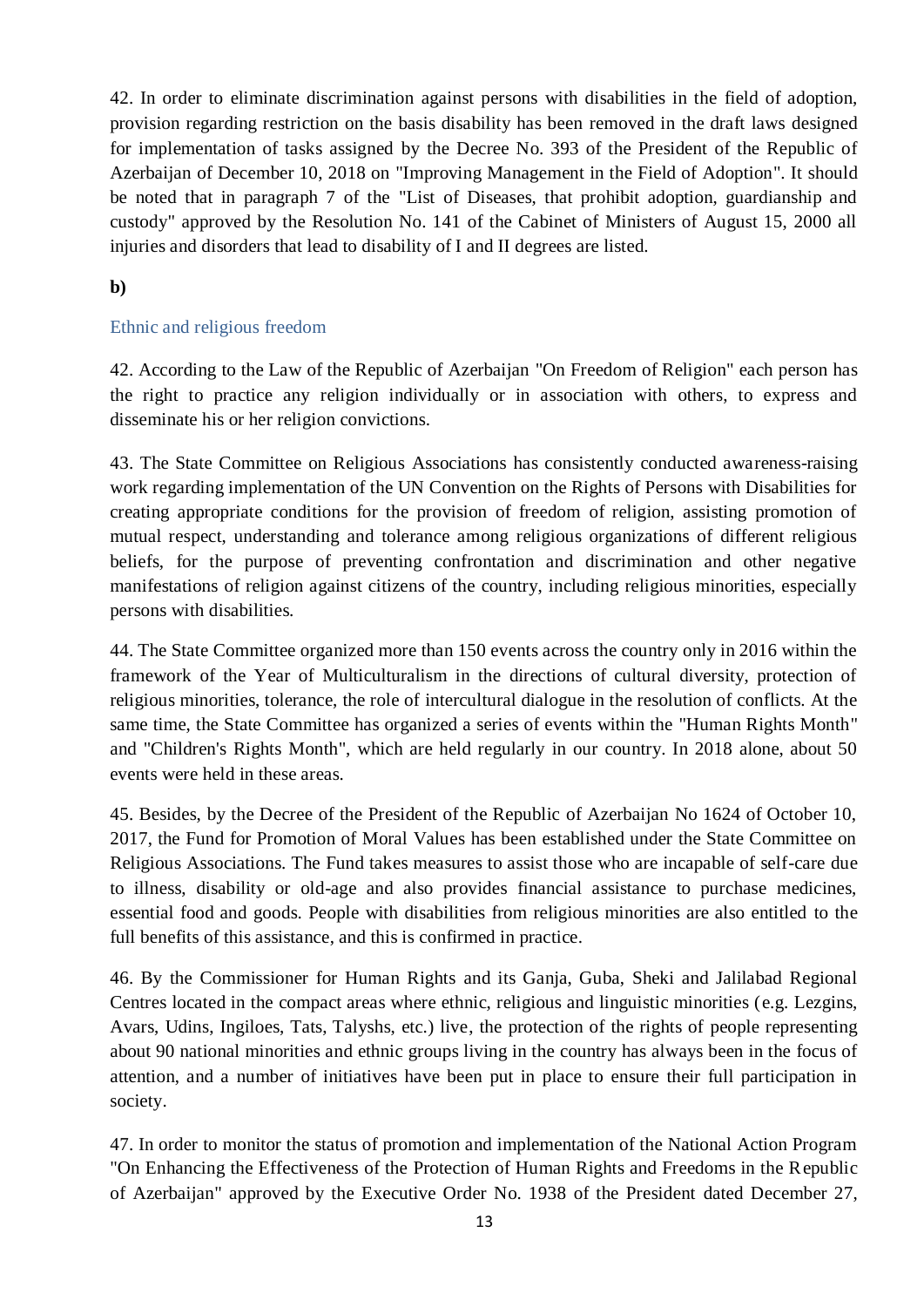2011, public hearings with the participation of Members of Parliament, representatives of the local executive, judicial and law enforcement agencies, municipalities, local NGOs, mass media, refugees and displaced persons, local communities from 57 cities and regions of the country, including ethnic minorities, held on initiative of the Commissioner for Human Rights, representatives of ethnic minorities, including persons with disabilities, were invited and participated. These events highlighted that everyone, regardless of his/her social status, enjoys all the rights without discrimination and recommendations for the preservation and development of the cultural heritage of ethnic minorities were made.

### **Women with Disabilities (Article 6)**

### **a)**

### Taking into account gender and disability perspectives

48. The Commissioner for Human Rights during her activity has put forward proposals to ensure the rights of women with disabilities, to protect them from discrimination and to ensure their comprehensive development.

49. It should be noted that the Ombudsman's proposals for the draft National Action Plan on the Prevention of Gender-based Sex Selection in Azerbaijan for 2019-2022 also cover issues related to women with disabilities.

50. In addition, considering the proposals submitted by the Ombudsman, a draft National Action Plan on the Prevention and Combating Domestic Violence in the Republic of Azerbaijan for 2019- 2023 has been developed, which will serve for protection of the rights of persons with disabilities, including women and children.

51. A Joint Program on "Providing the rights and well-being of women with disabilities and veterans of the Nagorno-Karabakh conflict" is being implemented by the United Nations Development Program, the UN Population Fund and MLSPP, the State Committee for Family, Women and Children, State Statistical Committee, and local NGOs of the persons with disabilities. This program will enable the implementation of the  $4<sup>th</sup>$  (General Obligations),  $6<sup>th</sup>$  (Women with Disabilities), 8<sup>th</sup> (Awareness-raising), 9<sup>th</sup> (Accessibility), 27<sup>th</sup> (Work and Employment), 31<sup>st</sup> Articles (Statistics and Data Collection) of the Convention on the Rights of Persons with Disabilities.

52. The main purpose of the program is to develop high-quality data and evidence for policy development based on reliable data on the needs and potential of women with disabilities, to raise awareness of decision makers and people about the vulnerabilities of persons with disabilities, as well as to support efforts by the Government to satisfy and enforce the rights of persons with disabilities related to their protection and welfare, with particular attention to women and veterans of the Nagorno-Karabakh conflict through interconnected activities aimed at the exchange of good practices both within the country and in the region.

53. In developing a joint program, the Final Recommendations of the Committee on the Rights of Persons with Disabilities (May 12, 2014) were taken into account. The approach of the program is two-tiered and focuses on national and sub-national levels. It includes use of common and purposeful approaches for persons with disabilities to benefit from directly through improved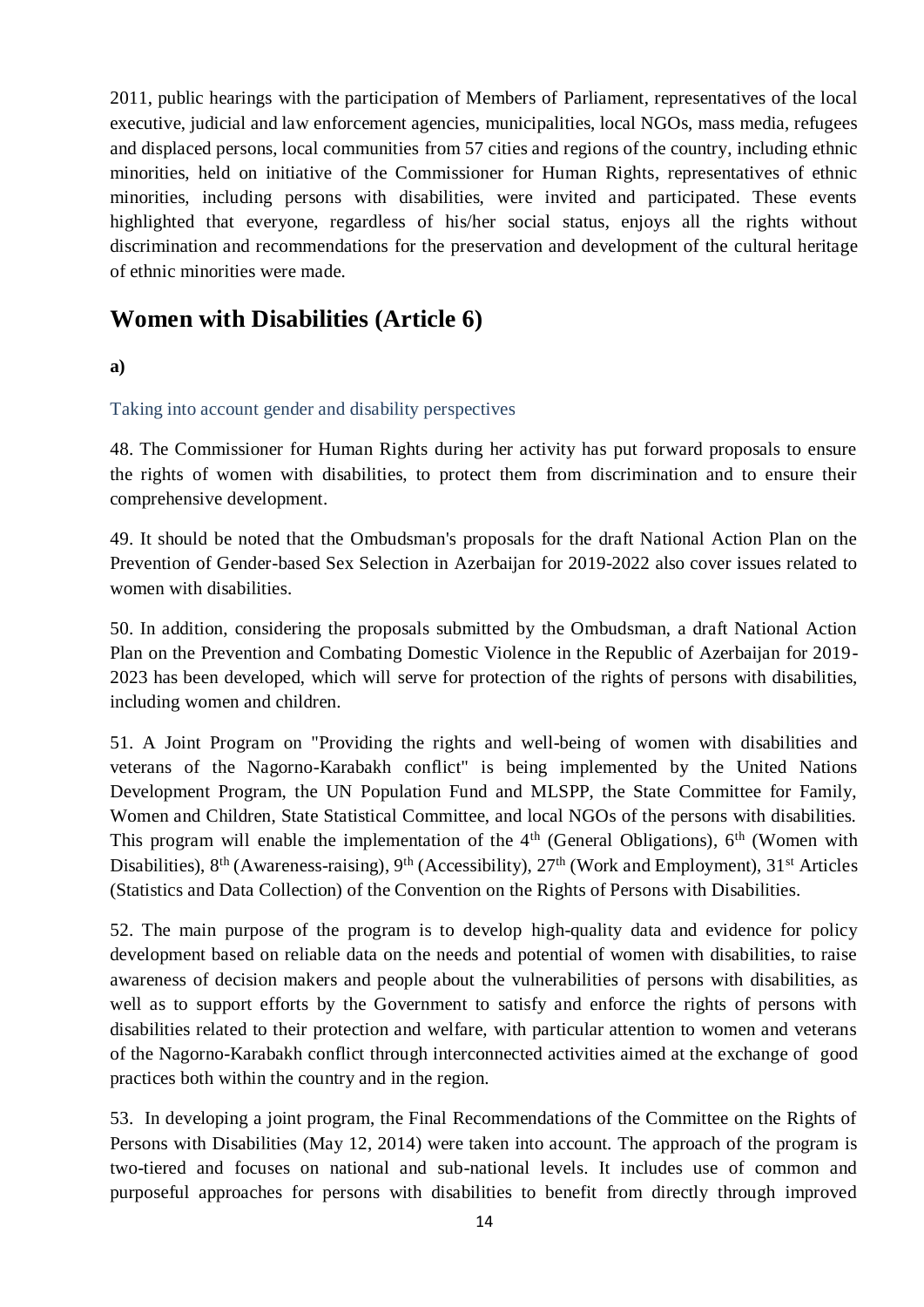livelihoods opportunities, and indirectly by making public spaces more accessible and convenient to persons with disabilities.

### **b)**

### Legislative and policy measures to prevent multiple and intersecting discrimination, including domestic and sexual violence against women and girls with disabilities

54. According to paragraph 3.5.2.1 of the Action Plan on implementation of the State Program on Poverty Reduction and Sustainable Development in the Republic of Azerbaijan for 2008-2015, approved by the Executive Order of the President of the Republic of Azerbaijan of June 28, 2011, No.1578 the State Committee on Family, Women and Children Affairs has developed a reliable monitoring mechanism for sexual violence and violence against children for the purpose of establishing monitoring groups on sexual violence and violence against children in all regions consisting of the representatives of local executive bodies. As a reliable monitoring mechanism for sexual violence and violence against children, local monitoring groups perform coordination of the following activities: assessing the situation on the ground, consultation effectiveness of the implemented measures, identifying at-risk families and providing necessary support, investigating and analysing the causes of violence, especially the discussion of serious violent incidents protection of victims of violence and providing with appropriate assistance.

55. "Monitoring groups on sexual violence and violence against children" established in local executive bodies of 33 regions/cities by the State Committee for Family, Women and Children with support of the UN Population Fund, USAID are trained on "Domestic Violence Prevention Mechanisms". Within the framework of the project manuals for specialists of the government agencies on "How to deal with victims of domestic violence' were also prepared.

56. Continuing the training of highly qualified human rights professionals in undergraduate and graduate courses in human rights in the department of "UNESCO Human Rights and Information" at the Baku State University with demonstration of scientific approach in this field, initiated by the Commissioner for Human Rights, University-level teaching of the subjects of "Human Rights", as well as "Introduction to Gender" as an independent subjects, and the publication of a collection of lectures on the subject "Introduction to Gender" has contributed to the training of new generation lawyers, social workers, and specialized psychologists. The relevant curriculum includes provisions on the prevention of discrimination, including domestic and sexual violence against women and girls with disabilities.

57. Awareness-raising seminars and workshops on gender equality, domestic violence, human trafficking, early marriages and more for women living in regions were held in remote areas and villages, as a result of intensive awareness work, hundreds of women were informed of their rights and they were given free legal advice on the basis of appeals.

### **c)**

### Sexual and reproductive health rights of women and girls with disabilities

58. Proposals made by the Commissioner for Human Rights in the past period in order to support speeding up the adoption of the Law on Protection of Reproductive Health, which is also important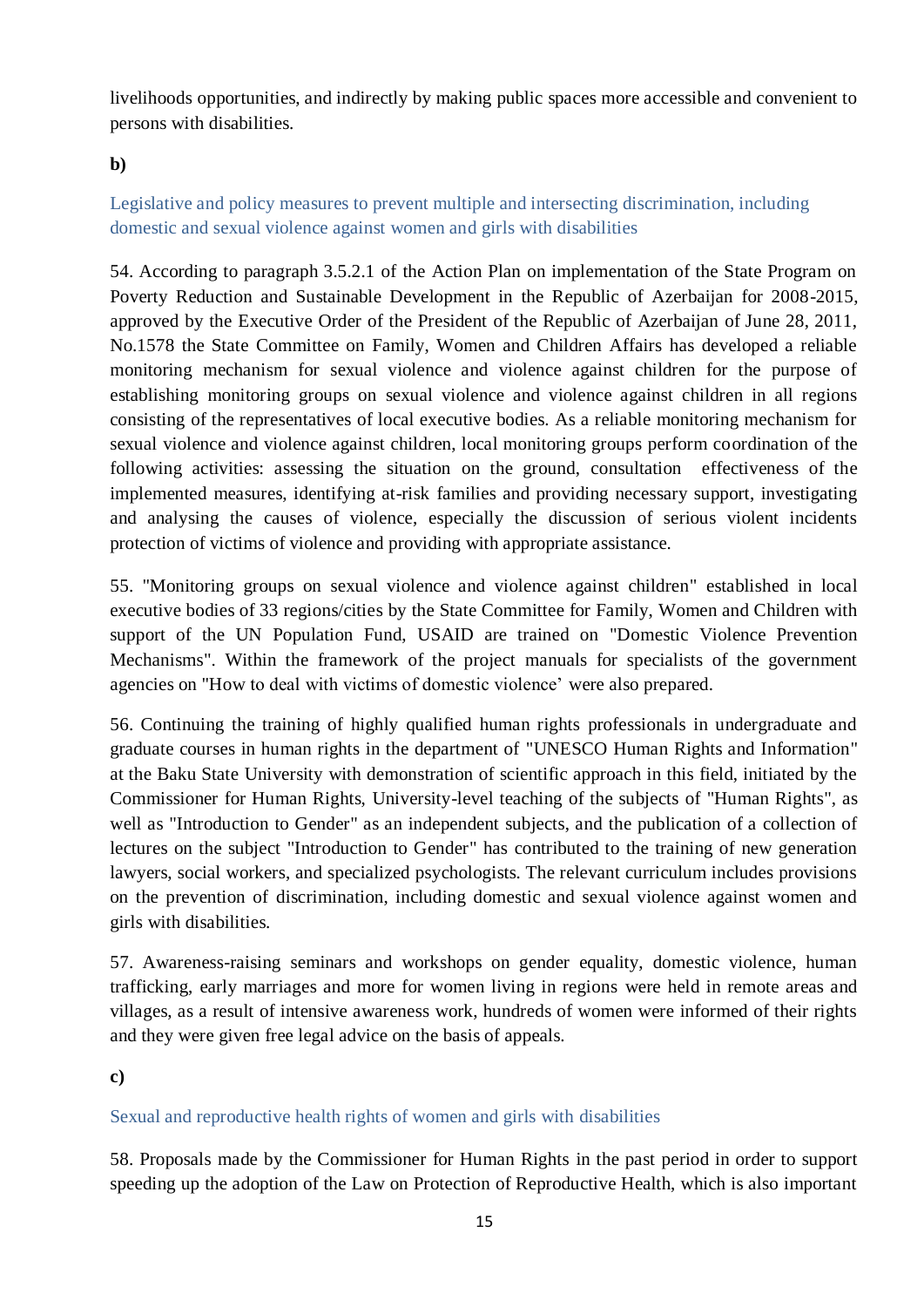in terms of ensuring sexual and reproductive health of women and girls with disabilities, development, approval and implementation of a strategic program on reproductive health and family planning, regular implementation of community-level awareness activities for reproductive health and family planning, strengthening maternal and child health, protection of reproductive health of the population, early marriages, provision of safe motherhood, breastfeeding of children, creation of the necessary conditions for the birth of healthy, as many as wanted and desired children, reduction of maternal and infant mortality, strengthening of the material and technical base of medical institutions providing obstetric and gynaecological services, as well as continuation of work on the problems of old women, excluding "Note" part of Article 152 of the Criminal Code of the Republic of Azerbaijan the prevention of early marriages and early motherhood are also important in terms of ensuring sexual and reproductive health rights for women and girls with disabilities.

59. At the extensive awareness raising events organized by the Women and Development Centre of Azerbaijan, acting as Ombudsman's resource Centre, within the project "Organization of Awareness Activity in the Field of Community-level Reproductive Health and Family Planning" among women living in various regions of the country, including where displaced persons and ethnic groups live, the issue of satisfaction of sexual and reproductive health rights for women and girls with disabilities was also in the focus of attention.

60. The State Committee on Family, Women and Children Affairs has developed the draft National Action Plan on Gender Equality in the Republic of Azerbaijan for the years of 2019-2024 (NAPGE). The draft National Action Plan stipulates conducting measures for investigation of the basic needs of women with disabilities ("Increasing the Employment of Women with Disabilities, Organization of Training Courses for acquiring new professions" (5.6.2) and "Organization of sales exhibitions of handicrafts of women with disabilities (three times a year)" (5.6.3) subparagraphs of "Women and Girls in difficult life situations" (5.6) paragraph) in relation to the implementation of Article 6 (Women with disabilities) of the UN Convention on the Rights of Persons with Disabilities.

### **d)**

### Cases of sexual violence against women and girls with disabilities

61. From 2014 to 2018, in the courts of the Republic 13 sentences were passed under Chapter 20 of the Criminal Code ("Crimes against sexual inviolability and sexual freedom"), in which women and girls with disabilities were recognized as victims (3 sentences in 2014, 3 sentences in 2015, 3 sentences in 2016, 2 sentences in 2017, 2 sentences in 2018).

62. 14 people were sentenced to imprisonment, 1 suspended sentence and 2 acquittals.

63. 5 of the 15 victim women with disabilities under the above sentences were underage at the time of the crime.

64. The Ombudsman's Office did not receive any complaints regarding sexual violence against women and girls with disabilities.

### **Children with disabilities (Article 7)**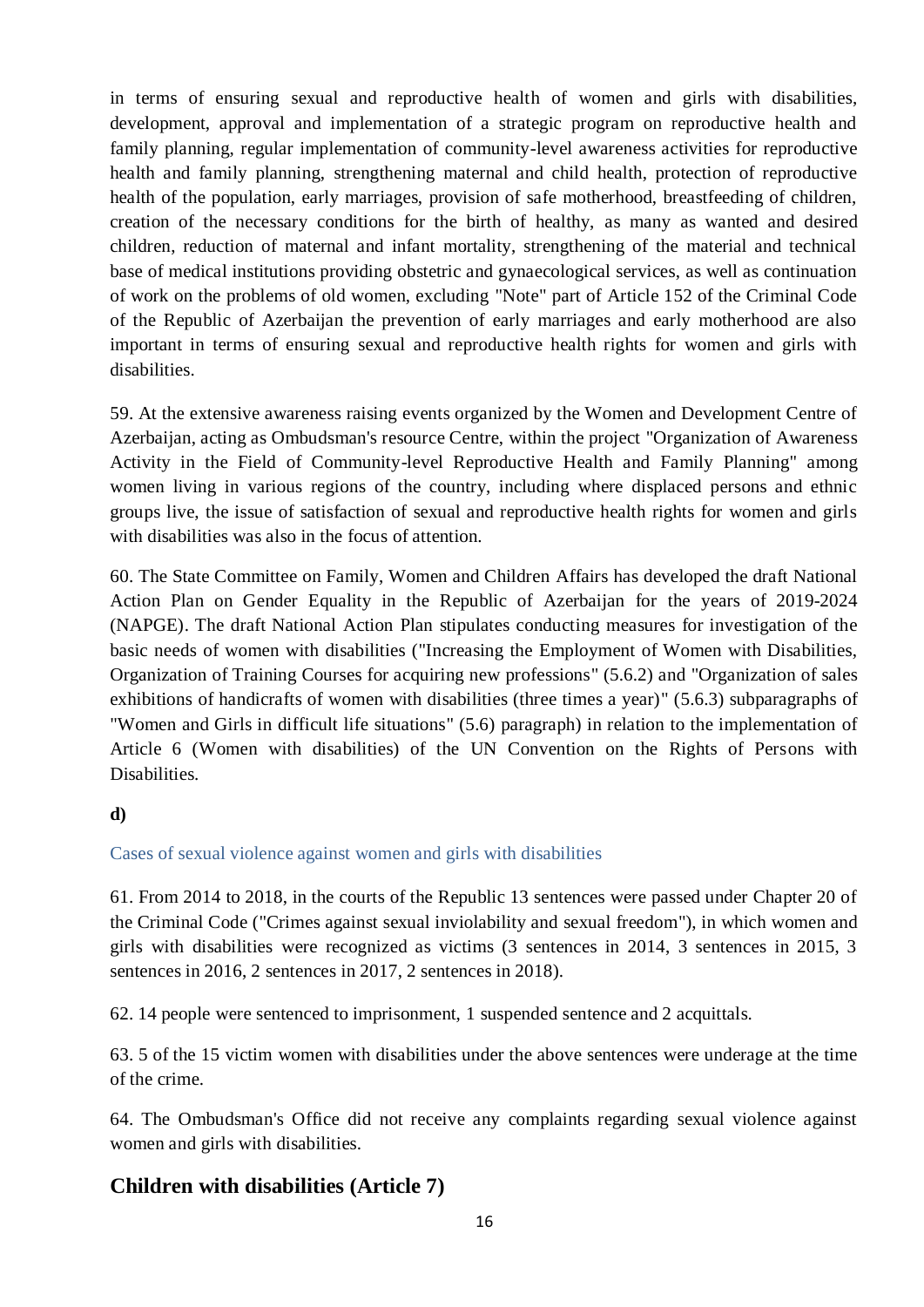#### Accounting of data on children with disabilities

65. According to Article 6 of the Law "On the Rights of the Child", all children have equal rights. Children shall not be subject to discrimination, regardless of social and property status, health, race or nationality, language, education, religion, political views or place of residence of children, their parents or persons substituting them. Children are not responsible for the actions of their parents or other persons who substitute them, and their rights cannot be restricted for reasons related to their parents. Children have the same rights as to their parents, whether they are born within or out of wedlock.

66. A database of students with disabilities involved in education has been created. The database will include information on children with disabilities who are involved in inclusive education at home, in special educational institutions or in special classes, as well as in comprehensive schools. The information will enable developing a financial forecast for children to be involved in special education, tracking the financial costs of their education, obtaining detailed information about education of children with disabilities (address, limitation, type of disability, the educational program in which they were involved, dates of birth, studied school, class, etc.) for city, district and country as a whole.

67. Information on decisions in 2019 of the Psycho-Medical-Pedagogical Commission on children with disabilities for admittion to the 1<sup>st</sup> class of school are included in the database. From the next year, comprehensive information, copies of documents submitted by other bodies for examination by the Commission and the decisions of the Commission on each child with limited health capabilities involved in special education will be included in the database.

68. Besides, the database enables assessment of the limitations and opportunities for children through International Classification of Functioning - an assessment tool developed by the World Health Organization for children and young people (ICF-UG), and based on the findings of the assessment directing the children to specific forms of education tailored to their needs. Trainings were conducted at the regional level for members of local psycho-medical and pedagogical commissions on the use of the database and assessment of children, and the necessary knowledge and skills were developed.

#### **b)**

#### Preventing children with disabilities from getting in facilities

69. The Regulation on Rehabilitation Centres was approved by the Resolution of the Cabinet of Ministers of the Republic of Azerbaijan of May 29, 2002, No 85. There are 2 rehabilitation Centres under the Ministry of Education - Mingechevir City Centre for Child and Family Support and the Rehabilitation Centre for Children with disabilities. A total of 217 children were referred to rehabilitation services. At the same time, there is a rehabilitation Centre at the Republican Specialized Boarding School No 4 for children with disabilities who are deprived of parental care. 147 children with disabilities are involved in this Centre.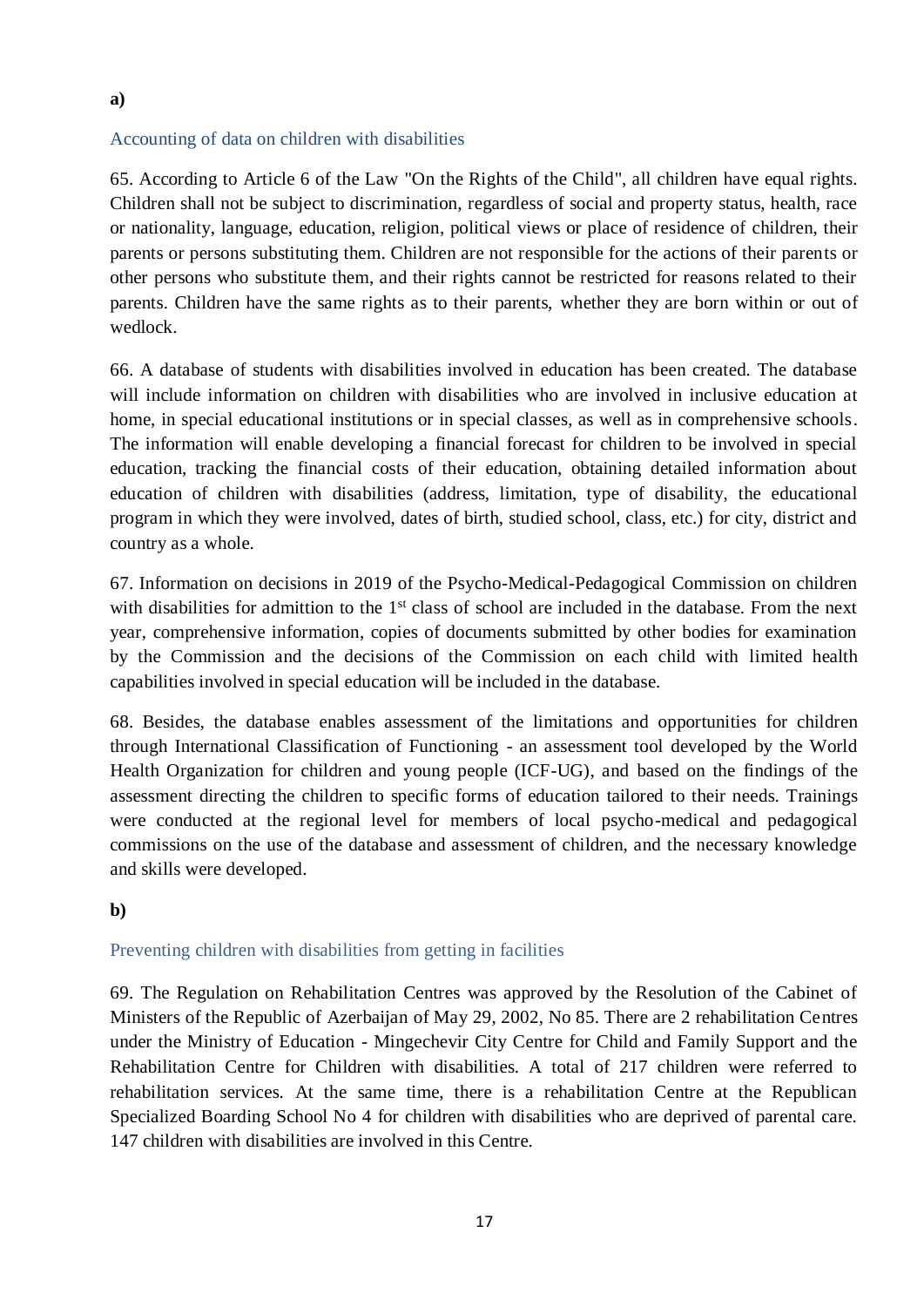70. Applications related to 427 persons with disabilities are received in 11 Child and Family Support Centres of the State Committee for Family, Women and Children Affairs of the Republic of Azerbaijan operating in the regions. 407 of the applications for access to the Centre's services were related to the involvement of children with disabilities in community-based rehabilitation services. Children were involved in Centres' active therapy, logopedics, and rehabilitation of autistic children and were involved in special courses and associations. The Centres conducted 7,121 active life skills development (gross and fine motor skills, self-service, social communication and perceptual skill development) sessions for children with disabilities throughout the year.

71. Also, within the framework of the National Strategy on Mental Health adopted by the Ministry of Health, each district polyclinic in the capital is provided with psychiatrists, and all large-scale children's hospitals are provided with clinical psychologists. For the first time in 2018, a state-ofthe-art psychosocial rehabilitation Centre has been established in our country with a multidisciplinary team of pediatricians, psychologists, social workers, logopedists, educators and volunteers working with children with special needs. Besides, the services for provision of community-based mental medical assistance have been established in 14 regions of the country on the basis of children's polyclinics.

72. By the social orders of the Ministry of Labour and Social Protection of Population in 21 regions and cities of the republic (Sumgait, Balaken, Imishli, Kurdamir, Shamkir, Masalli, Yardimli, Agdash, Zagatala, Saatli, Shirvan, Gabala, Samukh, Agstafa, Jalilabad, Bilasuvar, Khachmaz, Goychay, Gadabay, Mingachevir, Sabirabad) community-based social rehabilitation Centres operate for children with disabilities. These Centres provide social rehabilitation services for up to 1,100 children.

73. Specialized NGOs, first of all making functional assessment in these Centres, use modern rehabilitation techniques such as active therapy and game therapy to address the mental and physical problems that children face in their daily lives. Necessary skills (including communication skills) and habits are formed in children and they are provided with early intervention and inclusive education services. Rehabilitation, social, authority, psychological and other awareness activities are conducted with families of children. The goal is to achieve the social rehabilitation of these children and their integration into the community on an equal footing with their peers.

#### **c)**

### Support and training for children with disabilities who subjected to violence

74. Participation of the primary school teachers and pre-school teachers in the trainings provided by the staff of the Educators' Professional Development Institute in boarding schools and in gymnasiums with integrated training was provided.

75. In order to improve knowledge and skills in the field of work with children and improve the quality of services provided to children, trainings on Rights of Children, Child Development, social, psychological and pedagogical work with children with disabilities, Basics of child protection, Psychology of children and adolescents, development, implementation and monitoring of Individual Development Plan were conducted for educators of public child care institutions under the Ministry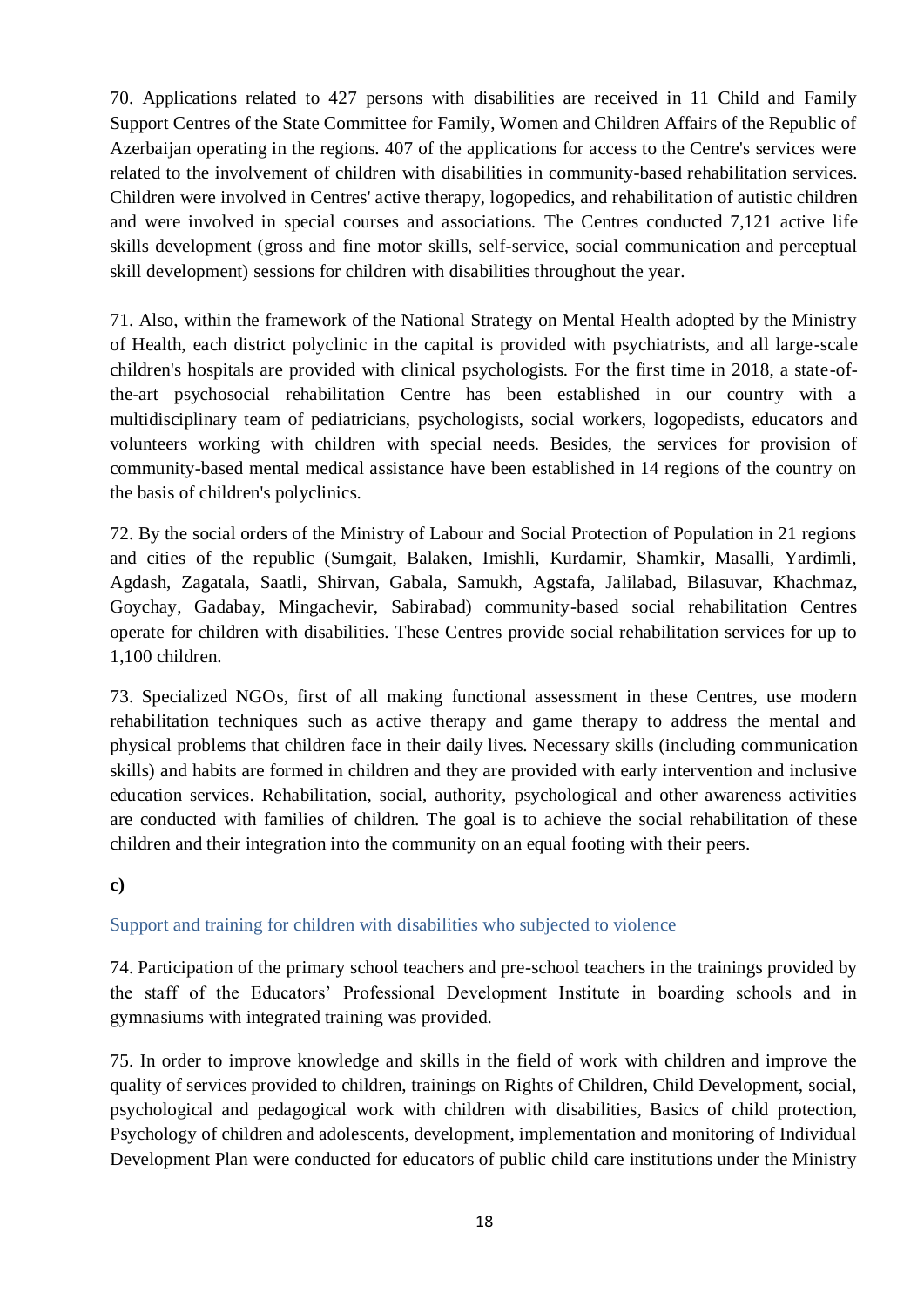of Education (located in Baku). The trained educators are now developing an individual development plan for the students of groups they are assigned to.

76. Besides, according to the Action Plan of the Ministry of Health of the Republic of Azerbaijan, the Centre for Public Health and Reforms of the Ministry of Health (CPHR) since 2014 has been providing trainings, distributed visual aids for the specialists of the health care facilities (Mental Health Centre, the Republican Clinical Hospital named after Mirkasimov, the Scientific Research Institute of Obstetrics and Gynaecology, Baku City Women's Consultation Clinic No. 7, Baku City Polyclinic No. 25, Emergency and Urgent Medical Aid Station, etc.) that provide medical assistance to victims of domestic violence, including children, with the aim of preventing domestic violence. Officials from medical institutions dealing with victims of domestic violence have been appointed.

77. Employees of the Mental Health Centre provide appropriate information, referral and make crisis interventions to those in need of psychological support and assistance through the Inam (Belief) telephone line.

### **Awareness-raising (Article 8)**

### **a)**

### Awareness campaigns

78. The New Law providing for the elimination of all forms of discrimination on the basis of disability, the full participation of persons with disabilities in society and the creation of conditions for their social inclusion, the full and equal exercise of the rights and freedoms of persons with disabilities, the protection of their honour and dignity, provides for a reasonable accommodation of infrastructure facilities for the use of persons with disabilities.

79. As stated in the document, the main purpose of a reasonable accommodation is to ensure that persons with disabilities enjoy all human rights and fundamental freedoms on an equal basis with others. Enterprises, offices and organizations, regardless of their form of ownership and organizational-legal form, must ensure reasonable accommodation of roads, communication, information, culture, education, domestic and other social infrastructure facilities for the use of persons with disabilities.

80. Three basic principles of reasonable accommodation should be considered:

a. necessity and feasibility of adjustments for addressing the barriers that persons with disabilities

face;

b. taking into account the commitment for implementation of accommodation and adjustment;

c. as the nature of the commitment for accommodation is individual it is needed in certain cases.

81. The Ministry of Labour and Social Protection of Population has published a tastefully designed book titled "Disability is Not Inability", two social video clips have been produced and posted on the Ministry's website and at the official social media accounts, as well as broadcasted on TV channels.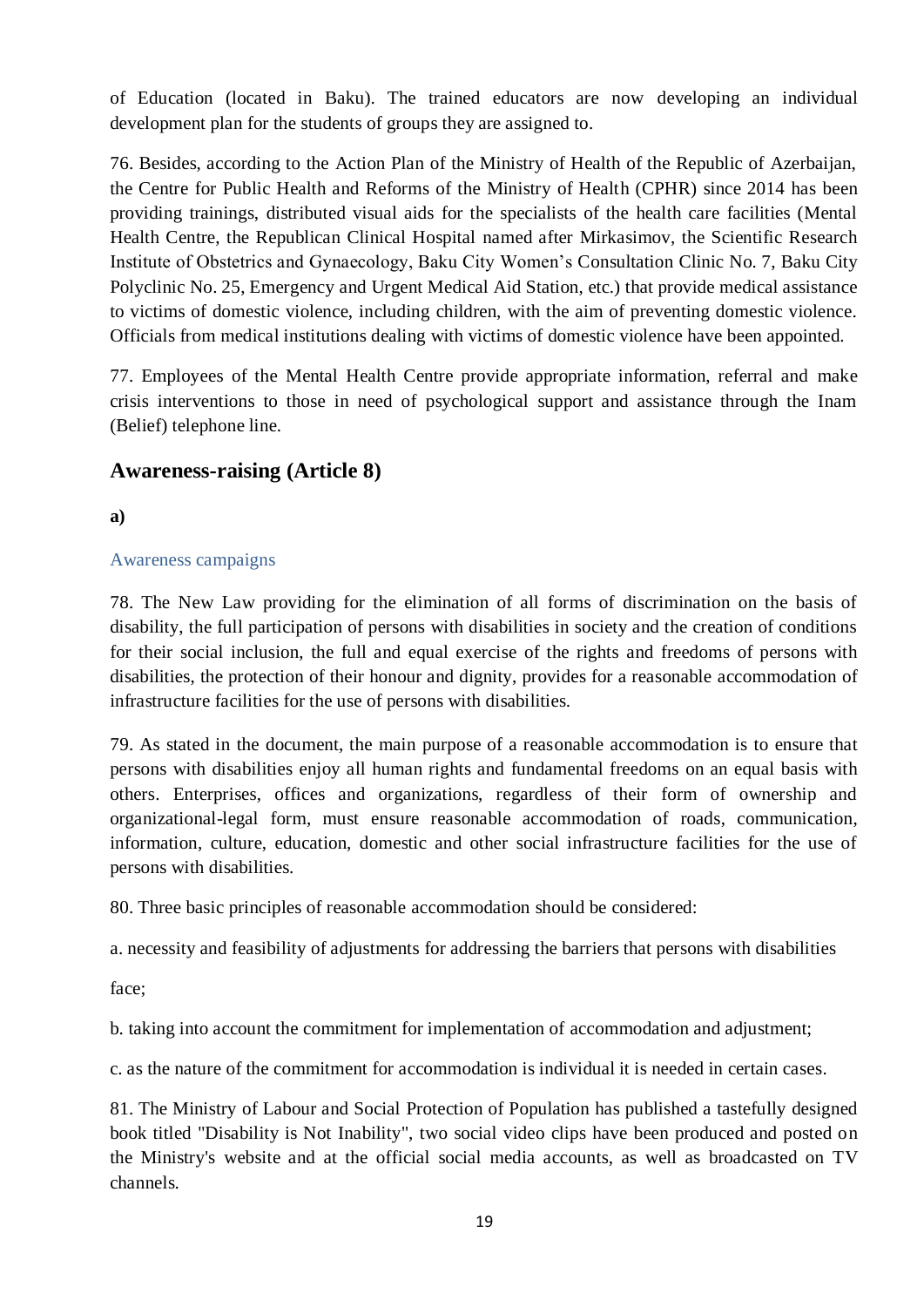[https://www.youtube.com/watch?v=v8\\_m64ED6b8](https://www.youtube.com/watch?v=v8_m64ED6b8)

<https://www.youtube.com/watch?v=mQTeFn2c-zo>

<https://www.youtube.com/watch?v=dFONi3jSTmg>

82. The main purpose of the produced video clips is to draw public attention to the issues of disability, to raise awareness throughout society, and to promote positive perception torwards the persons with disabilities as equal members of society.

83. The book-album "Disability is Not Inability" contains information about 60 people with disabilities and their creative activities. The publication also includes information on the newly created Boccia Sports Federation in Azerbaijan and people with disabilities who are interested in this sport, their success stories, the first inclusive ESA (meaning in Azerbaijani - a "cane") theatre, its creative staff are basically actors with disabilities, and their performances. The texts in the 278 paged book-album are available in both Azerbaijani and English.

84. Awareness-raising materials covering these and other issues are actively promoted and encouraged in social networks of the Ministry and its social partners, in media, including TV and public transport broadcasting platforms (broadcast on Metro and other public transportation).

85. Besides, the Ministry takes necessary steps to provide information with the subtitles and sign language interpretation and cooperates with the TV channels in this regard.

86. In connection with the announcement of the 2019 as a "Year of Nasimi" by the President of the Republic of Azerbaijan, a drawing contest for persons with disabilities was organized on the Ministry's Instagram page.

87. ESA Theatre began operating in September 2016 as the first and only inclusive Theatre in the country. To promote the integration of persons with disabilities into society, to ensure the cooperation of persons with disabilities and those without disabilities, and to promote their social and public well-being in other areas of the arts are among the main objectives of ESA Theatre. Despite recent commencement of its activity, the ESA Theatre has staged successful performances and gained great public sympathy.

88. Since 2018, the Ministry of Labour and Social Protection of Population of the Republic of Azerbaijan has been working closely with the ESA Theatre. As a result, in December 2018, the premiere of "Blue Bird" performance took place at the Azerbaijan State Musical Theatre. In 2019, it is intended to stage two more performances with the ESA Theatre.

89. Participation of persons with disabilities and organizations representing them in the various public and private awareness campaigns of the Commissioner for Human Rights and its regional Centres for public and the private sectors with regard to the rights of persons with disabilities, including human rights approach related to disability, reasonable accommodation, discrimination based on disability, was ensured.

90. In these awareness campaigns participants were provided with detailed information on provision of reasonable accommodation intending the necessary and feasible alignments and adjustments to ensure that persons with disabilities enjoy all human rights and fundamental freedoms on an equal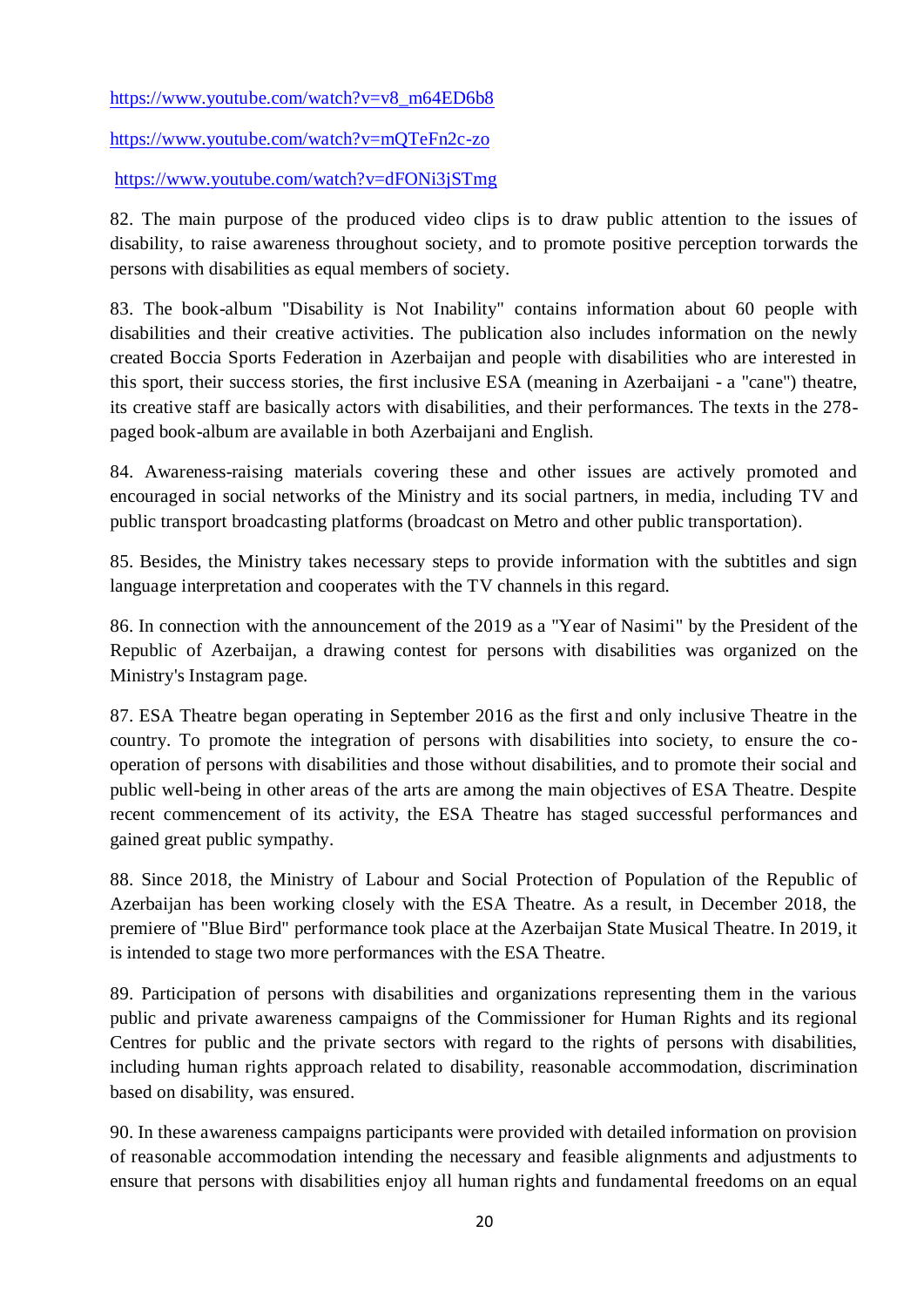basis with others, the activities that must be done to eliminate attitudinal and environmental barriers that hinders their full and effective participation in society, as well as the successes achieved in this area, the notion of disability, the terminology of disability, the concept of medical and social model of disability, advantages of the social model, which is accepted as a human rights-based approach in accordance with the provisions of the relevant Convention, measures taken to move from medical model to social model in Azerbaijan, acceptance of persons with disabilities as equal members of the community, treating them with respect and dignity, protection against discrimination, the importance of promoting their potential and other such issues.

### **b)**

### "e-Social" Internet portal

91. The Ministry of Labour and Social Protection of Population of the Republic of Azerbaijan hascarried out a number of activities in the field of awareness-raising and public awareness. Among these, an "e-social" internet portal has been created, where persons with disabilities are provided with opportunities to have access to their data, formed and stored in the Ministry's information resources and systems by entering to this portal, through the "personal cabinet", to submit applications and requests to the relevant agencies of the Ministry, to access to all electronic services provided to them.

92. During the reporting period, the Council of State Support to NGOs under the President of the Republic of Azerbaijan funded 113 projects of NGOs dealing with the protection of the rights of persons with disabilities through allocating 1,006,800 AZN for this purpose.

### Measures taken by the state to support persons with disabilities

93. On the occasion of the International Day of Persons with Disabilities in 2018, Baku hosted (Icheri Sheher State Historical and Architectural Reserve at the entrance to the Gosha castle gate) X Republican Creative Exhibition – Fair of Persons with Disabilities with organizational support of the Ministry of Labour and Social Protection of Population. During the three-day event, more than 1,500 handicrafts in embroidery, painting, weaving, carpet-weaving, pottery and ceramics, wood carving, various arts, and home decorations, artistic designs and other fields of more than 250 persons with disabilities from different regions of our country were demonstrated. The event also included handicraft sales. It aimed to financially stimulate the creative work of persons with disabilities.

94. Also, an exhibition and concert program "Joys of Spring" for children and young people with disabilities and social enterprise residents was organized by the Ministry of Labour and Social Protection of Population at the Electra Events Hall in Seaside National Park. Residents of social enterprises, public associations, inclusive theatres and creative groups under the Ministry demonstrated their creative skills at the event with the financial support of and under the auspices of the Ministry Labour and Social Protection of Population. Gulnar Rahimova, Seymur Aliyev and Gulnar Novruzova, who have visual impairment - featured songs at the concert program, dance groups with children with disabilities, as well as children with Down and Autism syndrome, children with hearing and speech impairment, persons with disabilities and children with hemophilia performed.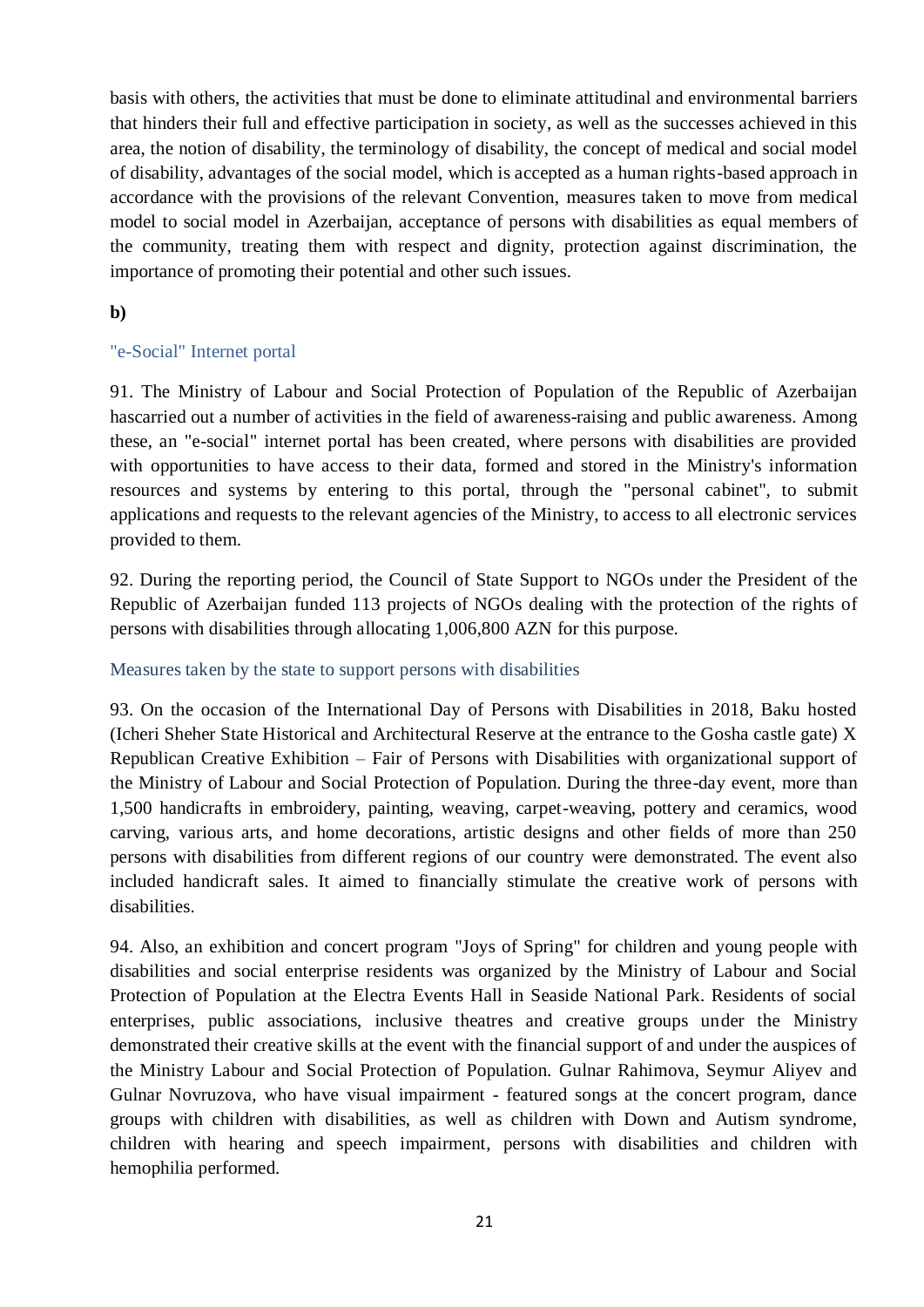95. It should be noted that in every social enterprise different associations, training courses are organized taking into account the creative tendencies of the residents, and their skills and abilities are developed in the respective arts. Music and dance training courses were also organized, a music and dance collective consisting of people with disabilities was created, and special dance and stage dresses and music repertoires were prepared for them. There are regularly organized excursions and training courses for children and adolescents from social institutions and shelters, a purposeful strategy for their proper upbringing, spiritual development and integration into society is executed.

96. The Ministry of Labour and Social Protection of Population and "Together and Healthy" Public Union collaborate to further educate the public about the Autism Spectrum Disorder (ASP) as well as integrate children with autism into society, and, discussions are under way to establish the National Autism Centre in future, which will combine medical, educational and social activities.

97. Besides, with the support of the Heydar Aliyev Foundation and with the organization of "Happy Future of Children" Public Union, "Together and Healthy" Public Union and "Hope exists" charitable volunteers the first Autism Culture Festival for Children with Autism Syndrome was held in Azerbaijan on May 31, 2019. At the festival, children with autism demonstrated their talents in various fields of art, played piano and sang songs in the chorus and gave the message "We are an integral part of society".

98. In order to promote awareness of the capabilities and contributions of persons with disabilities to community, to raise awareness in society regarding the rights of person with disabilities, active publishing of press releases by the Ministry and interviews of the ministry's employees on TV, radio channels and social media are intensively carried out.

### **c)**

### Cooperation with NGOs

99. To ensure coordination of necessary measures for implementation of the provisions of the UN Convention "On the Rights of Persons with Disabilities" by the Republic of Azerbaijan a special Working Group consisting of representatives of relevant government agencies and NGOs has been established. The Commissioner for Human Rights (Ombudsman) carry out the independent monitoring functions envisaged by the Convention.

100. The mission consisting of the Social Development experts of the UN Economic and Social Commission for Asia and the Pacific (UNESCAP) visited Baku on April 24-26, 2018 within the framework of cooperation with the UNESCAP to create a database of Indicators of Incheon Strategy regarding the persons with disabilities for 2018 and beyond.

101. The project aims to improve the national statistical system that provides reliable, comparable statistical data on disability to support the achievement of the Incheon Strategy goals by our country.

102. During the visit, the experts held meetings in a number of state agencies, as well as in the "Independent Life" Public Union. During the meetings, along with the Incheon Strategy, the role of organizations of persons with disabilities in the implementation of the UN Convention on the Rights of Persons with Disabilities in Azerbaijan and the dissemination of provisions on the rights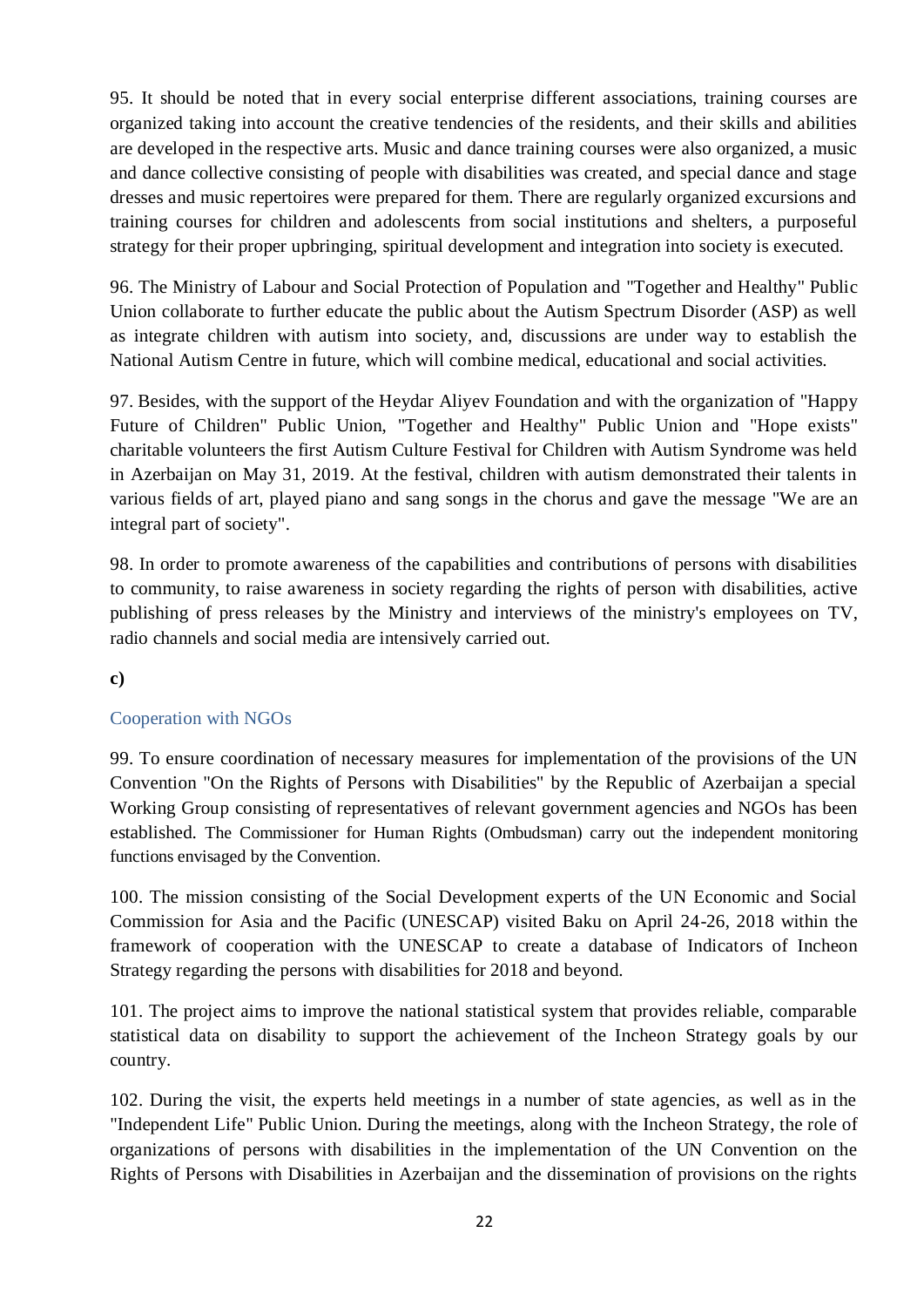of persons with disabilities recognized in the Convention were discussed and an exchange of views was held around the topic.

103. The Public Council under the Ministry was established to ensure the participation of civil society institutions in the organization of public control over the adoption of legal acts of the Ministry of Labour and Social Protection of Population of the Republic of Azerbaijan and related to the directions of its activity. There are working groups on social services, integration and rehabilitation of persons with disabilities in the Public Council among the members of which are NGOs where persons with disabilities are represented.

104. There is effective collaboration between the Commissioner for Human Rights and NGOs representing persons with disabilities. Thus, these NGOs are actively involved in the work of the Expert Council under the Ombudsman and the Working Group on Business and Human Rights through Union of Disabled Organizations of Azerbaijan which is a coalition of these organizations. Joint events are regularly organized to discuss existing problems and their solutions, and proposals developed by general consultations are submitted to the relevant authorities.

105. Besides, the Commissioner for Human Rights creates conditions for active participation NGOs representing persons with disabilities in the independent monitoring process of the implementation of the Convention.

### **Accessibility (Article 9)**

**a)**

### Measures to ensure accessibility

106. For the purpose of ensuring accessibility of transport infrastructure facilities for persons with disabilities, the design and construction of these facilities in the Republic are governed by the relevant requirements of technical regulations Az DTN 2.6-1 "Planning and Construction of Urban, Suburban and Rural Settlements" and Area-Based Construction Standards 62-91\* "Designing of living environment taking into account the needs of persons with disabilities and vulnerable groups of population".

107. Creation of appropriate conditions for comfortable and safe movement of persons with disabilities on pedestrian paths and sidewalks (ramps, rest areas, anti-sliding measures, installation of anti-obstruction information devices etc.), arrangement of parking and standing places for vehicles in the personal operation of the persons with disabilities, location of specialized vehicles and bus stops for persons with disabilities and other issues are regulated by these documents.

108. In "Cases when regulation of movement with traffic light on pedestrian crossing and construction of underground or overhead passages on highways are important" approved by the Resolution of the Cabinet of Ministers of the Republic of Azerbaijan of January 26, 2016, No 10 to ensure safe and comfortable movement of pedestrians with disabilities on highways, regulation of movement on pedestrian crossing with traffic light by adding sound signal to the light signals of the traffic light is intended (to notify pedestrians with visual impairment about possibility to pass active part of the road. ) at the pedestrian crossings near to facilities where mass of persons with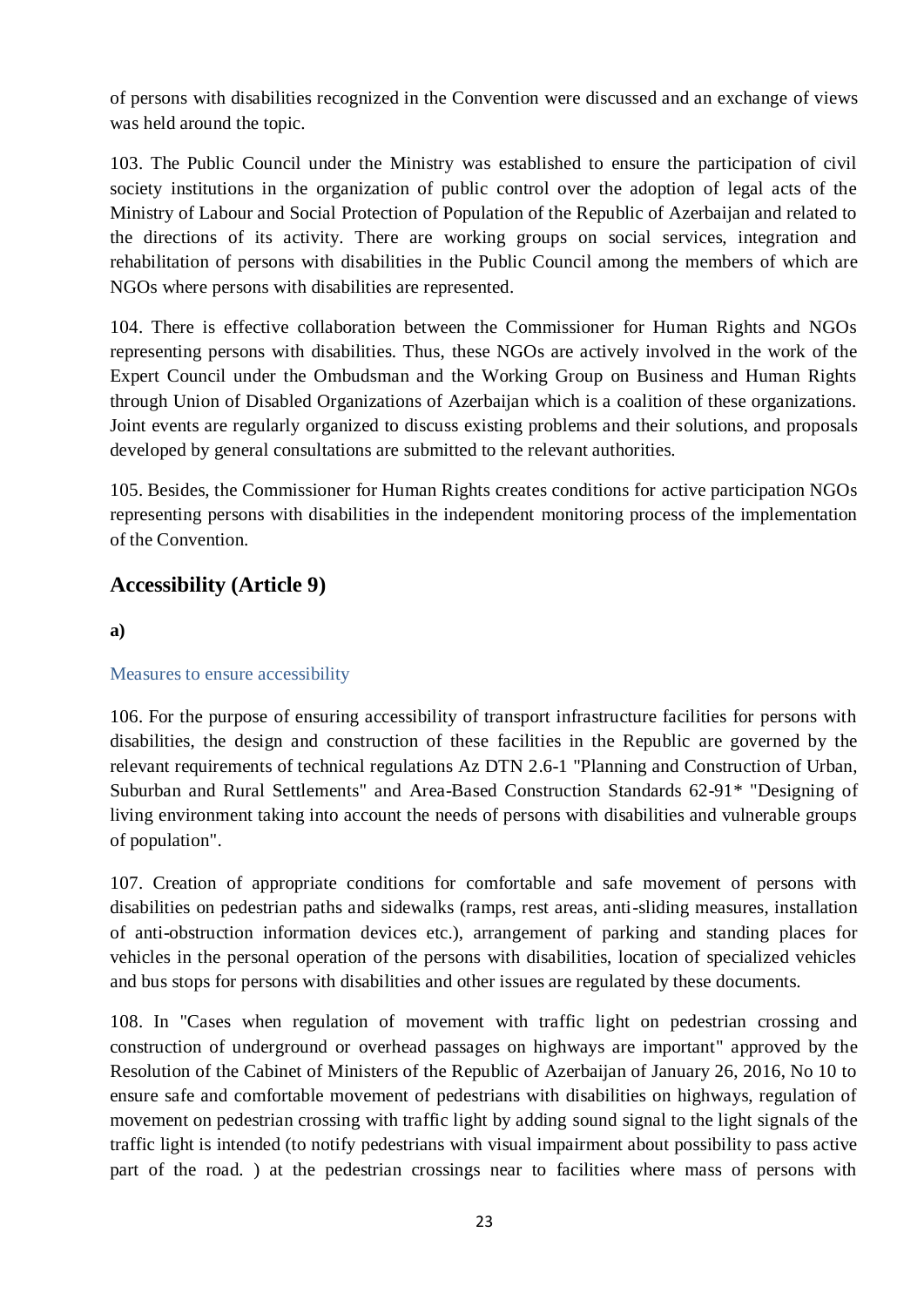disabilities are assembled (medical institutions, rehabilitation Centres, relevant societies, as well as residential buildings built for these persons).

109. The construction and installation of ramps has been started by the Baku Transport Agency (BTA) on 09.12.2017 for the convenient use of the pedestrian crossings by persons with disabilities. In order to expand pedestrian accessibility, initially ramps were built in 70 streets and 229 intersections of the 6 districts of Baku, while security bars were installed in 52 streets, railings were installed in 33 streets and 162 intersections.

110. Also, as part of the awareness campaign, a social video "I haven't disability unless there are barriers from your side" was prepared and introduced to the public with the aim of bringing drivers hindering free movement of pedestrians, especially persons with disabilities, by parking their cars illegally on the sidewalks, to public censure.

<https://www.youtube.com/watch?v=wwgJZhF4nzU>

111.During the reconstruction of the streets of Baku traffic lights with sound module have been installed for the convenience of persons with visual impairment, and these issues will also be addressed in other future projects implemented by the Baku Traffic Agency.

112. With the involvement of the NGO "Union of Disabled People's Organizations", "Regulations for the creation of necessary living and working conditions for persons with disabilities in designing of buildings and structures" were developed. The Regulations specify the rules for creating the necessary living and working conditions for persons with disabilities in the design of buildings and facilities. The project sets norms according to the international standards for the provision of accessibility during development of the construction design for the purpose of construction, repair, reconstruction and restoration of buildings and structures. The Regulations specify terms of the architectural and planning solutions, elements and project activities to be considered in the project materials.

The project has been agreed with the state agencies and submitted to the government.

### **b)**

### Accessibility and universal design for the public and private sectors

113. In accordance with the Decree of the President of the Republic of Azerbaijan "On Additional Measures to Improve Governance in Urban Planning Activities" of August 1, 2018, No 226 issuance of permits for construction and operation of construction facilities is carried out by the State Committee for Urban Planning and Architecture in the administrative territory of Baku, and by local executive bodies in other administrative units. Therefore, in every building project submitted to the Committee for construction permits for Baku city as of August 1, 2018, provision of accessibility for persons with disabilities will be considered.

114. At the same time, at the meetings or events organized by the Committee with the participation of public or private sector representatives it is recommended that accessibility for persons with disabilities should be taken into consideration in the construction projects submitted for construction permits.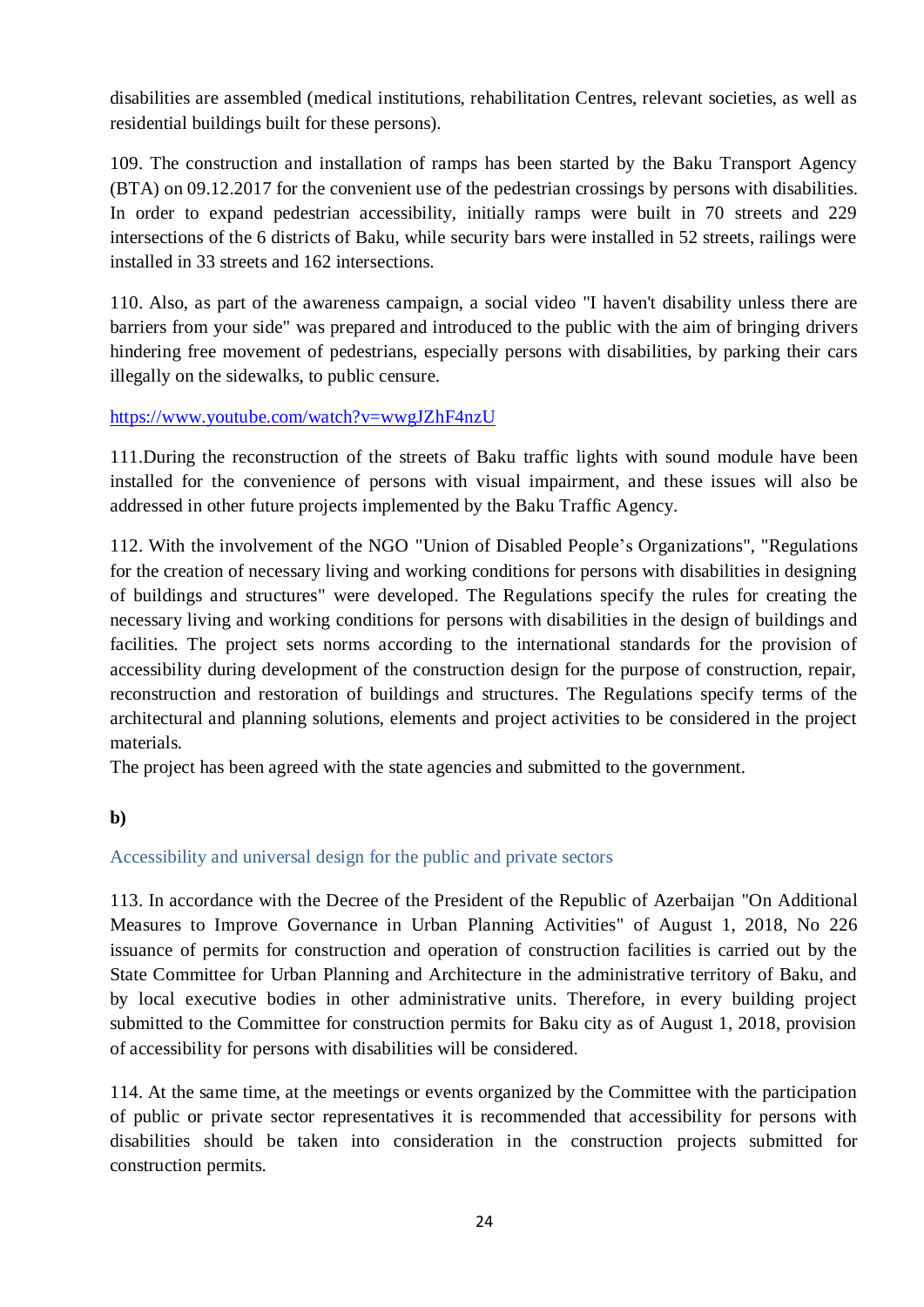115. With the involvement of the NGO "Union of Disabled People Organizations", "Regulations for the creation of necessary living and working conditions for persons with disabilities in designing of buildings and structures" were developed. The Regulations specify the rules for creating the necessary living and working conditions for persons with disabilities in the designing of buildings and facilities. The project sets norms according to the international standards for the provision of accessibility during development of the construction design for the purpose of construction, repair, reconstruction and restoration of buildings and structures. The Regulations specify terms of the architectural and planning solutions, elements and project activities to be considered in the project materials.

The project has been agreed with the state agencies and submitted to the government.

### **Right to life (Article 10)**

Measures taken related to the number of deaths of persons with disabilities placed in special institutions and to relevant investigations, as well as measures to protect the lives of persons with disabilities, especially those with intellectual or psychosocial disabilities.

| Years     | 2014 | 2015 | 2016 | 2017 | 2018 |
|-----------|------|------|------|------|------|
| Group I   |      |      |      |      |      |
| Group II  | h    |      | 6    | 6    | 2    |
| Group III |      |      |      |      |      |
| Total     |      |      |      |      |      |

116. Deaths of prisoners and arrested persons with disabilities

Note: Each case has been investigated by the prosecutor's office and it has been established that these persons have died of a disease.

117. In the case of a death in penitentiary facilities, including a death of a person with disabilities, the corpse is dissected by the staff of the Department of Pathological Anatomy and Forensic Medical Examination of the Ministry of Health, and expert opinion is given by determining pathological and anatomic diagnosis of the causes of death.

118. Prisoners with disabilities are treated in special detention facilities after registration, those who need prostheses, other medical and technical and orthopedic appliances are identified through examinations conducted in the facilities, cooperation with relevant agencies is enhanced and appropriate conditions for the use of individual Labour infrastructure facilities by prisoners with disabilities are created.

119. The punitive institutions of the penitentiary service are provided with special beds and other medical and technical facilities in order the prisoners with disabilities could serve their sentence. Special railings in the corridors, special seats in the bathrooms, ramps at the entrance of the medical unit, meeting rooms and dormitories are installed. Accommodation of prisoners with disabilities on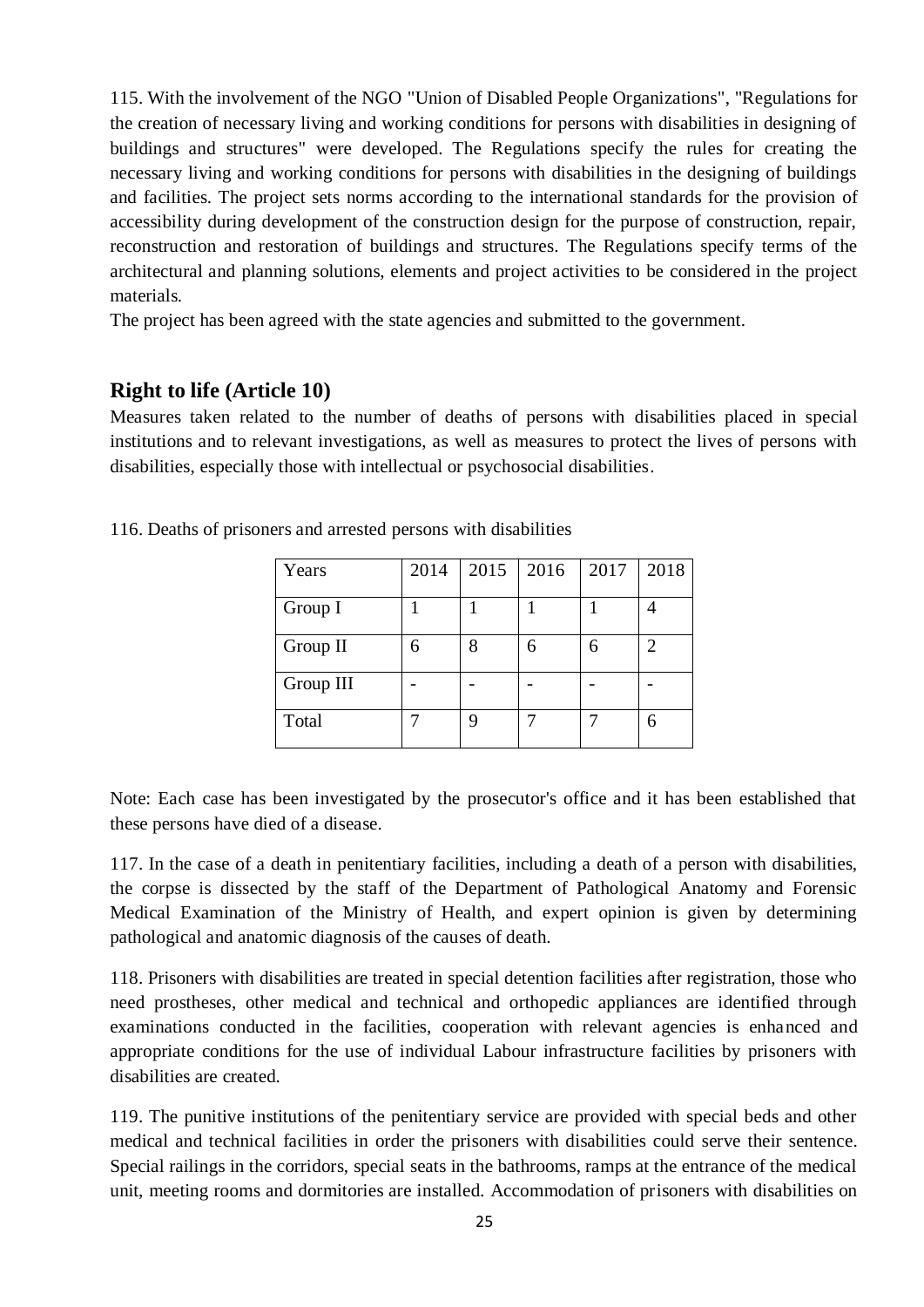the first floor of the dormitory is provided. The surgical department of the medical institution has all the necessary facilities for persons with disabilities.

120. Also, in order to bring the detention conditions in line with international standards, taking into account the recommendations of the Commissioner for Human Rights, appropriate repair and construction works are carried out in a number of penitentiary facilities, and measures were taken to improve the material and technical support of these facilities.

121. Taking into account the proposal of the Ombudsman, the amount of money spent on providing daily food to each person treated in psychiatric institutions has been significantly increased.

122. The Ombudsman, keeping in mind the status of satisafaction of the rights of people with intellectual and psychosocial disabilities, submitted proposals to the Ministry of Health regarding the reconstruction or major renovation of mental and neurological facilities, further improving the food and medical care of persons treated in these institutions, and strengthening the social protection of personnel.

### **Situations of risk and humanitarian emergencies (Article 11)**

123. The Ministry of Emergency Situations of the Republic of Azerbaijan is taking preventive measures to protect and provide security of persons with disabilities in hazardous situations, as well as in emergency situations. An SMS notification system is used to inform the public, including persons with disabilities, during emergencies. In addition, international practice is studied to ensure access of persons with disabilities to hotline 112.

### **Equal recognition before the law (Article 12)**

124. Pursuant to Article 39 of the Civil Code, patronage may be assigned upon the request of a natural person who reached adulthood and is unable to exercise and protect his rights independently and to perform his duties for health reasons, and the patronage may be terminated upon his/ her request. Assignment of patronage does not entail restriction of individual's rights.

125. Thus, the patron (assistant) is appointed by the body of trusteeship and guardianship with the consent of the natural person, and disposes of the property belonging to him/her in accordance with the assignment or trust management agreement with the natural person. The patron (assistant) makes household deals aimed at maintaining household needs and other deals, with the consent of the natural person.

126. At the same time, pursuant to section 22 of the "Guidelines on the Regulations of Notary Actions in the Republic of Azerbaijan" approved by the Resolution of the Cabinet of Ministers of September 11, 2000, No. 167 in the event that the person cannot sign the deal, application or other document due to a physical limitation, illness or any other reason, deal, application or other document can be signed by another person at his/her order, with his/her participation, and with the participation of a notary public or an assistant of a notary public. In this case, the reason for the failure of the applicant to sign the document for the notarial actions must be indicated.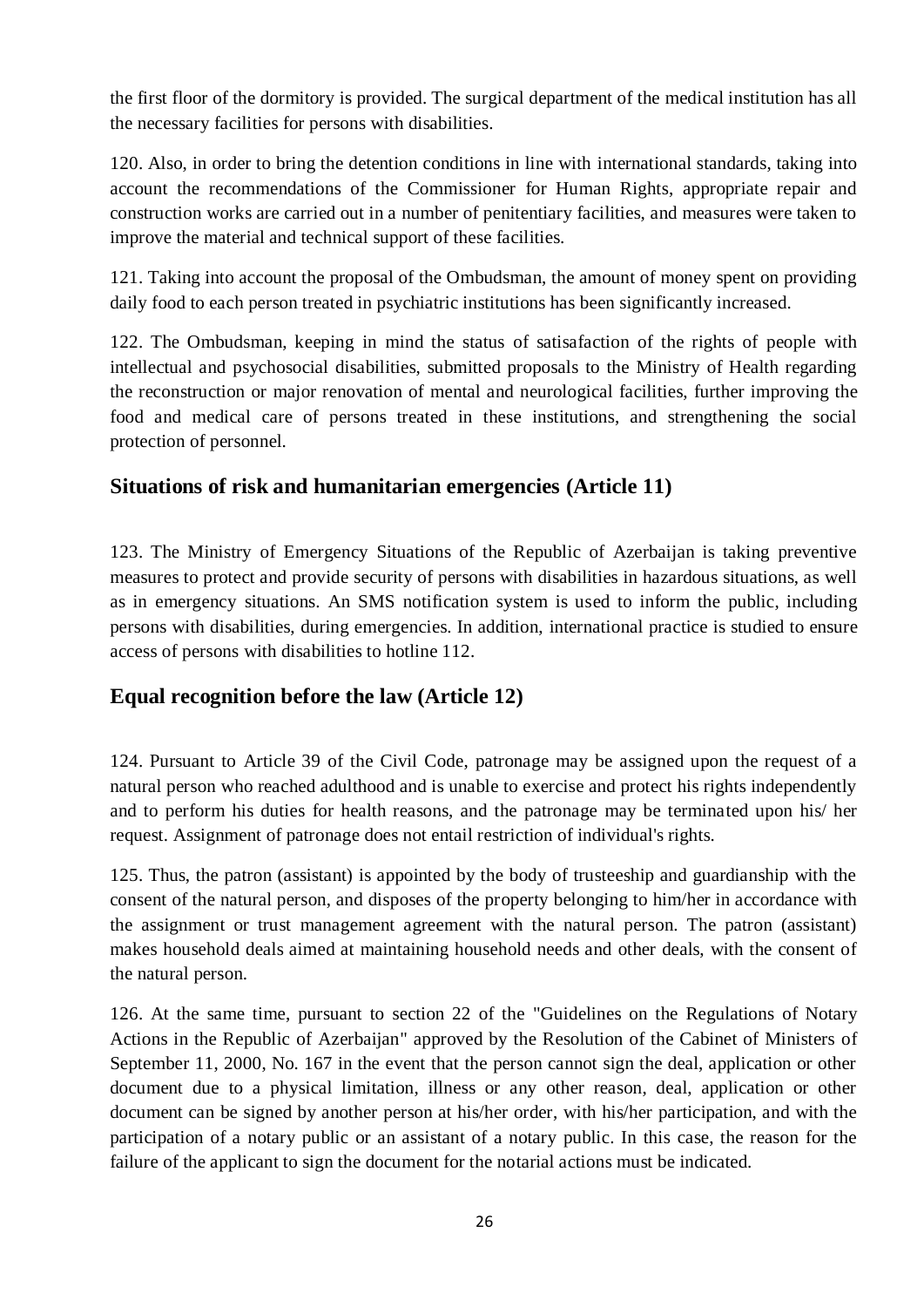127. If the person applying for the notarial actions is illiterate or person with visual impairment, the notary public shall be obliged to read the text of the document and make a note in this regard in the document.

128. If a person with visual, hearing and speech impairement applying for the notarial actions is illiterate, a literate person who is capable of interpreting the notarial actions must attend and certify with in his/her signature that the contents of the deal, application or other document is in the will of person with visual, hearing and speech impairement entered to the deal, application and another document.

129. The Civil Code and the Guidelines set out the principle of supportive decision-making in relation to persons with disabilities.

### **Access to justice (Article 13)**

130. According to Article 6.4 of the Law of the Republic of Azerbaijan "On the Rights of Persons with Disabilities", persons with disabilities have the right to defend their rights and legitimate interests in administrative and judicial proceedings.

131. According to Article 34 of the Law, persons with disabilities who are involved in administrative proceedings and judicial proceedings and who need special intermediaries are provided with services of specialized intermediaries (readers and professional sign language interpreters).

132. The Decree of the President of the Republic of Azerbaijan "On Deepening of Reforms in the Judicial-Legal System" of April 3, 2019 specifies taking comprehensive legislative, institutional and practical measures in the judicial system, implementation of the "Electronic Court" and "Electronic Execution" information systems, detailed analysis of the legislation in this area to speed up the implementation of court decisions, modernization of the Forensic Examination Centre and the Academy of Justice, promotion of mediation and international arbitration procedures, study of the execution of court decisions and the application of alternative mechanisms of forensic activity and so on.

133. In order to ensure accessibility of the courts for persons with disabilities, within the projects implemented by the Government of the Republic of Azerbaijan and the World Bank in 2010-2018, as well as all the conditions for their free movement in constructed courthouse at the expense of the state budget were established in accordance with the CRPD, including tactile paths for persons with vision impairments, signage and lifting devices have been installed in several multistory buildings for persons with physical mobility disabilities.

134. New service center, located in the administrative building of the Head Office of Registration and Notary of the Ministry of Justice, have been equipped with a special elevator for wheelchair users and ramps in the local registration and notary offices

135. Also, a separate version has been created for persons with vision impairment on the Ministry's new official website and in public services section.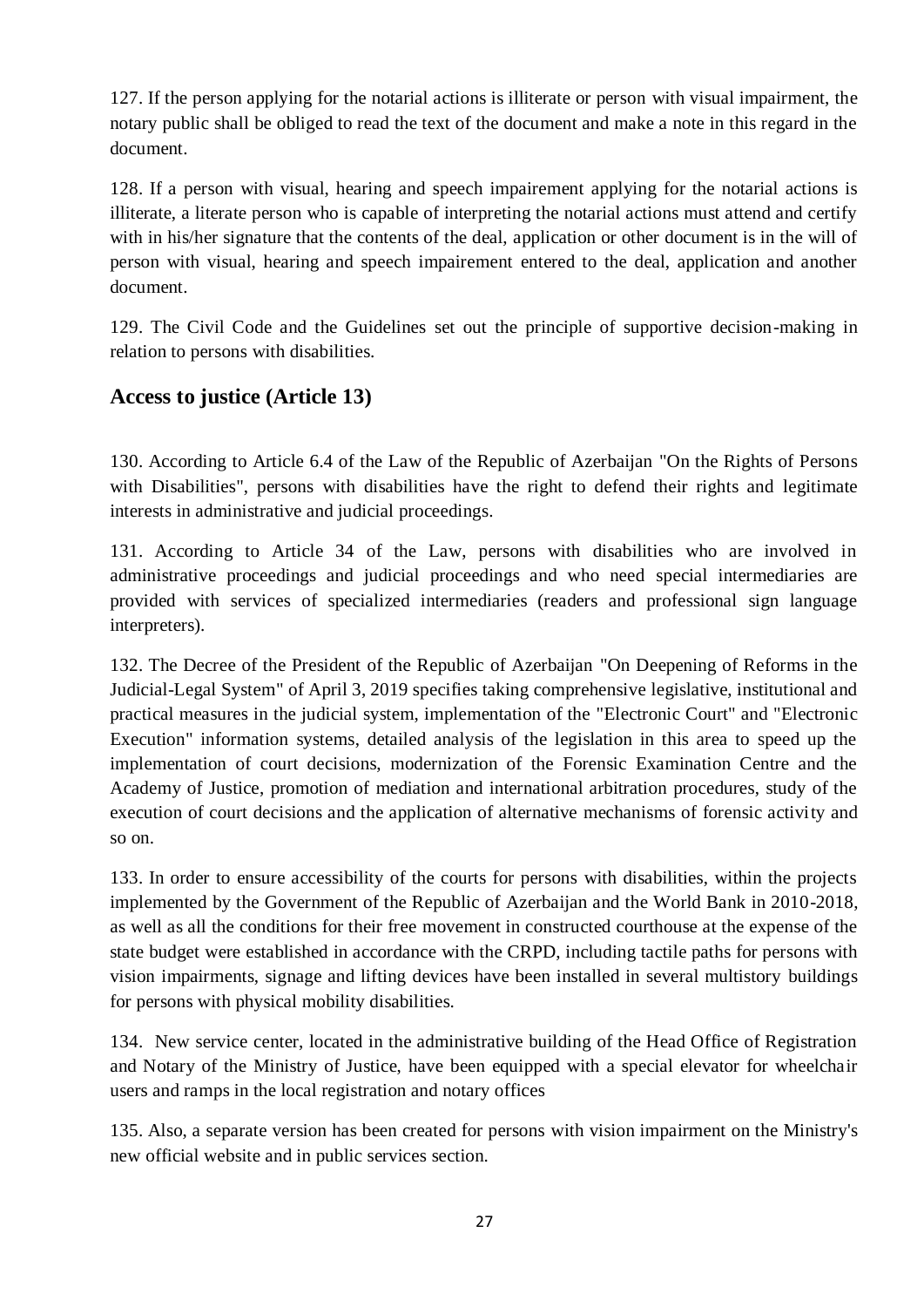136. According to Article 15.1.15 of the Law "On the rights and freedoms of individuals kept in detention facilities" the arrested are entitled to apply concerning the legality, validity or violation of their rights and legal interests, and according to Article 14 of the Code of Execution of Punishments prisoners are entitled to submit proposals, applications and complaints.

137. In respect of training of judges and other specialists in connection with the implementation of the Convention, in the judicial system it is reported that the lectures on the relevant topics included in the curriculum of compulsory training and refresher courses organized at the Academy of Justice.

138. Thus, lectures on "Peculiarities of imprisonment of persons requiring a special approach (Minors, Women, Persons with disabilities, Foreigners and Elderly)", "Peculiarities of protection of the rights of persons belonging to certain groups", "Prohibition of discrimination under the European Convention on Human Rights and national legislation", "Prohibition of discrimination under the European Convention on Human Rights (Article 14)" were included in the curriculum of: the initial training course for the candidate judges organized in 2017-2018 years, the compulsory training courses for successful candidates in the competition for the service in judicial bodies, the compulsory trainings of the candidates for the middle management in the Penitentiary Service, the refresher courses for the staff members of Forensics Center, the legal training courses for graduates of the Department of Military Medicine of Azerbaijan Medical University and the Law Clinic.

139. In May 2019, at the refresher training courses held for 37 judges' trainings on such topics as "Article 14 of the European Convention on Human Rights" (Prohibition of discrimination) and "the Convention on the Rights of Persons with Disabilities" were provided.

### **Liberty and security of the person (Article 14)**

140. The Criminal Code of the Republic of Azerbaijan, the laws on health protection and the rights of the children do not contain any provision regarding the deprivation of liberty of persons with mental, psychosocial and hearing disabilities on the ground of their disability or their stay at care institutions.

141. The Republic of Azerbaijan has not joined to the Additional Protocol Draft to the Council of Europe Convention for the Protection of Human Rights and Dignity of the Human Being (with regard to the Application of Biology and Medicine, ETS No. 164).

### **Freedom from torture or cruel, inhuman or degrading treatment or punishment (Article 15)**

142. According to Article 6.3 of New Law the state ensures that persons with disabilities are not subjected to torture or other cruel, inhuman or degrading treatment or punishment, are protected from all forms of exploitation, violence and abuse, personal privacy both within and outside the home.

143. There are no compulsory medical measures for mental disorders in penitentiary facilities. The examination and treatment of such persons is carried out at the Psychiatric Hospital # 1 of the Ministry of Health according to the court decision.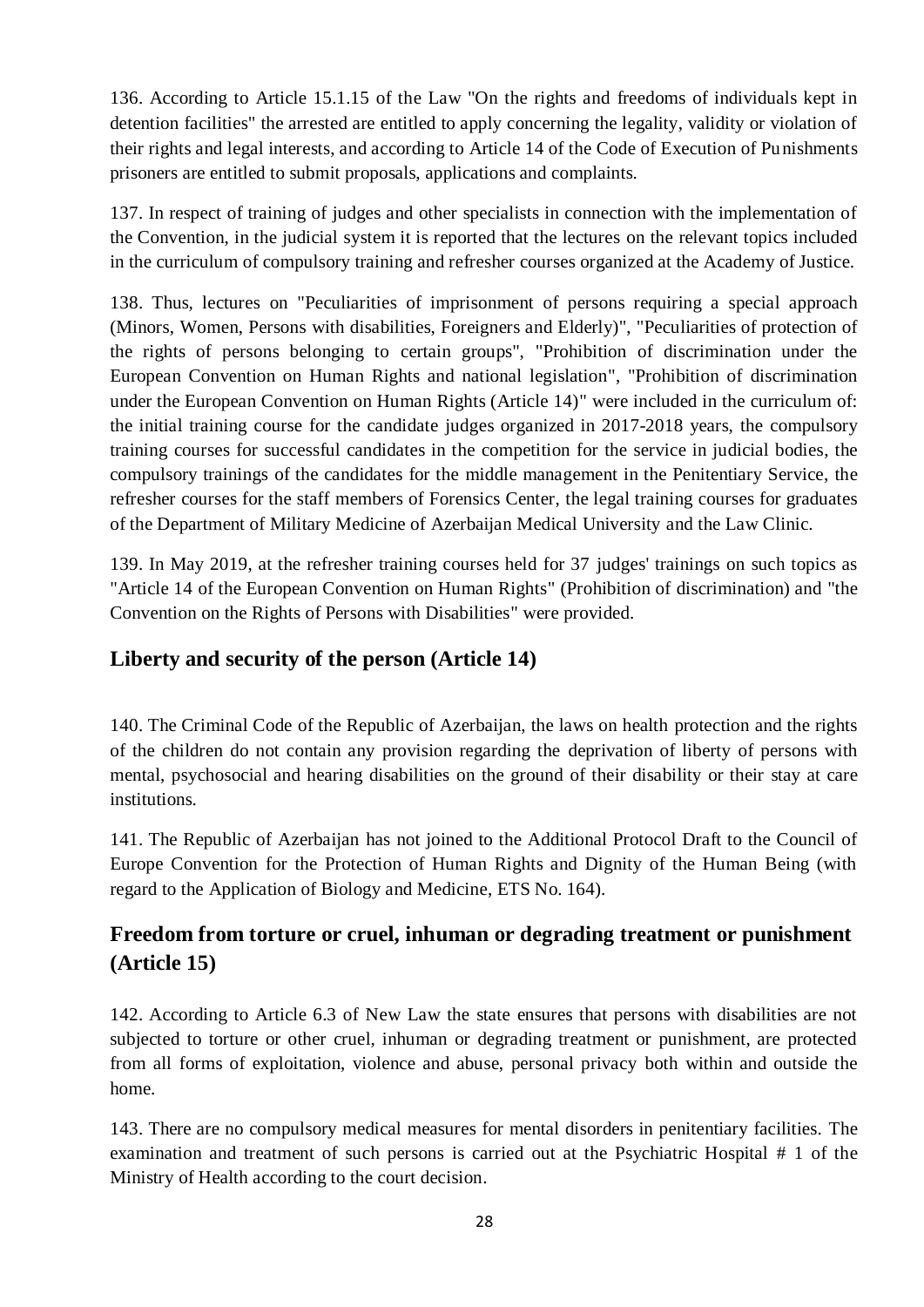144. In penitentiary institutions, prisoners receive psychiatric assistance. Psychiatrists working in MCFs (Medical care facilities) provide appropriate medical care to persons with mental impairments. If there is a need for treatment in inpatient conditions, they are treated in the Psychiatric Department of the Treatment facilities. These persons are consulted by highly qualified psychiatrists from the Ministry of Health during treatment. Persons with disability due to mental illness also have access to psychiatric care like everyone else.

145. Medical Services of Medical Institutions made 1771 referrals to MSECs during 2014-2018, of which 27 were classified as I degree, 844 as II degree, 223 as III-degree disability. 677 referrals were denied.

146. There were no reported negative cases during monitoring and visits of the Commissioner for Human Rights to penitentiary, psycho-neurological social services and psychiatric facilities within the activities of the Commissioner for Human Rights as an independent monitoring and national preventive mechanism.

147. During a visit to Azerbaijan of the UN Working Group on Arbitrary Detention in 2016, five penitentiary facilities (Baku Detention Center and Detention facility No. 2, correctional facilities No. 2, 4, educational facility) observed.

148. The work on the recommendations outlined in the Working Group report has been performed and submitted accordingly.

149. It should be noted that in accordance with the recommendation of the European Committee for the Prevention of Torture (CPT), instructions were provided so that every person with an injury discovered on his/her body during initial examination is received in a few days by the doctors of the medical care facility for repeated investigation of the causes of the injury, the same person after being sent to investigation or court is re-examined by medical personnel upon his/her return to the institution and in case of new injuries appropriate notes are made in the medical book and submitted to the relevant authorities in the established order.

150. Written information about alleged torture or other inhuman or degrading treatment discovered during medical examination will be forwarded to the relevant prosecutor's office for appropriate investigation.

151. The boards displaying telephone numbers of hotline of the Service were posted at the entrance and territory of the penitentiary facilities to inform about torture and other ill-treatment as well as corruption cases. In the course of investigations conducted in relation to appeals on these cases, when the composition of the crime is established, the materials collected shall be submitted to the prosecutor's office.

152. At the same time, in order to ensure the rights of detainees and to prevent ill-treatment, the Ombudsman, members of its National Preventive Group, representatives of the Public Committee under the Minister of Justice, and the International Committee of the Red Cross have an unhindered access to penitentiary facilities at any time without prior notice.

153. Detainees and prisoners regularly meet with their close relatives, as well as other interested persons, as well as their lawyers, carry on correspondence without censorship in accordance with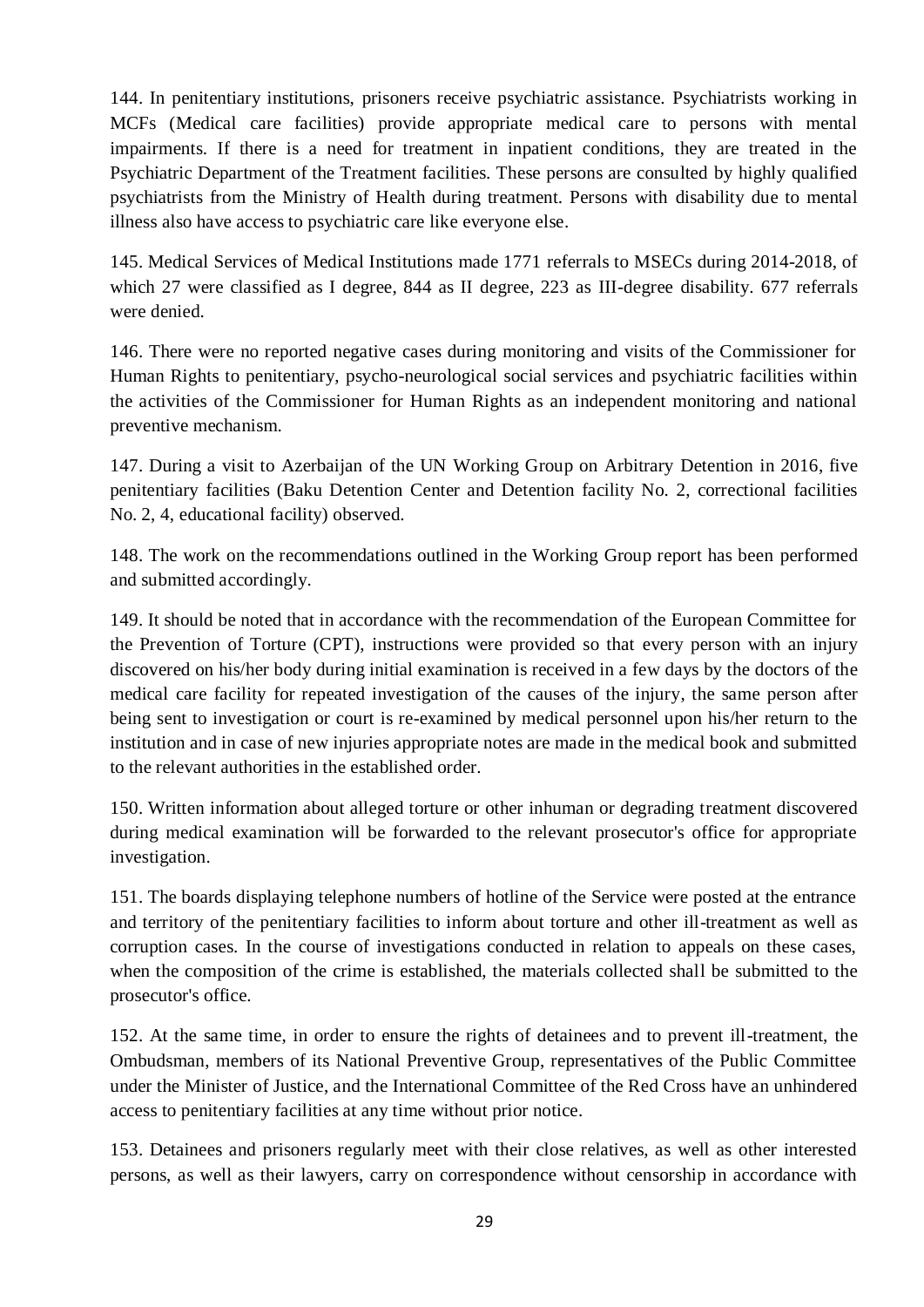the relevant legislation, use telephone communication right twice a week. These rights are essential means to protect them from torture, inhuman or degrading treatment.

154. During the last 5 years no appeals by prisoners with disabilities with complaints against abuse have been received.

155. As part of the activities of the Commissioner for Human Rights as an independent monitoring and national preventive mechanism, regular visits are made to relevant facilities, the rights of detainees, including persons with disabilities are explained, and information on reporting the complaint mechanisms is provided. In recent years, along with legislative reforms in our country, an improvement of the practice in this field is observed.

156. Based on the monitorings by the Office of the Ombudsman enabling conditions for the exercise of all the rights provided under the legislation is analysed and immediate solution by the relevant authorities of the difficulties observed is required. For example, if the treatment is not available at the detention facility application is made for preparation of the documents for placement of the detanee in civilian hospitals, as well as for effective investigation, using the right to freedom and other rights, the Office of the Prosecutor General is contacted for taking appropriate steps to address alleged violations.

157. The activities of the Ombudsman are not limited to conviction of cases of torture and illtreatment, recommendations are given to relevant institutions in order to strengthen preventive measures, these issues and preventive approaches in cooperation with government agencies, civil society institutions, the Public Committee and the Public Councils uniting them, as well as other agencies, are kept in the focus of attention.

# **Freedom from exploitation, violence and abuse (Article 16)**

### Probation service

158. On 10 February 2017 President of the Republic of Azerbaijan signed an Executive Order "On improving of operation of penitentiary, humanization of the punishment policy and expansion of alternative punishments and procedural enforcement measures not associated with isolation from society." According to the Executive Order, which is "a roadmap" for law enforcement agencies, significant changes have been made in criminal justice legislation in the past to enbale broader application of procedural coercion and penalties that are not related to isolation from the society, the activities of the Probation Service of the Ministry have been ensured, and the effective use of electronic surveillance tools has commenced with the purpose of effective control over the execution of non-custodial sentences and organization of more effective management in this area.

159. As of January 1, 2019, the total number of persons with disabilities taken from the registration of Probation Services is 214.

160. Actions aimed at reforming, rehabilitating and social adaptation of prisoners with disabilities involved in probation control in 2018 have been taken and 7 prisoners were provided with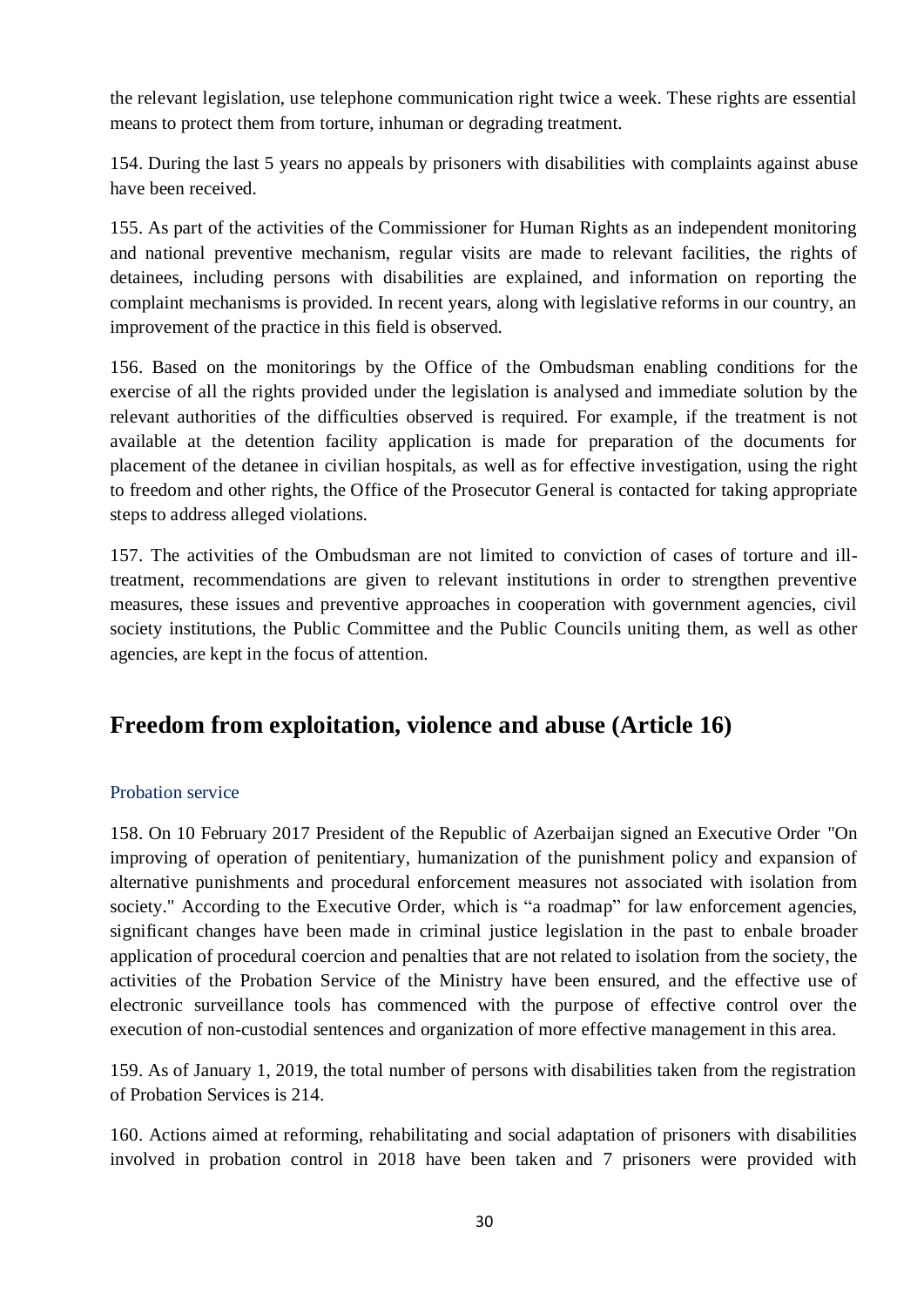assistance for employment and 1 for receiving social allowance, while 10 prisoners were provided with legal and psychological support.

161. According to amendments to the Law "On the rights and freedoms of individuals kept in detention facilities" and the Penal Enforcement Code approved on May 17, 2016, as well as to the Internal Disciplinary Regulations of detention facilities and punitive institutions, arrested persons and prisoners have the right to complain to the Ministry of Justice and the court againt disciplinary actions.

162. According to further amendment to the legislation on 14 June 2016, the administrative and legal responsibility of the Penitentiary Officers for violating the requirements for receiving, sending and reviewing complaints, as well as for appealing or pursuing has been established.

163. In 2014, two criminal cases against women with disabilities (2 women victims) (0.009%) were recorded. One of the criminal cases initiated was sent to court, and the criminal prosecution for other case was discontinued in accordance with Article 39.1.2 of the Criminal Procedure Code (if the act does not have a criminal content). In 2015, one criminal case (a man victim) was recorded (0.004%) and the criminal prosecution was discontinued in accordance with Article 40.2.2 (reconciliation with the victim) of the Criminal Procedure Code. In 2016, one criminal case (a man victim) was recorded (0.004%) and the case was sent to court.

164. During monitoring and visits, involving the Commissioner for Human Rights and the staff of the Office, including members of the National Preventive Group (NPG) for the Prevention of Torture detention conditions, rehabilitation rooms, nutrition and leisure arrangements issues were also checked on site. In addition, in order to investigate attitudes, the current situation was studied on the basis of individual and legal awareness conversations with persons, including children, women, elderly people with disabilities in education, health, penitentiary and social service facilities as well as facility leaders, social workers, teachers, health workers. They inquired about the state of persons with disabilities and gave instructions and recommendations to those responsible for addressing social and health issues, health and other rights, at the same time, appropriate measures have been taken to raise their awareness, in the event of any offenses against them, such as discrimination, inhuman or degrading treatment, to eliminate such negative situations.

### **Protection the integrity of the person (Article 17)**

.

165. According to the Constitution of the Republic of Azerbaijan no medical, scientific or other experiments can be carried out on any person without his/her voluntary consent.

166. According to the Law of the Republic of Azerbaijan "On the Rights of Persons with Disabilities", the state guarantees that persons with disabilities are not subjected to torture or other cruel, inhuman or degrading treatment or punishment, are protected from all forms of exploitation, violence and abuse both within and outside the home, and inviolability of private life is guaranteed.

<sup>167.</sup> Persons with disabilities have the right to defend their rights and legitimate interests in administrative and judicial procedure.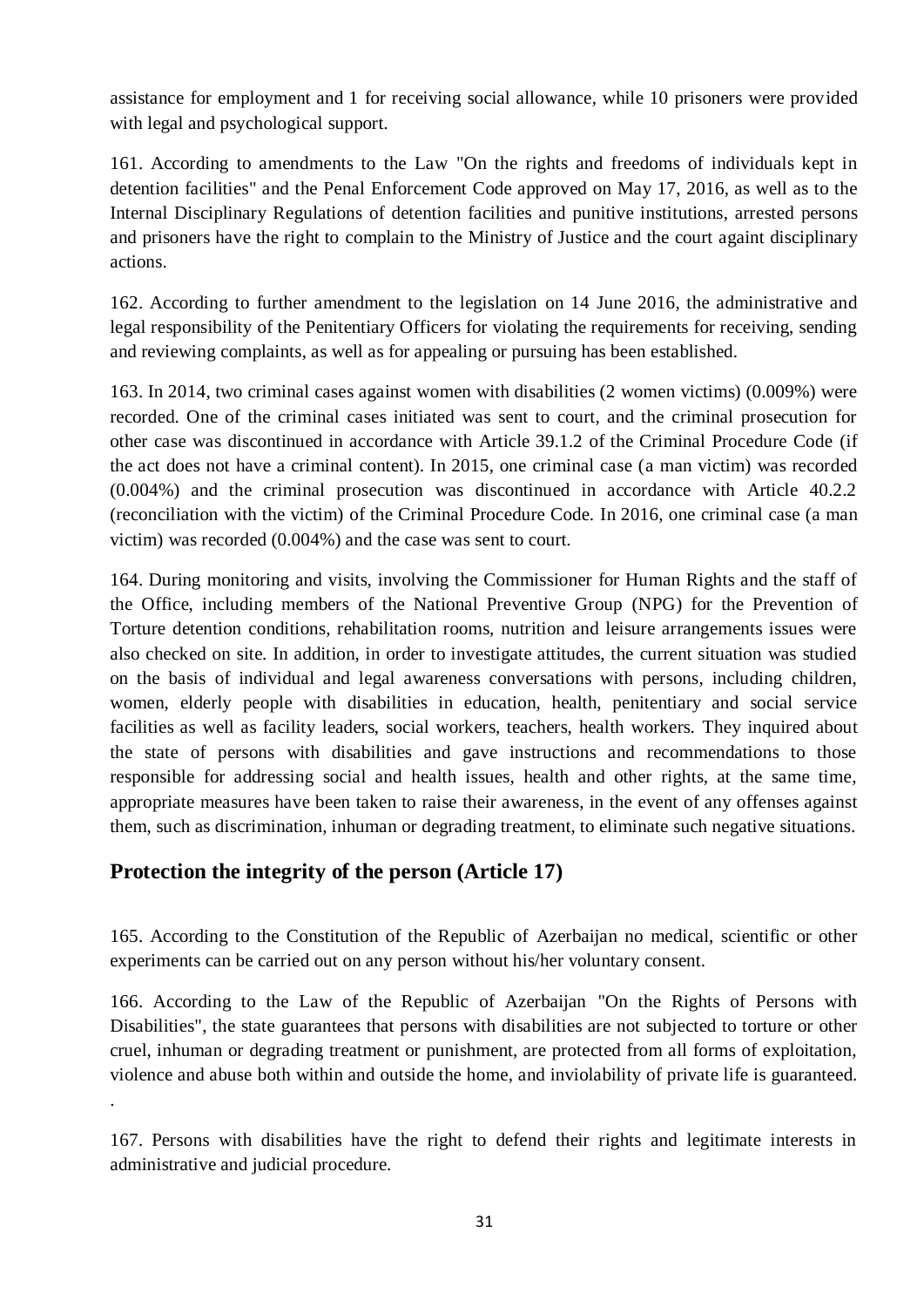168. The Criminal Code of the Republic of Azerbaijan provides criminal liability for artificial insemination or embrio implantation for a woman, without her consent or underage woman, for medical sterilization, illegal biomedical research or application of prohibited diagnostics and treatment on the person without his/ her consent, for illegal abortion and, of course, these norms apply to persons with disabilities who are the equal subjects of society, including women of this type.

169. According to the Law of the Republic of Azerbaijan "On Psychiatric Assistance", psychiatric assistance is provided on the basis of informed consent. This consent is obtained without any intimidation or violence, is documented in writing, signed by the patient himself or his/her legal representative and the psychiatrist.

170. Treatment of a patient hospitalized non-voluntarily in a psychiatric facility can be performed without informed consent.

171. It should be noted that informed consent is a statement of the patient or his legal representative on making a treatment decision voluntarily, on understanding the information provided to him about the purpose and benefits of treatment, the scope, duration and method of treatment, the potential risks, and the possibility of rejection and discontinuation of treatment.

172. National human rights institution of the Commissioner for Human Rights as part of performaning the independent mechanism for the promotion, protection and monitoring of the implementation of the CRPD as provided in this Convention, , and within implementation of the functions of the national preventive mechanism under the Optional Protocol to the Convention against Torture and Other Cruel, Inhuman or Degrading Treatment or Punishment, during unannounced monitorings and visits to psychiatric, special education, social and penitentiary facilities, as well as to other places where detainees cannot leave at their own will, takes necessary preventive measures to ensure the right to personal integrity of persons with disabilities, and, in general, investigates appeals from them.

173. In addition, awareness-raising activity is underway to ensure that every person with disability living in the country has the right to enjoy the respect to his/her physical and mental integrity on an equal basis with others, and to promote the effective enforcement of this right.

174. Persons detained in penitentiary institutions are monitored in accordance with the legal requirements. Every convict with disability is informed about the requirements of the Internal Disciplinary Regulations, is explained to respect the rules of cohabitation and is informed of the liability for the violation of these rules. Corrective Action Plans are prepared and carried out consistently by the corrections officers of the detention facility for this detainee. Preventive and other measures are taken to prevent violence among prisoners. Any appeal or information about the risk to life and health of a person with a disability is immediately investigated, and the prisoner's security is guaranteed.

175. If a danger occurs to the life, health and personality of the detained from other prisoner or other persons, he/she shall be immediately transferred to a specially separated, isolated or guarded room in the punitive institution. If the danger is not eliminated, other actual measures are taken by the administration of the penitentiary establishment to ensure the safety of the prisoner. One such measure is the transfer of a prisoner from one prison to another.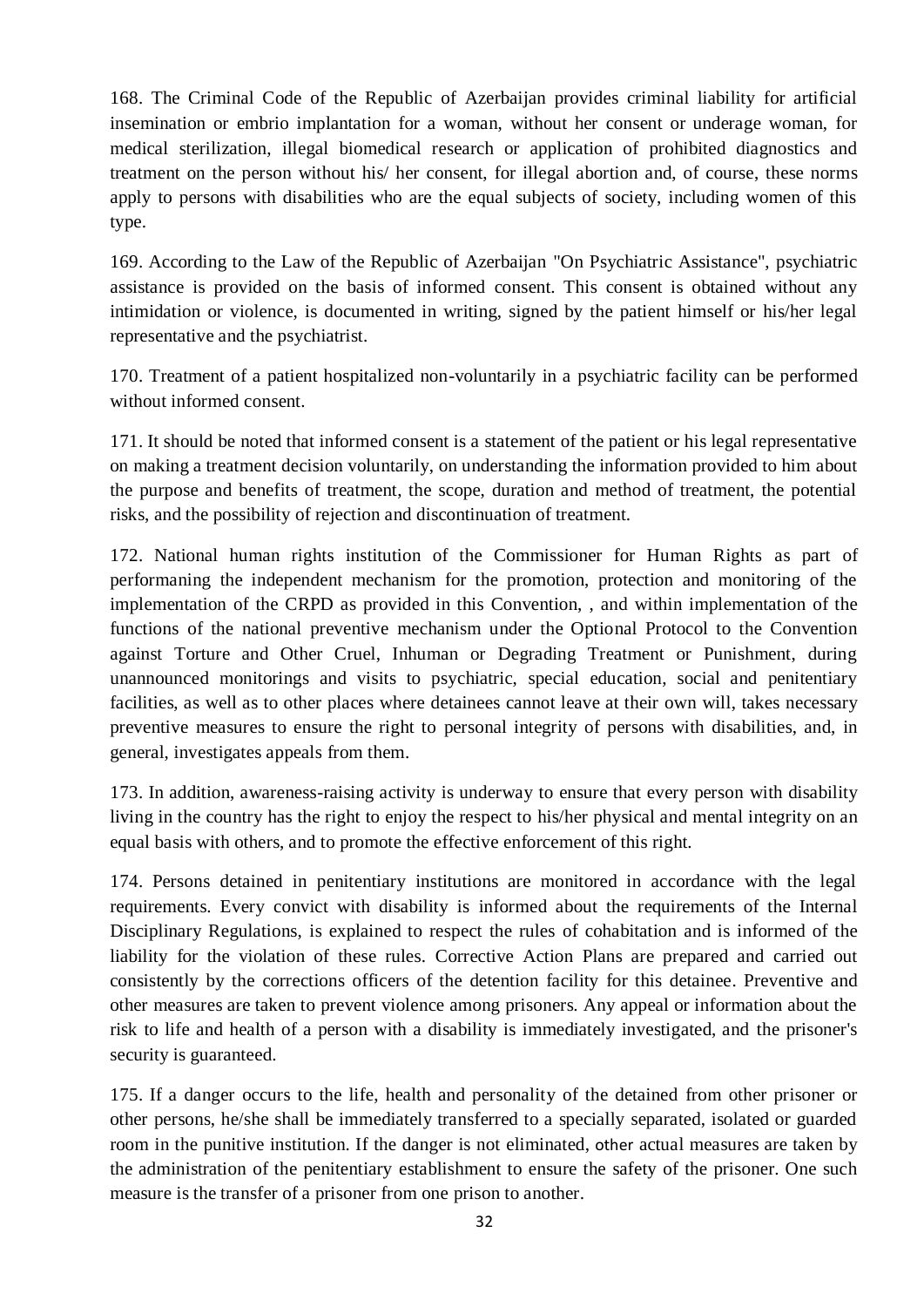176. Prisoners who tend to be violent towards other prisoners are taken into custody. In the cases of violations of Internal Disciplinary Regulations of the facility, disciplinary measures are applied with regard to them in the manner prescribed by the law. In case of deliberate violation of these regulations may be sent to punitive institution by court order based on the proposal of the Director of the facility.

177. The Ministry of Justice and the Director of the Penitentiary Service are informed about cases of violence by prisoners, and preliminary investigation materials are sent to relevant law enforcement agencies for the purpose of providing a legal assessment.

178. Prisoners with disabilities have certain privileges as to be provided with better living conditions and specific nutrition standarts, they can not be placed under conditions of strict isolation, to obtain additional foodstuffs and basic supplies in amount of fifteen manats per month, receive consignments, parcels, packages, to work on a voluntary basis, to be involved in vocational training and general education, voluntarily, and to be sent to the rehabilitation institution and nursing home by the relevant executive authority in connection with the social adaptation of persons released from the punishment, according to their applications and recommendation of the director of the punitive institution.

179. According to Article 25.1 of the Law of the Republic of Azerbaijan On the rights and freedoms of individuals kept in detention facilities" number 352-IVQ dated 22 May 2012, minors, persons suffering from serious illness (this should be confirmed by the medical check report), persons with I or II degree of disability, pregnant women, and women with children under 3 years of age may get parcels, dispatches and packages with no limit of their number and frequency.

180. According to Article 43.2.2 of this Law, except for cases of group assault or using firearms, as well as armed resistance special means or firearms should not be used against women, minor children, persons with minor children, persons with physical or psychological disabilities as well as in areas where people are collected or strangers may be affected.

# **Living independently and being included in the community (Article 19)**

Inclusive education

181. According to the Law of the Republic of Azerbaijan "On Education" every citizen, regardless of gender, race, language, religion, political beliefs, nationality, social status, origin, and health, shall be guaranteed access to education and non-discrimination.

182. By the Executive Order of the President of the Republic of Azerbaijan of May 3, 2019, No 1155, tuition fees for persons with I and II degrees of disability, and children with disabilities under the age of 18, who study on a paid basis in undergraduate and postgraduate levels in higher education institutions (basic (basic higher) medical education and residency), master's level of the Azerbaijan National Academy of Sciences and in secondary specialized educational institutions shall be covered by the state from the 2019/2020 academic year.

183. By the relevant order of the Ministry of Education, the implementation of the project "Application of inclusive education at the primary education level" in the Republic of Azerbaijan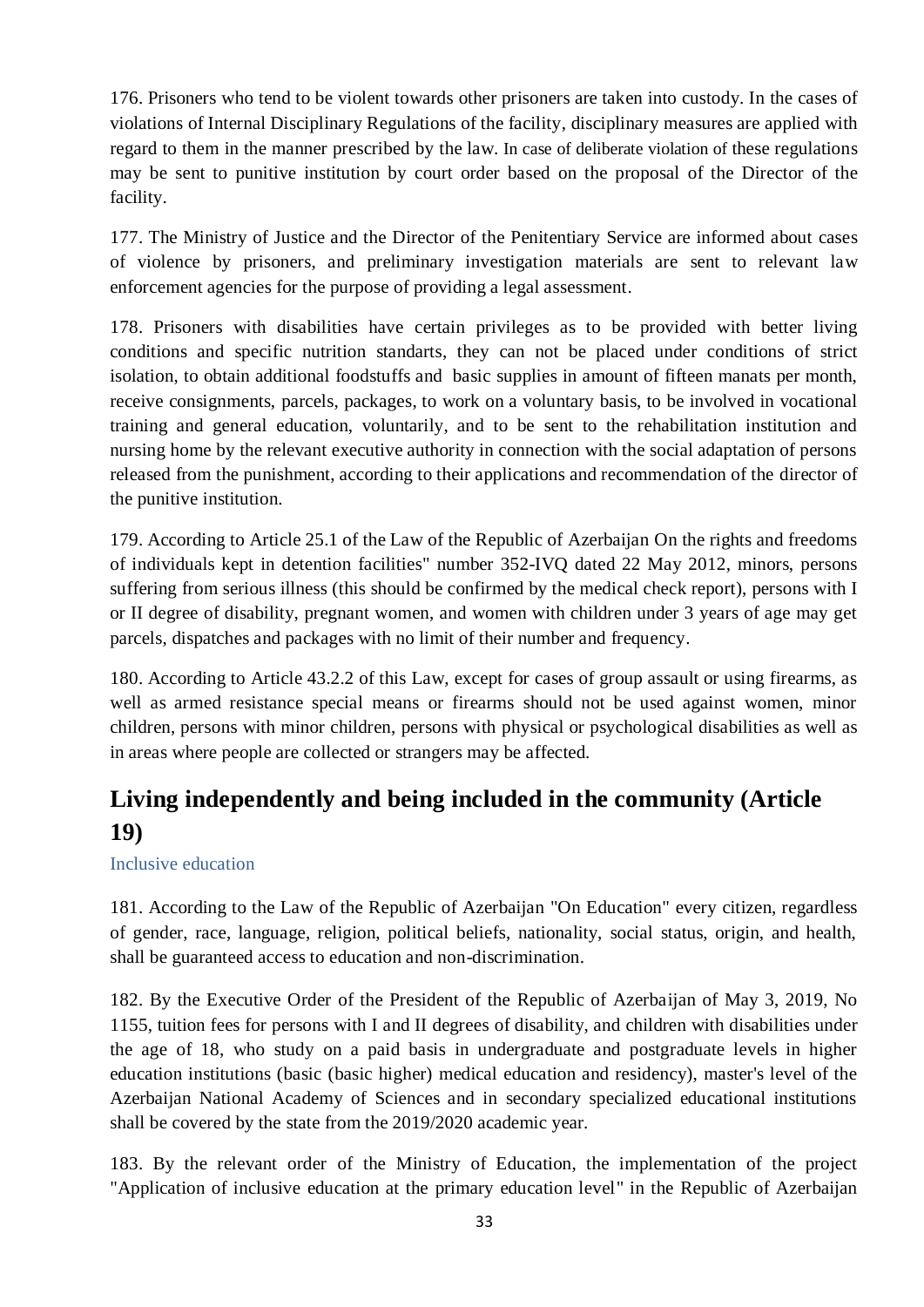was launched to mainstream children with disabilities into education along with other children from the 2015-2016 academic year.

184. As part of the project, the implementation of inclusive education is being successfully piloted in four experimental schools (school # 220, 138, 252 and 202) in Baku. In total 54 children with disabilities (in grades 1-4) were involved in inclusive education in 4 pilot schools.

185. In accordance with the action plan for the implementation of inclusive education at the primary education level, a study tour on inclusive education to Germany was organized for the directors of pilot schools, teachers of experimental classes, and special education specialists and a two-week training course was held in Baku for them by the 4 members of professor staff of the University of Oldenburg, Germany.

186. For the screening process, parents of children with disabilities living in the areas where the schools are located were provided with educational seminars on special and inclusive education, logopedic services were provided at these schools, and reconstruction works were performed to ensure accessibility of infrastructure for children with disabilities.

187. For the first time in the country, an assessment of special educational needs of children with disabilities was conducted using the ICF-CY and SON-R 2 ½ - 7 non-verbal tests, and Individual Learning Plan updated twice during the academic year was developed for them.

188. Since the project "Implementation of inclusive education at the primary education level" is implemented jointly with the Baku City Department of Education and under the terms of the project which is due to expire by the end of the 2018-2019 academic year, the process will be further implemented by the Department of Education.

189. On January 8-18, 2019, the Khumar Kalplana, an international consultant of the UNICEF conducted monitoring in 4 pilot schools to evaluate the implementation of the project. Based on the analysis of the monitoring results, the expert positively evaluated the implementation of the project.

190. In the 2018-2019 academic year, 86 classes for persons with disabilities were opened by district/city education department/office in special education classes of general educational institutions. The total number of students studying in special education classes in the country is 477.

### **Personal mobility (Article 20)**

### State Program on Road Safety (2019-2023)

191. In order to ensure unimpeded accessibility of the road infrastructure for persons with disabilities the subparagraphs 7.2.3.1.4 and 7.4.4.4 of the draft "State Program on Road Safety in the Republic of Azerbaijan for 2019-2023" approved by the Decree of the President of the Republic of Azerbaijan No. 852 of December 27, 2018, provide for creating opportunities for persons with disabilities to move freely on the roads (provision of the pedestrian crossings with tactile guide paths, the traffic lights with sound signal, etc.), alignment of the roads that are to be constructed and repaired, for the use of persons with disabilities, as well as developing rules for obtaining a driver's license for persons with disabilities and improving the training process.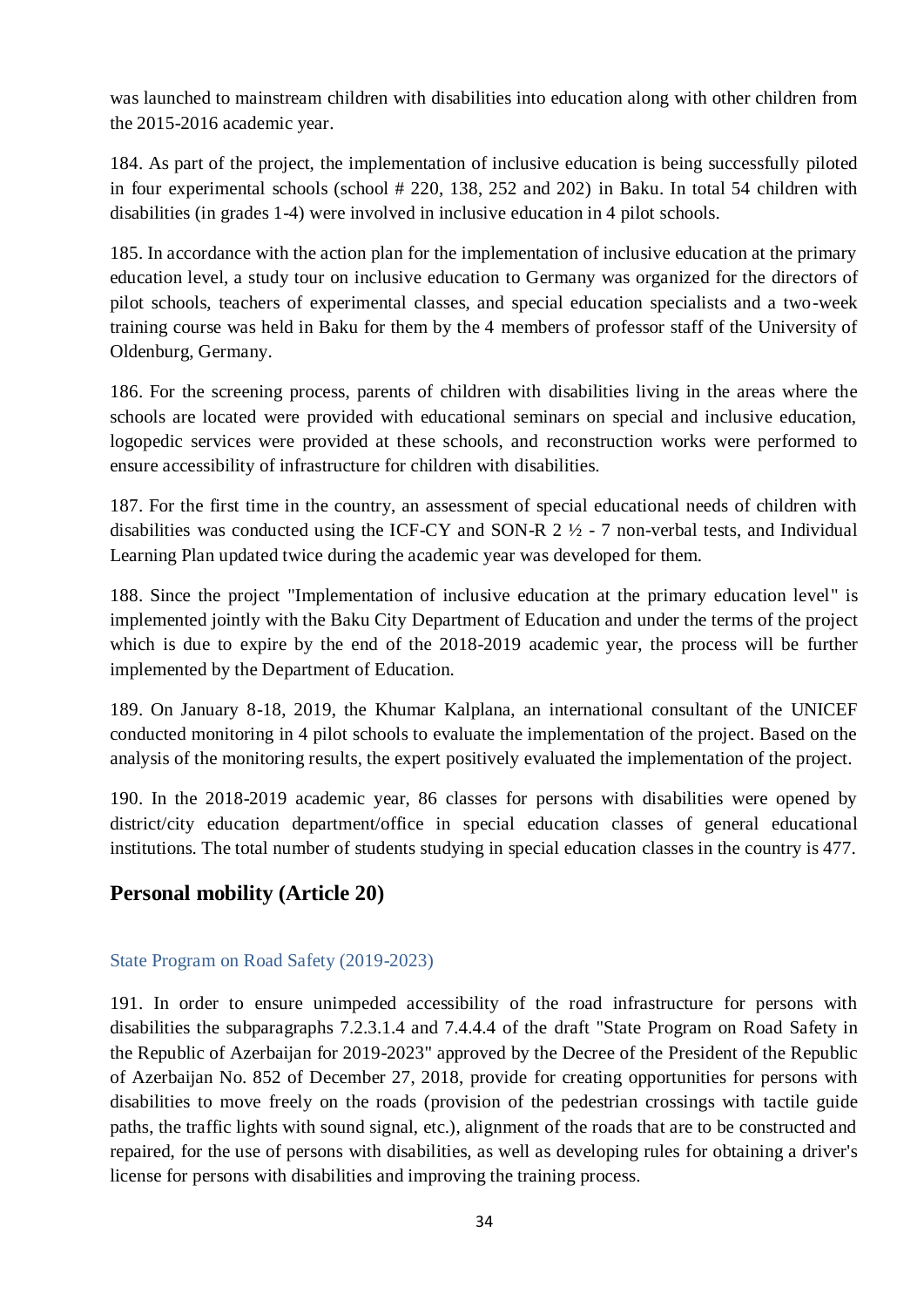192. The "Regulations for Road Transport of Passenger and Luggage" approved by the Resolution No. 141 of the Cabinet of Ministers of the Republic of Azerbaijan of September 17, 2009, specify the requirement of marking of the special seats for persons with disabilities in the front of the bus used for regular intra-city (intra-district) passenger transportation, freeing special seats for persons with disabilities on city buses upon their request, persons with I and II degree of disability have priority when obtaining departure tickets at the ticket offices, they may also use a taxi without waiting. These provisions make passenger transportation services by buses and taxi cars convenient and accessible for persons with disabilities.

193. The "Baku Taxi Service" LLC of the Ministry of Transport, Communications and High Technologies is using TX-4 "London Taxi" vehicles to arrange appropriate services. These vehicles are equipped with special adjustments for wheelchairs. Ordering taxi services by calling number "\*9000"as along with facilitating free movement of persons with disabilities also facilitates the taxi transportation of this category of citizens.

194. The construction and installation of ramps was started by the Baku Transport Agency on 09.12.2017 for the convenient use of the pedestrian crossings by persons with disabilities. In order to expand pedestrian accessibility, initially ramps were built in 70 streets and 229 intersections of the 6 districts of Baku, while security bars were installed in 52 streets, railings were installed in 33 streets and 162 intersections.

195. Also, as part of the awareness campaign, a social video "I haven't disability unless there are barriers from your side" was filmed and introduced to the public with the aim of bringing to public censure the drivers who inhibit the free movement of pedestrians, especially persons with disabilities, by parking their cars illegally on the sidewalks.

### <https://www.youtube.com/watch?v=wwgJZhF4nzU>

196. Besides, during the reconstuction works implemented by Baku Transport Agency, traffic lights with sound module have been installed for the benefit of the persons with visual impairment, and efforts in that direstion will continue under future projects of the Agency.

### The "Accessible Metro" project

197. The Ministry of Labour and Social Protection of Population and the Baku Metropolitan are implementing a joint project called "Accessible Metro". The "Accessible Metro" project provides easy and unhindered access for people with disabilities to the metro. Thus, the cheapest transport, hitherto inaccessible especially for wheelchair users, is now accessible for them. This project is also important in terms of ensuring the rights of persons with disabilities to labour, education, participation in public life, and implementing their individual independence.

### **Freedom of expression and opinion, and access to information (Article 21)**

### Talking library

198. At the initiative of the Heydar Aliyev Foundation, the Information Computing Centre of the Ministry of Transport, Communication and High Technologies (MTCHT) has created a "Talking Library" for people with visual impairment. Up to 286 professionally sounded books are placed in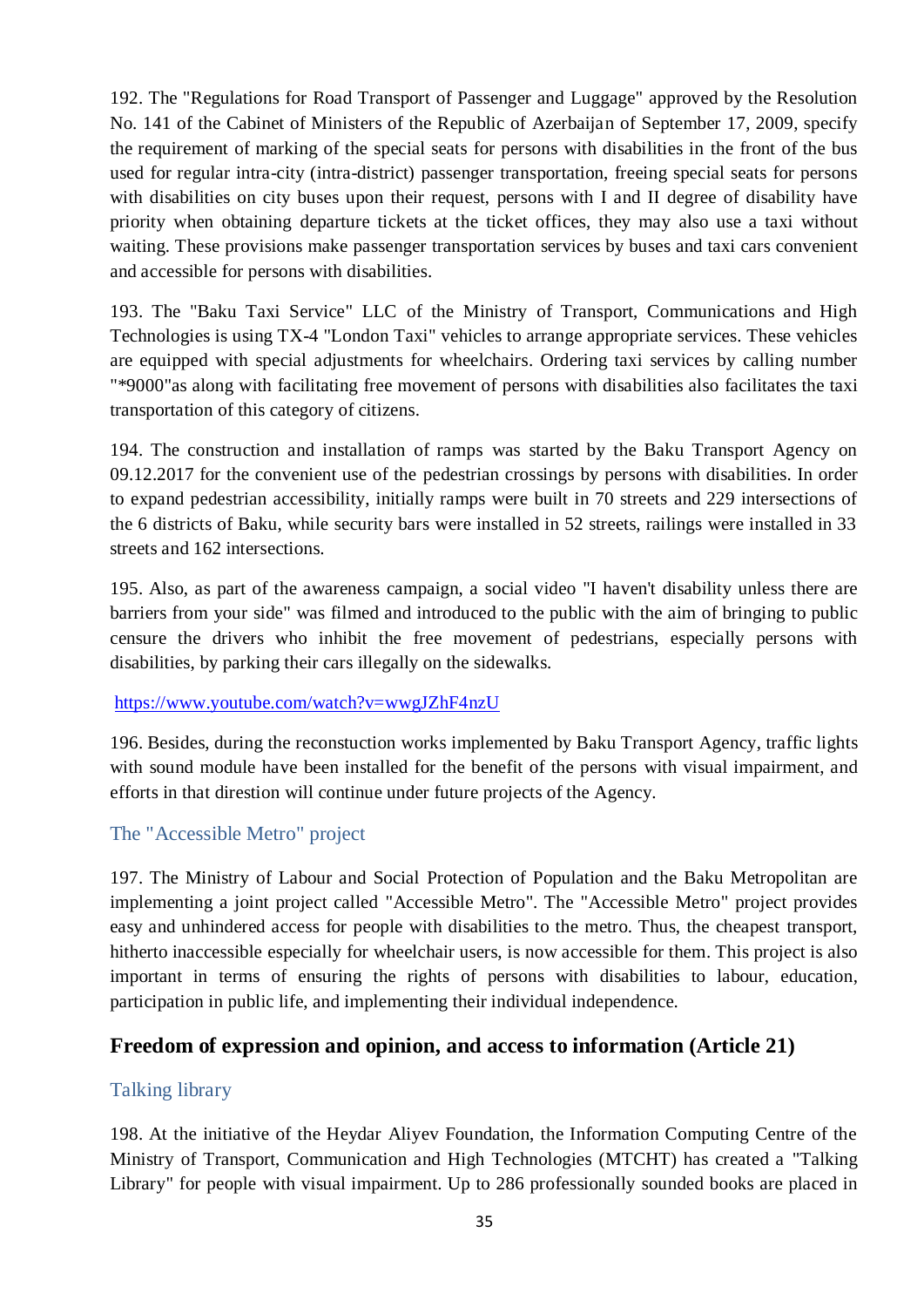the library. You can listen to the literature resources of 8 genres - folk, modern, foreign, poetry, historical, religious, children's and classical literature. You can also apply to the library within 24 hours by using a special telephone service (1541). The number of users of the Talking Library has reached 5,000. Applying user may stop listening at any time and continue to listen from the interrupted section after a while. The Talking Library Project was awarded with the title "The Champion Project" under "Favourable conditions" category of the WSIS Prizes-2019 Award at the World Summit on the Information Society 2019 Forum of the International Telecommunication Union held in Geneva, Switzerland, on April 8-12, 2019.

199. The Regional Information Centres established by the Heydar Aliyev Foundation and MTCHT in Baku, Nakhchivan, Ganja, Yevlakh and Guba to increase the use of ICT by persons with disabilities continue to operate.

200. As part of the Dilmanj Project a text playback software and a font enlarger have been developed and integrated into websites.

### Accessibility of the websites of government agencies

201. A special technical solutions have been created to ensure accessibility of the website of the Ministry of Labour and Social Protection of Population for persons with disabilities

202. The Ministry of Labour and Social Protection of Population has developed a draft amendment to the Order No 189 of the Cabinet of Ministers dated September 4, 2012, on approval of the "Requirements for creation and management of Internet resources of state agencies" to create equal conditions and opportunities for the effective benefiting and use of Internet information services by persons with disabilities. 4 basic principles of WCAG (Web Content Accessibility Guideline) 2.1 (Perceivable, Operable, Understandable, Robust) were followed to enhance accessibility of persons with disabilities to internet information resources of state agencies.

### The "Talking book" project

203. At the same time, the Ministry of Labour and Social Protection of Population is implementing the "Talking Book" project. More than 30 examples of publications performed by well-known people have been sounded and are available on the website [http://danishankitab.az](http://danishankitab.az/) and versions on iOS and Android platforms. The number of materials posted on the platform is expanding.

204. Presentation on the implementation of the project "Development of editions for children with visual impairment in accessible format" jointly implemented by the Visually Impaired People Society of Azerbaijan and "Intellectuals with Disabilities" Public Union with the financial support of the Ministry of Labour and Social Protection of Population. For the first time in the country the Typhlo-sign Electronic and Dactyl books for children with visual and hearing impairment were presented at the event. The purpose of this project is to provide information accessibility for people with visual impairment.

205. In addition to its simple design, the mobile application also features a specially programmed voice mode created for the first time in our country to make the use of the app easier for children with visual impairment.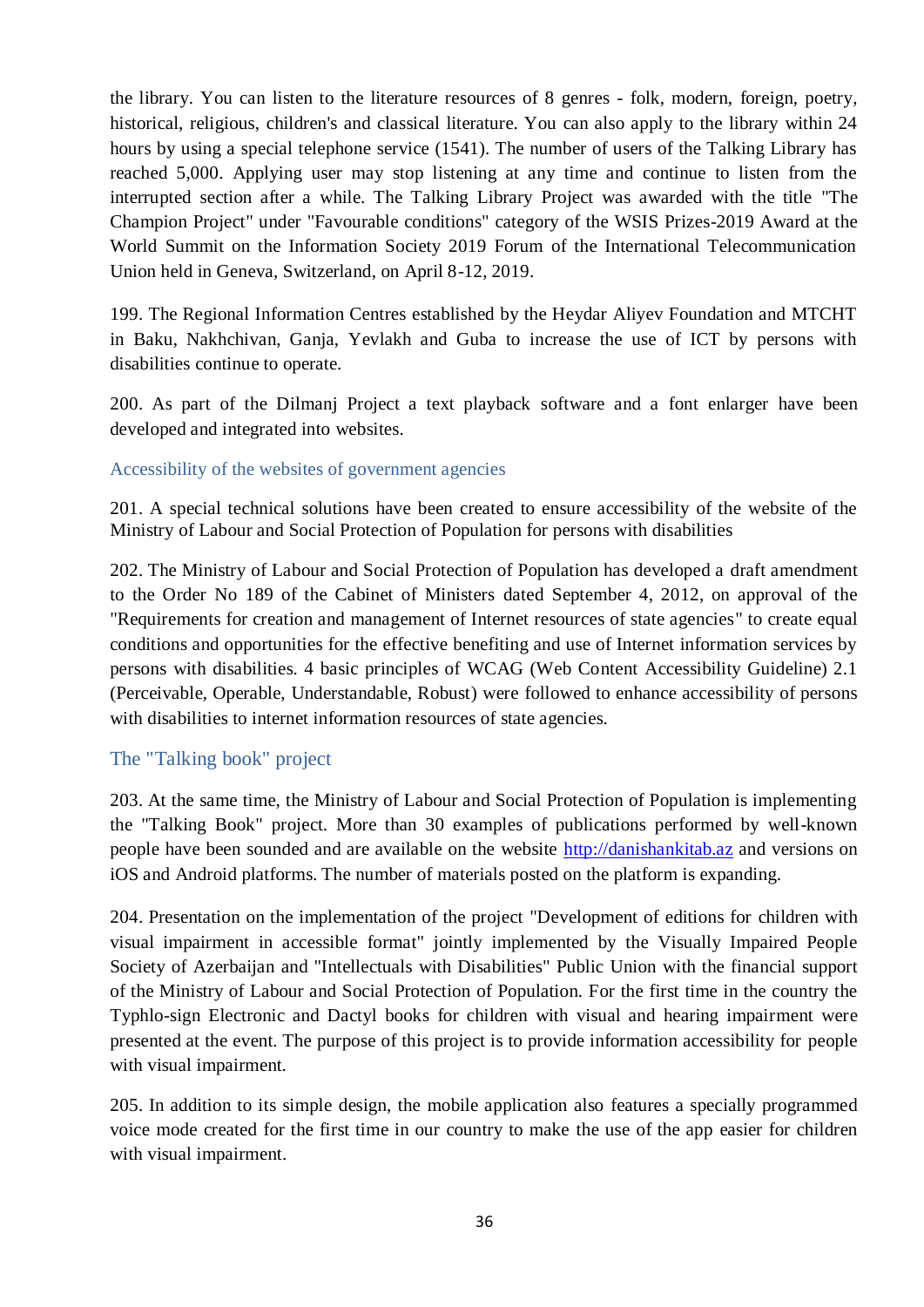206. With the Law No. 1178-VQ of June 12, 2018 the Republic of Azerbaijan has joined the "Marrakesh Treaty to Facilitate Access to Published Works for Persons Who Are Blind, Visually Impaired or Otherwise Print Disabled" of the World Intellectual Property Organization of June 27, 2013 with relevant statements.

207. The "ICT for all" social project was implemented in joint organization of the Knowledge Fund under the President of the Republic of Azerbaijan and the ICT Implementation and Training Center of the MTCHT, with the support of the State Committee for Family, Women and Children Affairs and the Ministry of Labor and Social Protection of Population. Within the project, free trainings on ICT solutions for persons with disabilities, members of martyrs' families and low-income families were organized.

208. "The ICT training project for girls with speech and hearing impairment" was held to provide ICT training for persons with speech and hearing impairments, to support those who would like to work in this field in future and to achieve their integration into society. The project was implemented with the financial support of the Youth Foundation under the President of the Republic of Azerbaijan, with organizational support of ASAN Volunteers, the ICT Implementation and Training Centre of MTCHT, the STEP IT Academy Azerbaijan and Femmes Digitales - the ICT Club of Azerbaijani Women.

209. "Web Design" (website design, creation and management) a 3-month courses were organized with the initiative and organizational support of Veyseloglu Group of Companies, with organizational support of Public Union "Support for the Development of Vocational Education" and ICT Implementation and Training Centre of the MTCHT within the "Talented Youth" program as a social project for children of persons killed or disabled in the Karabakh war, as well as family members of these persons.

### **Respect for home and the family (Article 23)**

210. Currently, Article 120 of the Family Code does not contain any restrictions with regard to persons with disabilities in the list of persons who are not eligible for adoption.

211. In paragraph 7 of the "List of Diseases, that prohibit adoption, guardianship and custody" approved by the Resolution No. 141 of the Cabinet of Ministers of August 15, 2000 all injuries and disorders that lead to disability of I and II degrees are listed. However, this provision has been deleted from the draft laws developed for the implementation of tasks assigned with the Decree No. 393 of the President of the Republic of Azerbaijan of December 10, 2018 on "Improving Management in the Field of Adoption".

### **Education (Article 24)**

State Program on Development of Inclusive Education (2018-2024)

212. In order to organize education of persons with disabilities in educational institutions in an inclusive environment the State Program for the Development of Inclusive Education in the Republic of Azerbaijan for 2018-2024 was approved by the Executive Order No. 3498 of the President of the Republic of Azerbaijan on December 14, 2017. The Action Plan for 2018 for the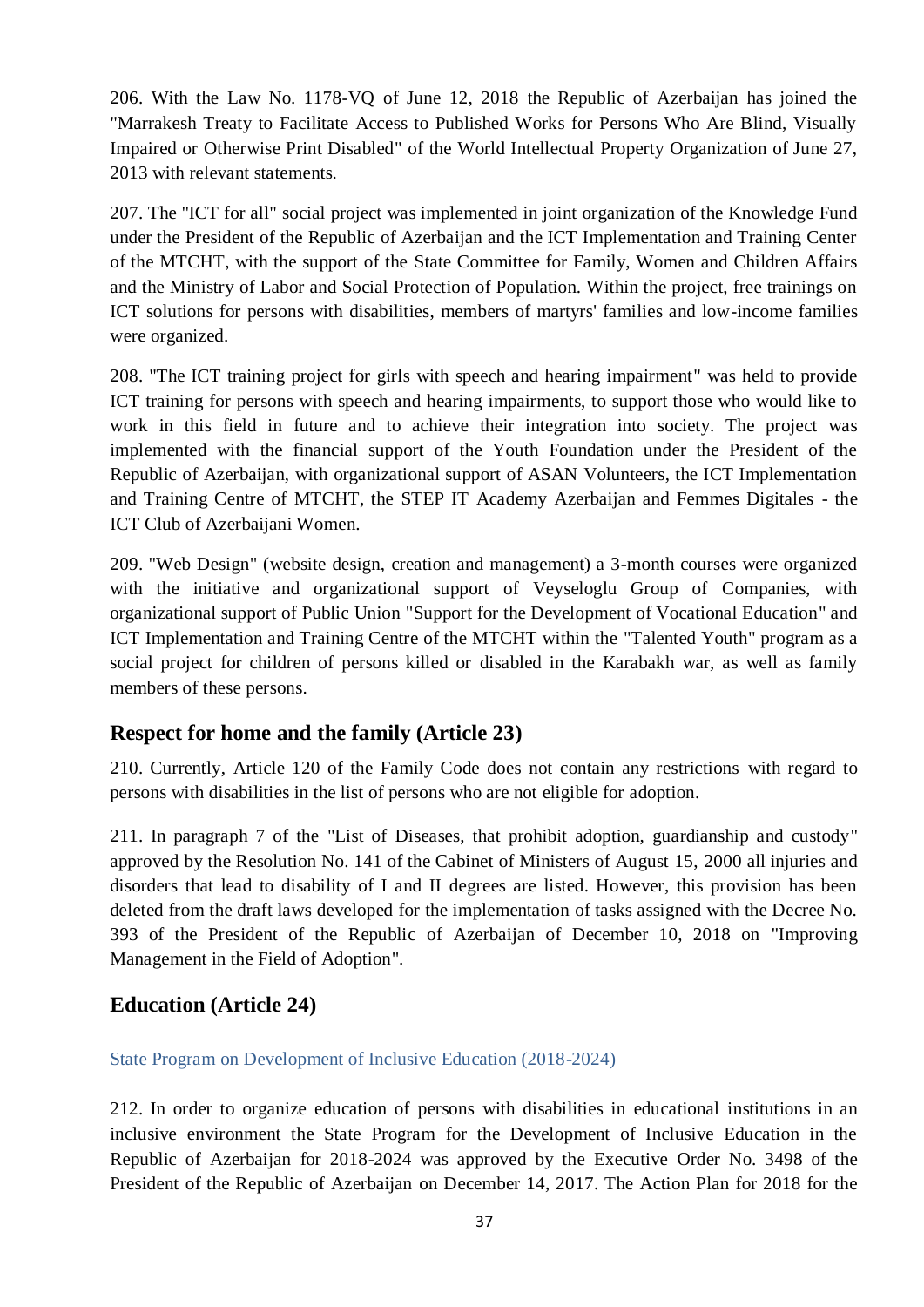implementation of the State Program has been approved by the relevant order of the Ministry of Education.

213. A working group has been established with the relevant order of the Ministry of Education to organize discussion of issues related to the implementation of the State Program, developed draft documents, the results of the research and studies and to prepare relevant proposals.

214. The following activities were implemented within the framework of the State Program:

a) Proposals on amendments to the Law of the Republic of Azerbaijan "On education of persons with disabilities (special education)" were prepared for submission to the Cabinet of Ministers of the Republic of Azerbaijan. The target group of the proposal is not only the persons with disabilities, it also envisages involvement of persons with learning difficulties by the comprehensive curriculum due to their individual peculiarities (dyslexia, dysgraphia, dyscalculia, hyperactivity, and other learning difficulties). The draft law envisages the transition from medical model to the social model of the special education from the conceptual point of view. The project also includes proposals on substituting medical diagnoses and terms with pedagogical and psychological terms.

b) The International Classification of Functioning - Children and Youth Assessment Methodology has been translated and adapted to Azerbaijani. The activities of the Psychological-Medical-Pedagogical Commissions were monitored and as a result the commissions were set up in a new composition of 5 people. The Psychological-Medical-Pedagogical Commissions were involved in trainings to assess the educational needs of persons with disabilities and to identify forms of involvement in special education and the use of assessment tools commenced.

c) Proposals for making amendments to the Law of the Republic of Azerbaijan "On education (special education) for persons with disabilities" have been developed.

d) A new draft Statute of the Psychological-Medical-Pedagogical Commission has been developed.

e) Training modules have been developed for teachers working in the field of inclusive education. A seminar for school principals on the topic "Training in Inclusive Classes" was held.

f) A position "special education expert" was added to the Rates and Qualifications Handbook. A proposal was made to add a new position "Deputy director for thematic issues" to educational institutions where integrated and inclusive education is used.

g) Participation of students with visual, hearing, and speech impairments in the final exam is provided.

h) A database on persons with disabilities has beenestablished.

215. The database contains information on children with disabilities who are involved in inclusive education at home, in special educational institutions or in special classes, as well as in regular schools. The data helped to obtain a financial forecast for children to be involved in special education, to track the financial costs spent on their education, to obtain detailed information about children with disabilities involved in education (student`s address, limitation, type of disability, the educational program involved, dates of birth, studied school, class etc.) for city, district and country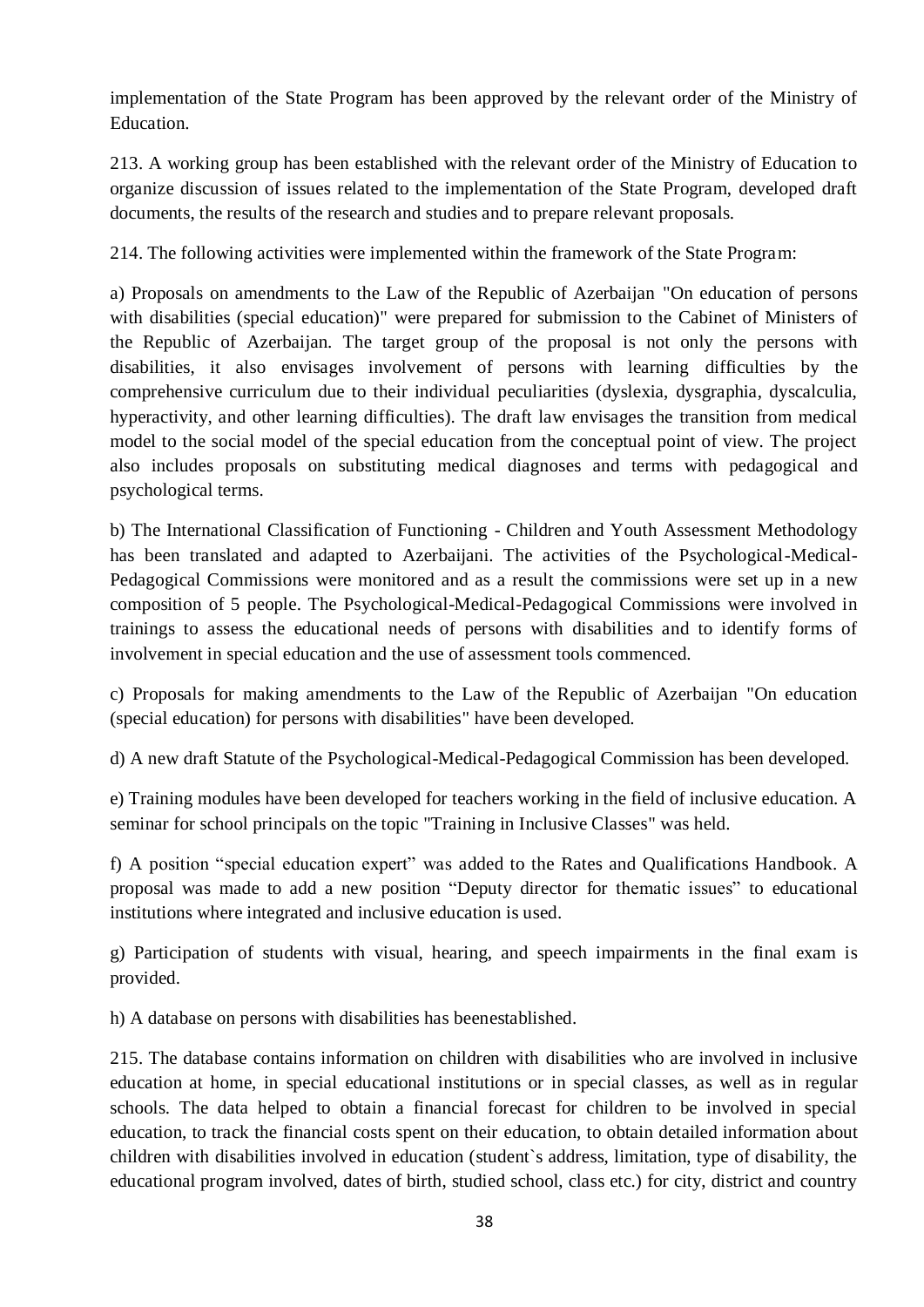as a whole. The database is connected to the Information System of the General Education Institutions (ISGEI) software.

### **Work and employment (Article 27)**

216. One of the main objectives of the state policy in the country is to create the conditions necessary for the full use of the potential of persons with disabilities, facilitate their inclusion into society, increasing employment rate, provide them with open, inclusive and equal access to the labour market and strengthen their social protection. This issue is reflected in the Constitution of the Republic of Azerbaijan, the Laws of the Republic of Azerbaijan "On Employment" and "On the Rights of Persons with Disabilities".

217. The Law of the Republic of Azerbaijan "On Employment" of June 29, 2018 provides that the categories of persons with special needs for social protection and those who have difficulty finding a job, include persons with disabilities and children with disabilities under the age 18, young people up to the age 20, single parents and large families raising minor children, parents raising children with disabilities under the age of 18, persons with less than 2 years to retirement, former prisoners, and internally displaced people.

218. Within the framework of the Decree of the President of the Republic of Azerbaijan No. 1941 of April 7, 2016 "On additional measures to ensure the self-employment of the population" and with the methodological and technical support of the International Labour Organization, 1281 persons from 84 districts (cities) of the country were provided with assets and successfully run their businesses by establishing small family farms under the self-employment program. 60 persons involved in the program were persons with disabilities.

219. In 2018, 36 million manats were allocated to financing self-employment projects on account of the Unemployment Insurance funds and 7267 unemployed people, including 913 persons with disabilities, successfully defended their business plans. As a result, over 5,000 families (750 of them with disabilities) were provided with assets and created their small family farms.

220. During 9 months of 2019 the State Employment Service provided employment to 1871 persons with disabilities at different enterprises and organizations. 1495 persons were involved in public works; 994 persons were provided with vocational guidance services.

Besides effors to encourage the access of persons with disabilities to small businesses and their involvement in the self-employment programme are continuing. Self-employment is one of the most important active labour market programmes aimed at independent employment of persons with working ability. Over the passed period of this year 1355 persons with disabilities have been involved in the programme and participated in the relevant trainings within the programme.

221. The United Nations Development Program and the Ministry of Labour and Social Protection of Population on December 19, 2018 signed an agreement on joint implementation of the program "Creating Inclusive and Decent Jobs for Socially Vulnerable Groups" to support vulnerable groups and ensure the effectiveness of self-employment programs. The project will primarily conduct selfemployment activities for persons with disabilities and support the establishment of a sustainable business for 500 people from this category. In addition to enhancing the participants'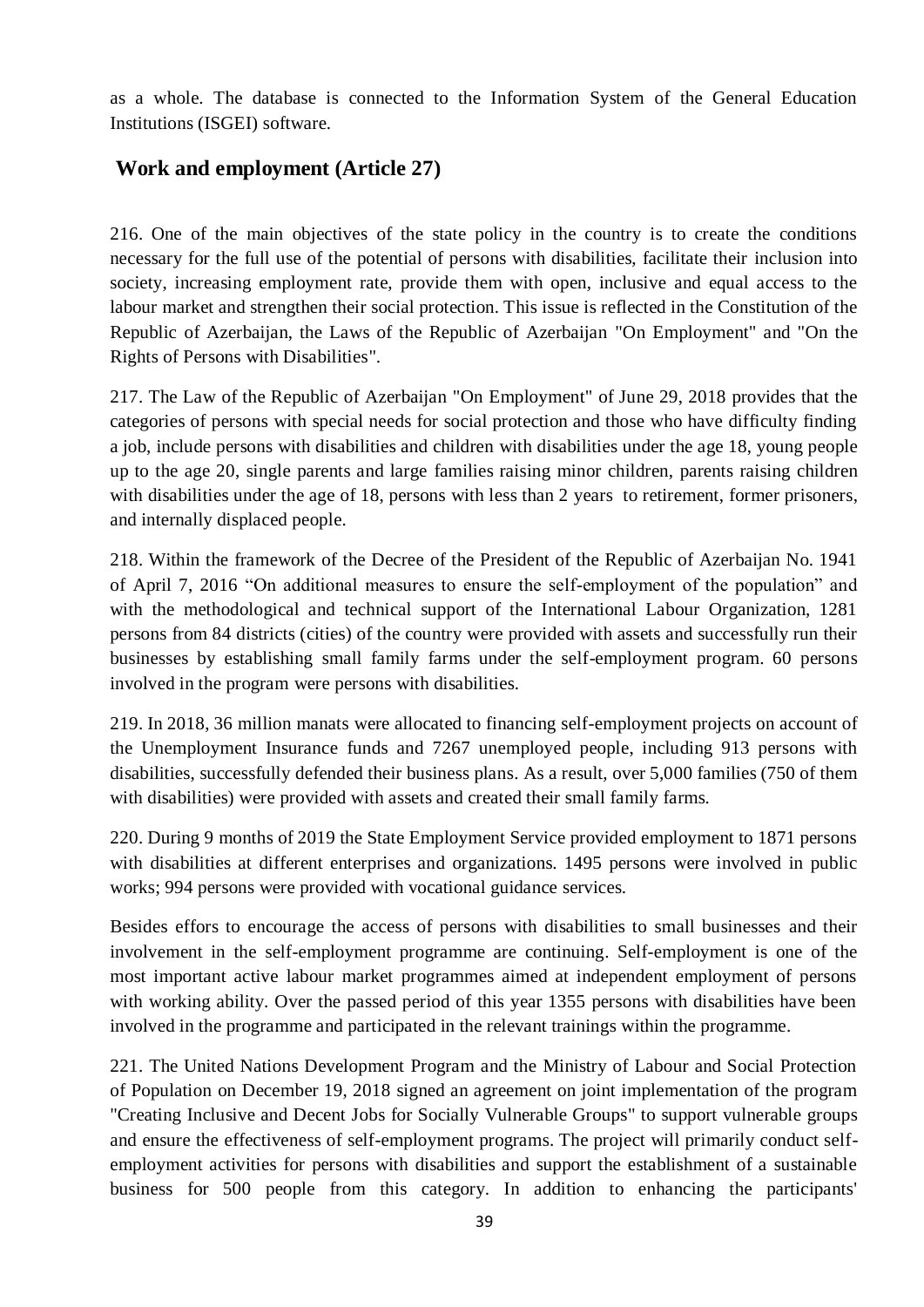entrepreneurial skills, the project will provide social and occupational rehabilitation, taking into account the specific challenges and obstacles they face in entering the Labour market.

222. Joint program of the MLSPP, UNDP and the UN Population Fund "Adressing the rights and well-being of women with disabilities and veterans of the Nagorno-Karabakh conflict" was was signed on February 12, 2019. The project aims to complement the Government efforts to protect, respect and fulfill the rights of persons living with disabilities with specific focus on women and war veterans of Nagorno-Karabakh conflict as regards their protection and well-being through the series of interrelated activities on producing improved data and evidence for informed policy making, increased awareness of the decision makers and the population on particular vulnerabilities of the persons with disabilities as well as exchange of good practices both within the country and in the region. .

223. In order to ensure the inclusion of persons with disabilities into the community and educational environment, vocational training courses are organized by the State Employment Service based on the educational programs approved by the Ministry of Education and coordinated with the Ministry of Labour and Social Protection of Population. 86 persons with disabilities were involved in the courses in 2018.

224. A project to support employment opportunities of people with disabilities was implemented with the support of the British Council Azerbaijan and BP. Of the 168 persons with disabilities who applied for participation in the three-month project, 116 were invited to interview, 96 were shortlisted and 86 were invited to training for a successful career. 75 English language trainings participants, 73 social skills trainings participants, and 59 out of 72 computer skills training participants received certificates. Almost 85% of the participants gained new knowledge during the project.

225. Besides, in 2018, BP and its partners have implemented the "Enhancing employability skills" project for people with disabilities registered in the Employment Service Agencies. The goal of the project was to develop employment opportunities for people with disabilities living in Baku and to increase their employment prospects. 86 persons with disabilities from Baku were selected to participate in the project and were involved in trainings in English, computer skills and social skills development. The participants were also provided with psychological support and consultation on employment within the project.

226. On May 5, 2018, a job fair for youth with disability was jointly organized by the Ministry of Youth and Sports, the Ministry of Education, the Ministry of Labour and Social Protection of Population, the Union of Disabled People Organizations and the Azerbaijan State Economic University (UNEC). The purpose of the fair, which was attended by government agencies, local and foreign companies, was providing assistance in ensuring employment of young people in need of social protection.

227. The total number of persons with disabilities in the Republic of Azerbaijan is currently averaging 5.5% of the country's population. Although this number is less than the global average (15 percent), it reinforces all the more the importance of disability prevention, taking measures to facilitate the integration of persons with disabilities into the society and the labour market.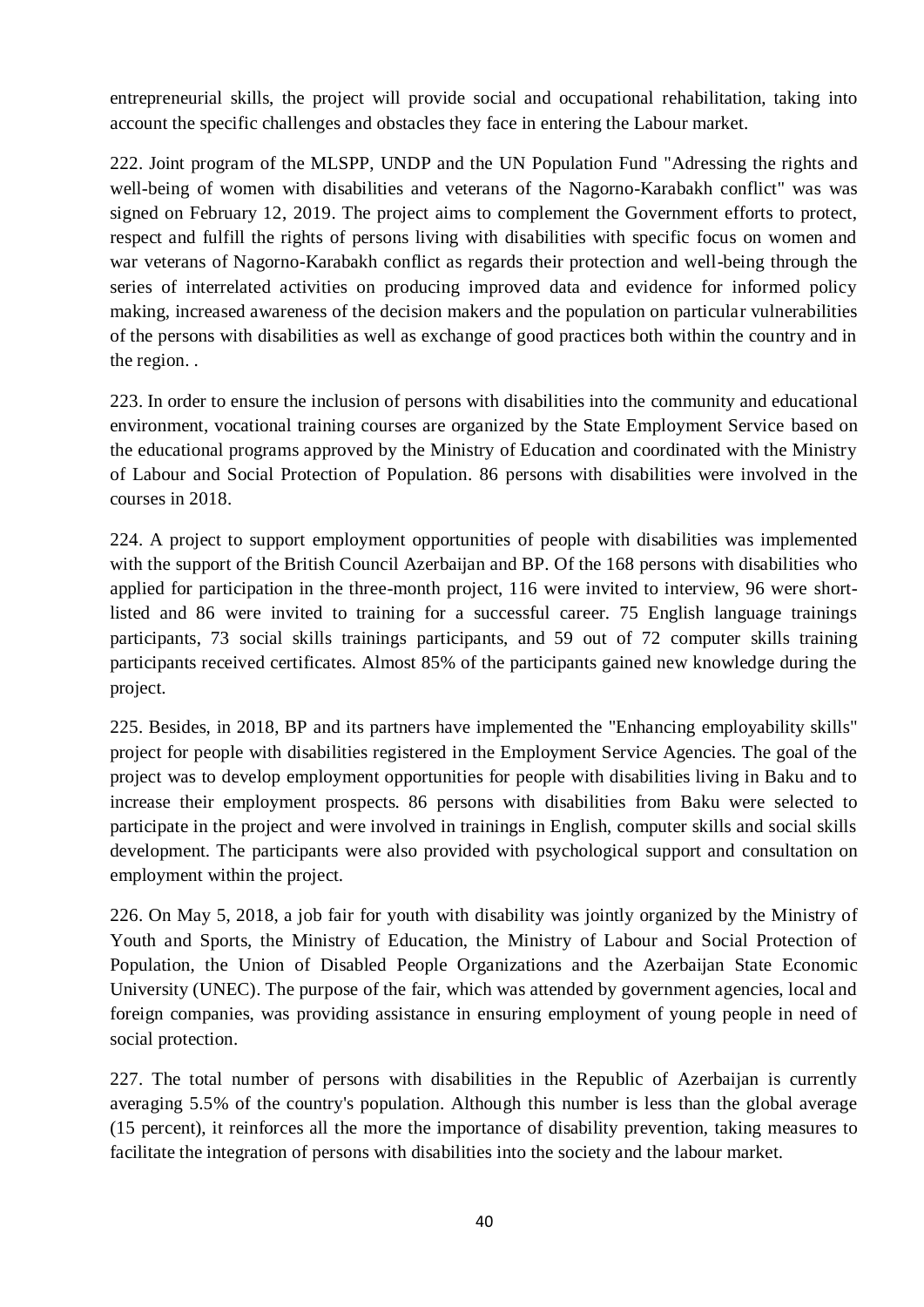228. It should be noted that along with analysing the experience of other countries in this area, the measures taken to increase employment opportunities for persons with disabilities are taken in close cooperation with international organizations, including the International Labour Organization, the United Nations Children's Fund, the World Bank, the UNDP and others.

### "E-social" Internet portal

229. The use of electronic services in the field of labour, employment, social protection and social provision has been expanded by the Decree of the President of the Republic of Azerbaijan, dated 5 September 2018. According to the Decree, works are underway by the Ministry of Labour and Social Protection of Population to establish the "E-social" internet portal and the Employment Sub-System (ESS). The development of the e-social internet portal and "Employment Sub-System" which is an essential component of the Employment subsystem will ensure for the citizens an access to all social information and services carried out objectively and transparently without official-citizen contacts. At the same time, the portal will allow centralized control over the allocation of job quotas for persons with special needs in social protection and those who have difficulty in finding employment and provide employment of these persons on the quota.

230. In accordance with the Order No. 213 of the Cabinet of Ministers of the Republic of Azerbaijan of November 22, 2005 On Approval of "the Regulations for Applying the Quota for the people with special needs for social protection and those facing difficulty with finding jobs" and "List of the Enterprises where the Quota is not applied ", during 2018 1,844 quota positions were identified at 581 enterprises. 800 positions from those quota positions are designed for persons with disabilities. During the year, 837 people were provided with quota positions and 227 of them were persons with disabilities. In total, during 2018, 2602 persons with disabilities applied to local authorities of the State Employment Service, 549 of them were employed, 85 were involved in vocational training courses, 57 involved in paid social work and 913 involved in self-employment programs.

231. It should be noted that in the first quarter of 2019, 33,969 people were employed, 969 of them are persons with disabilities. At the same time, among them 12430 are women and 7336 are young people.

232. No administrative penalty is imposed on employers who did not employ the persons with disabilities and other persons with special needs in social protection under allocated quota positions.

### Employment Strategy (2019-2030)

233. The Employment Strategy of the Republic of Azerbaijan for 2019–2030, approved by Executive Order No. 602 of October 30, 2018, provides for the creation of appropriate infrastructure and the expansion of a network of vocational rehabilitation Centres for provision of employment services for persons with disabilities.

234. In order to facilitate the integration of persons with disabilities into the labour market, it is envisaged to develop in line with modern requirements specialized vocational trainings, modular training programs and occupational standards.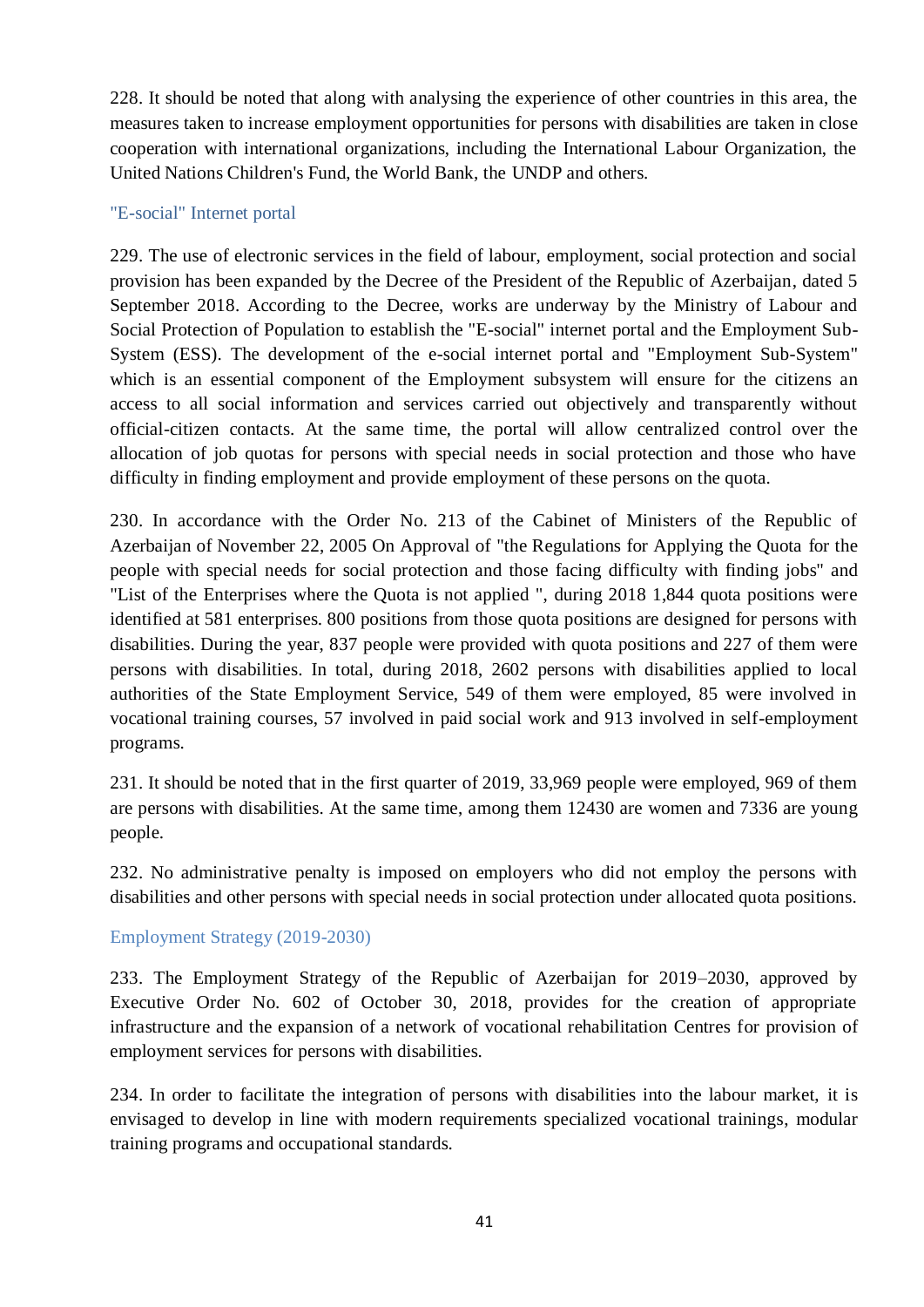The Vocational Rehabilitation Center for Youth with Disabilities provides services to over 300 people a year. During the course of 2018-2019, around 609 young people (254 people in 2019) were involved in vocational rehabilitation courses, 85 people participated in computer courses, 39-sewing classes, 59-knitting courses, 25-assistant chef trainings, 18-hairdressing courses for women, 51 hairdressing courses for men, 52-drawing courses, 30- training courses on carpet weaving, 3videography courses.

235. Law of the Republic of Azerbaijan "On unemployment insurance" of June 30, 2017 No. 765- VQ came into force on January 1, 2018. An unemployment insurance system has been introduced in Azerbaijan. The law allows expansion of the active measures in the area of social protection of unemployed citizens and those in search of employment, especially the scope of self-employment projects, as well as the formation of a flexible financing mechanism based on the principle of targeted social protection of citizens of this category.

In accordance with the Decision of the Cabinet of Ministers of the Republic of Azerbaijan of December 2019, 2017 № 616 "Procedure for financing of the wages of the insured", efforts are ongoing on the execution of the joint (the State Employment Service with employers) co-financing programme aimed to expand employment opportunities in order to facilitate the integration of persons with special need in social protection and persons with disabilities into the labour market, help them acquire the necassary skills and experience.

In addition, according to the Law of the Republic of Azerbaijan "On employment" of June 29 2018 and the section 1.1.10 of the Decree №233 of the President of the Republic of Azerbaijan,of August 24 2018, the draft decision of the Cabinet of Ministers on " Approval of standards for social facilities and workplaces outside the reserved quotas" has been submitted for the approval of the Cabinet of Ministers.

#### Reasonable accommodation

.

236. As part of the implementation of the New Law dated May 31. 2018, in order to provide employment for persons with disabilities based on the concept of reasonable accommodation of workplaces for persons with disabilities the Ministry of Labour and Social Protection of Population developed a draft Regulations on reasonable accommodation of the infrastructure facilities for the use of persons with disabilities" and submitted to the Cabinet of Ministers for approval.

237. During the preparation of the document consultations were held with local and international experts and the Committee's general comment # 5 on Article 5 of the Convention for the States Parties served as a basis for the document. Besides, the experiences of Iceland, Liechtenstein, Norway, Austria, Georgia, Latvia and several countries of the EU were studied.

238. The Regulation specifies that denial of providing reasonable accommodation is regarded as discriminationand also stipulates that the concept of reasonable accomodations should not impose a disproportionate or undue burden.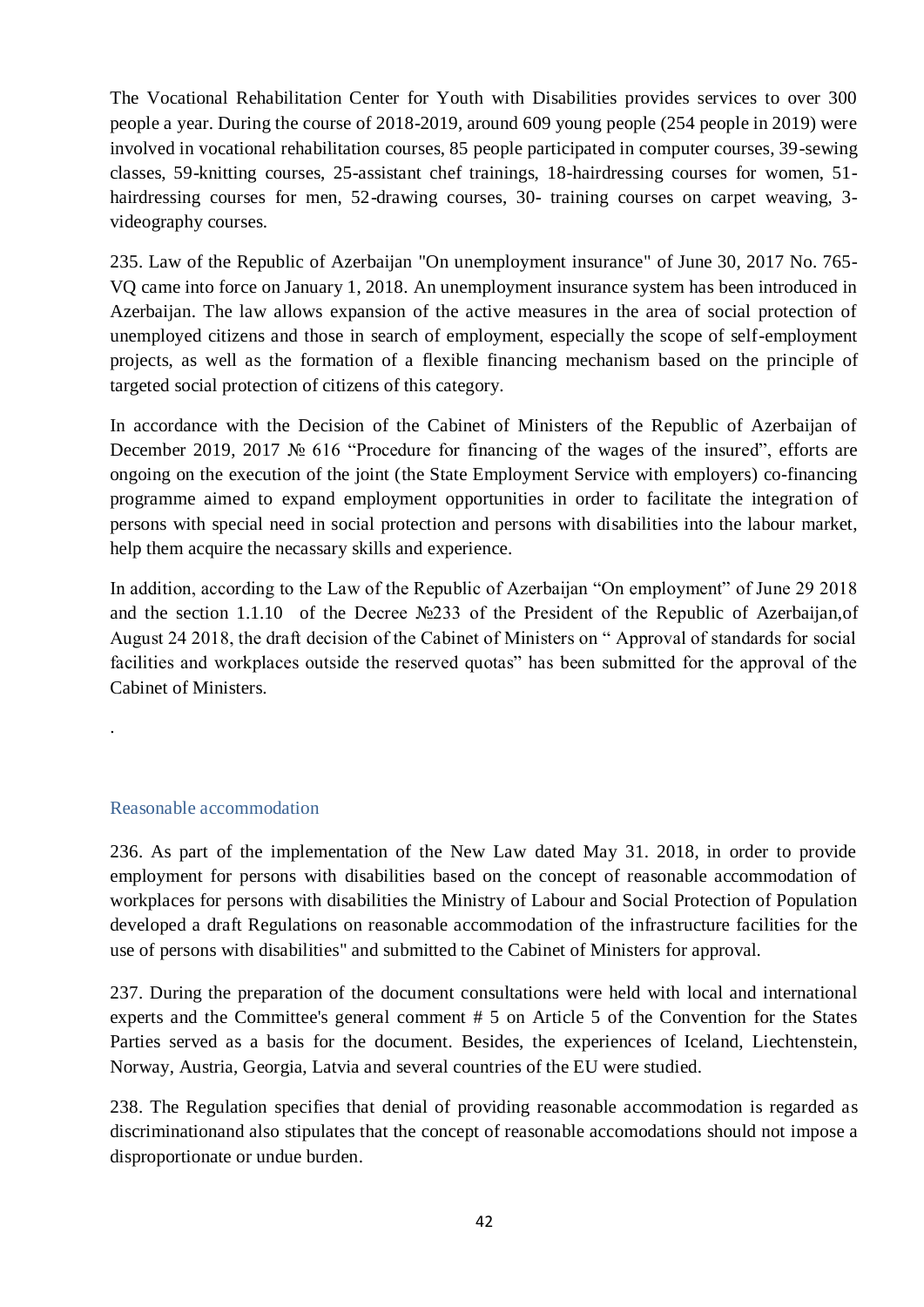239. In accordance with the Decree No. 326 of the President of the Republic of Azerbaijan of November 6, 2018, a draft project of the control regulations on reasonable accommodation of operating infrastructure facilities and residential buildings for persons with disabilities is being jointly developed by the Ministry of Emergency Situations and the Ministry of Labour and Social Protection of Population.

### **Participation in political and public life (Article 29)**

240. As the Election Code of the Republic of Azerbaijan does not specify the provision of information about candidates with disabilities during elections to the election commissions, statistics in this regard is not conducted. However, it is planned to take appropriate action to collect information about candidates with disabilities for future elections.

241. Since 2003, the Central Election Commission (CEC) has launched a wide range of projects to ensure the right of voters with disabilities to vote freely, without restrictions and barriers, aimed to promote active inclusion of voters with disabilities into society and give access to the same opportunities as other members of society. After the CEC decision of 2003 in order to ensure that persons with visual impairments could participate freely in the election, a special assistive device stencil started to be used to ensure the right of voters to vote by secret ballot.

242. Since then, those who have completely or partially lost their eyesight are be able to vote for their preferred candidate using stencils with all the information embossed in the Braille alphabet.

243. The stencils, which are the same size as the ballot forms, contain information about all the candidates in Braille alphabet for persons with visual impairment. A voter with visual impairment entering the polling station on election day is provided with a stencil on the ballot paper. The stencil is placed above the ballot paper in such a way that the lines in the stencil overlap with the lines of the candidates in the ballot paper, and the cut squares overlap with the squares in the ballot paper, and the voter will return the stencil to the commission member after he/she independently votes for the candidate he/she wishes.

244. Portable ramps in 1113 polling stations have been installed to allow other groups of voters with disabilities - persons with mobility impairments to freely enter to the polling station and vote.

245. During the 2018 Presidential Elections focused lot of attention was paid to the fact that voters with disabilities, along with other groups of voters, were able to participate in the elections making sure that the polling stations were appropriate and convenient for them. According to the nationwide surveys conducted with the Ministry of Labour and Social Protection of Population, it was determined that in the areas covered by 1455 polling stations there were voters with limited mobility. These polling stations were accommodated for the voters with mobility impairments and portable mobile ramps were installed.

246. At the same time, in a video clip with subtitles designed to inform voters with hearing impairments within the CEC's voter awareness program all election day procedures were explained in detail and this project available on all television channels and social networks, made a significant contribution to the awareness of voters with hearing disabilities.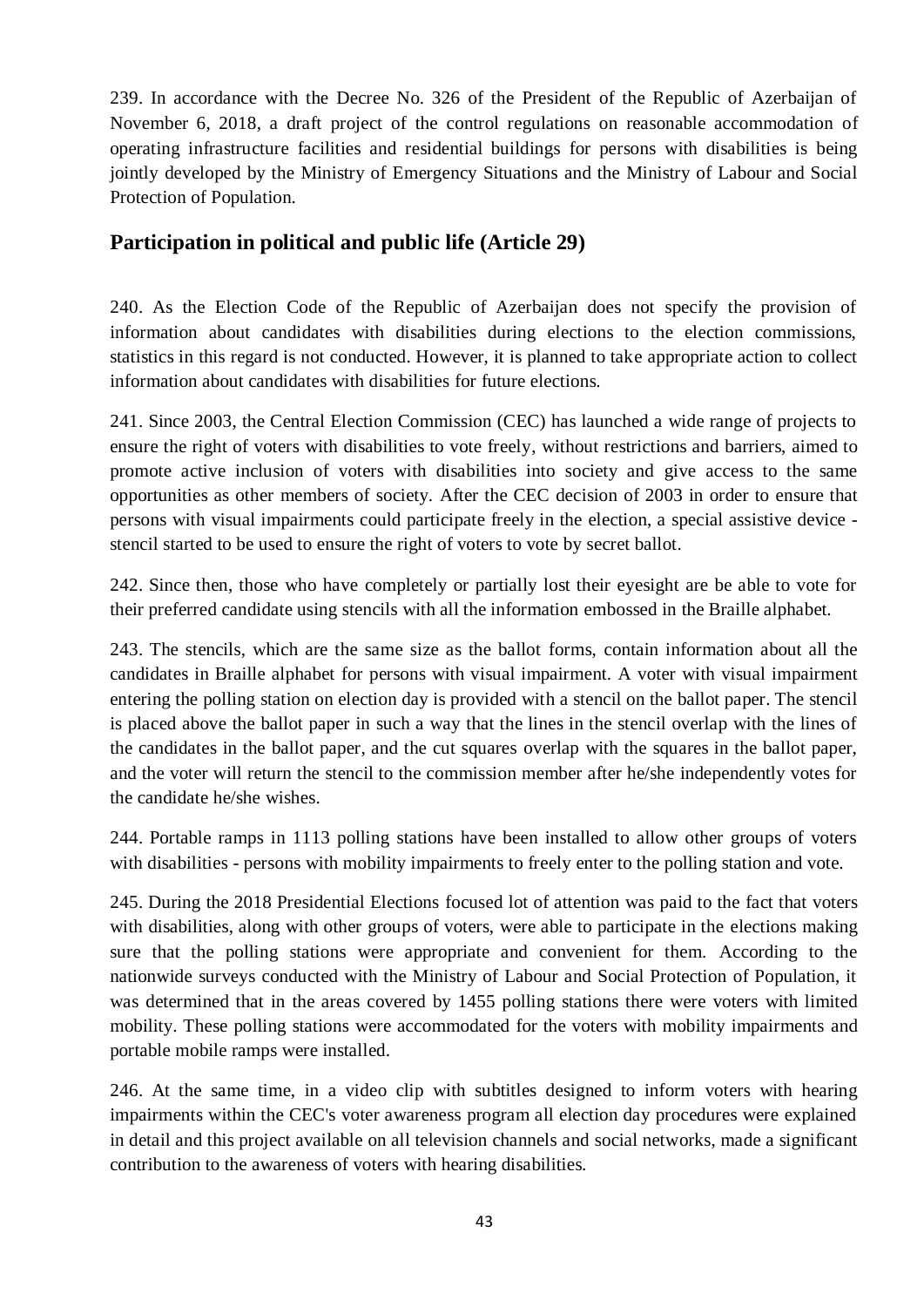247. According to Section IV of the Article 25 of the Constitution of the Republic of Azerbaijan, Persons with disabilities enjoy all rights and perform all duties enshrined in this Constitution, except in cases when enjoyment of rights and performance of duties is impeded due to their limited abilities. Futhermore, persons whose incapacity has been approved by a court decision under Sections II and III of the Article 56 of the Constitution are not entitled to participate in the election, the right to vote of the military personnel, judges, civil servants, religious officials, persons imprisoned by the decision of law court, including other persons specified in the Constitution and the law, may be restricted by law.

### **Participation in cultural life, recreation, leisure and sport (Article 30)**

248. In order to provide equal access to cultural life for persons with disabilities, in 2016 the National Library prepared and published a methodical book entitled "Organization of Library Services for Persons with Disabilities", published with 150 copies and sent to the Centralized Library Systems of all regions.

249. A variety of audio books have been collected for special category users in the Audiobooks section of the Electronic Library on the National Library's website [\(http://anl.az/audio-books.php\)](http://anl.az/audio-books.php). Since it is difficult for people with visual impairment to visit libraries every day, they can listen any audio book in library section of the National Library's electronic library without coming to the library.

250. The Republican Library of the Visually Impaired [\(http://gerk.az/\)](http://gerk.az/) annually reproduces copies of the new books that are included in the library's stock in the recording studio and are available for use by readers with visual impairment in the regions of the republic. In recent years, the library has been equipped with state-of-the-art technical equipment and a special software has been installed on all computers for persons with visual impairment. This software can also be installed in smartphones for the users with visual impairment. At the same time, the library organizes new Latin graphic Braille training courses for middle-aged and senior readers.

251. On February 2, 2015 the III Republican creative festival of youth with disabilities was held with the support of the Ministry of Youth and Sports.

252. On May 1, 2019, for the first time, the Autism Festival was held in Azerbaijan with the support of the Ministry of Youth and Sports. At the festival, organizations operating in Azerbaijan demonstrated their work at the exhibition. In addition, in support of the festival many sports federations have also been given the opportunity to showcase their work together with the Autism Sports Clubs.

253. More than 500 children and youth with disabilities attended at the Recreation camps in 2015- 2019 in the Republican Children's Recreation and Health Center under the Ministry of Youth and Sports.

254. Also, in May 2016, the Museum of Azerbaijan's Independence hosted an exhibition called "Dreams of Young Artists", where young artists with disabilities participated, and the "Endless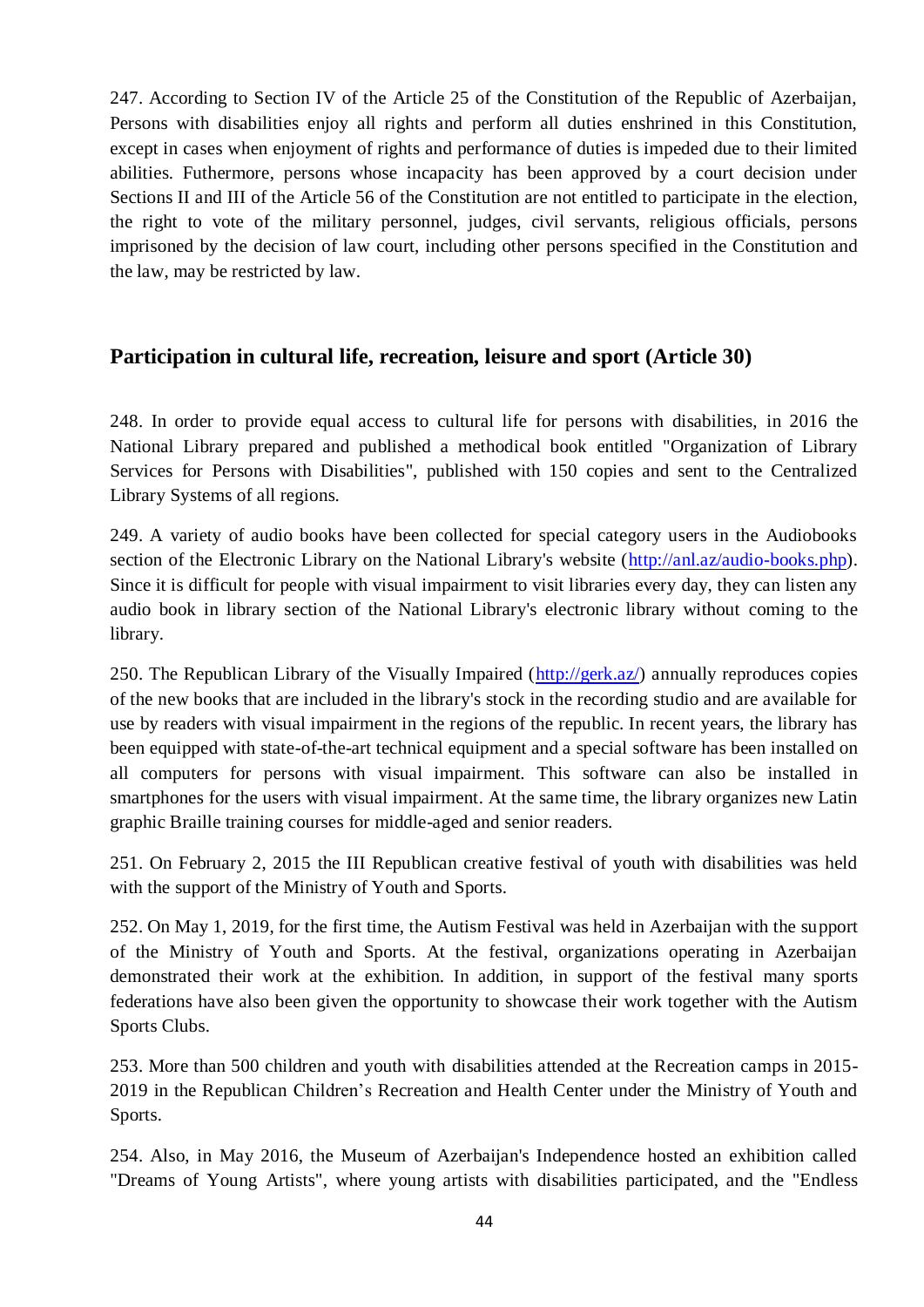War" exhibition, which was held in April 2017 andattended by servicemen disabled during the war. In addition, young artists with disabilities participated at the "Peace Games" exhibition, dedicated to the Islamic Solidarity Games in May 2017, at the exhibition "Museums in the era of hyper communication: new approaches, new audiences" which was held in May 2018, the event "Homeland said you "My son"" which was held in November 2018, and attended by servicemen disabled during the war.

255. 3 students with disabilities study at the Baku Choreography Academy and 2 students with disabilities are at the Gara Garayev Central School of Arts and as well as a guitar teacher with II degree of disability work at the school.

256. The specialized music education institution for the children visual impairments - the 11-year Music School number 38 is functioning in Baku. At present, 185 students with visual impairments take up the piano, violin, tar, kamancha, accordion, drum, canon, singing at the school. The school employs 44 teachers, 22 of whom are persons with visual impairment of I and II degree.

257. The buildings of the Azerbaijan State Academic Opera and Ballet Theatre, the Azerbaijan State Academic National Drama Theatre, the Azerbaijan State Musical Theatre, the Azerbaijan State Theatre of Young Spectators, the Azerbaijan State Russian Drama Theatre, the Azerbaijan State Philharmonic Hall, the Heydar Aliyev Palace and the International Mugham Centre are all adapted for persons with disabilities. Azerbaijan State Academic National Drama, Azerbaijan State Musical, Azerbaijan State Young Spectators, The Azerbaijan State Russian Drama Theatres are equipped withscrolling text facilities.

258. In 2017, the Ministry of Youth and Sports installed ramps at the Olympic Sports Complex (OSC) in 30 regions (Aghdam, Agdash, Fuzuli, Bilasuvar, Goychay, Ismayilli, Balakan, Oghuz, Sabirabad, Kurdamir, Shamkir, Ganja, Shagan, Hovsan, Tovuz, Imishli, Gabala, Sumgayit, Astara, Jalilabad, Gobustan, Khachmaz, Shirvan, Goygol, Gazakh, Sheki, Gusar, Zagatala, Saatli). In connection with the I European Games in 2015 and other international sporting events in the coming years, new and renovated sports facilities meet international standards and are accessible to persons with disabilities.

259. The opening ceremony of the V Baku International Theatre Conference in 2018 in Baku – at the Academic Musical Theatre started with a performance of a creative team of people with disabilities organized by British Council Azerbaijan within the Unlimited program.

260. ESA Theatre began operating in September 2016 as the first and only inclusive Theatre in the country. Promoting the integration of persons with disabilities into society, ensuring the cooperation of persons with disabilities and those without disabilities, and promoting their social and public well-being in other fields of the arts are among the main objectives of ESA Theatre. Despite recent commencement to its activity, the ESA Theatre has staged successful performances and gained great public sympathy.

261. Since 2018, the Ministry of Labour and Social Protection of Population of the Republic of Azerbaijan has been cooperating closely with the ESA Theatre. As a result, in December 2018, the premiere of "Blue Bird" performance took place at the Azerbaijan State Musical Theatre. In 2019, it is intended to stage two more performances with the ESA Theatre.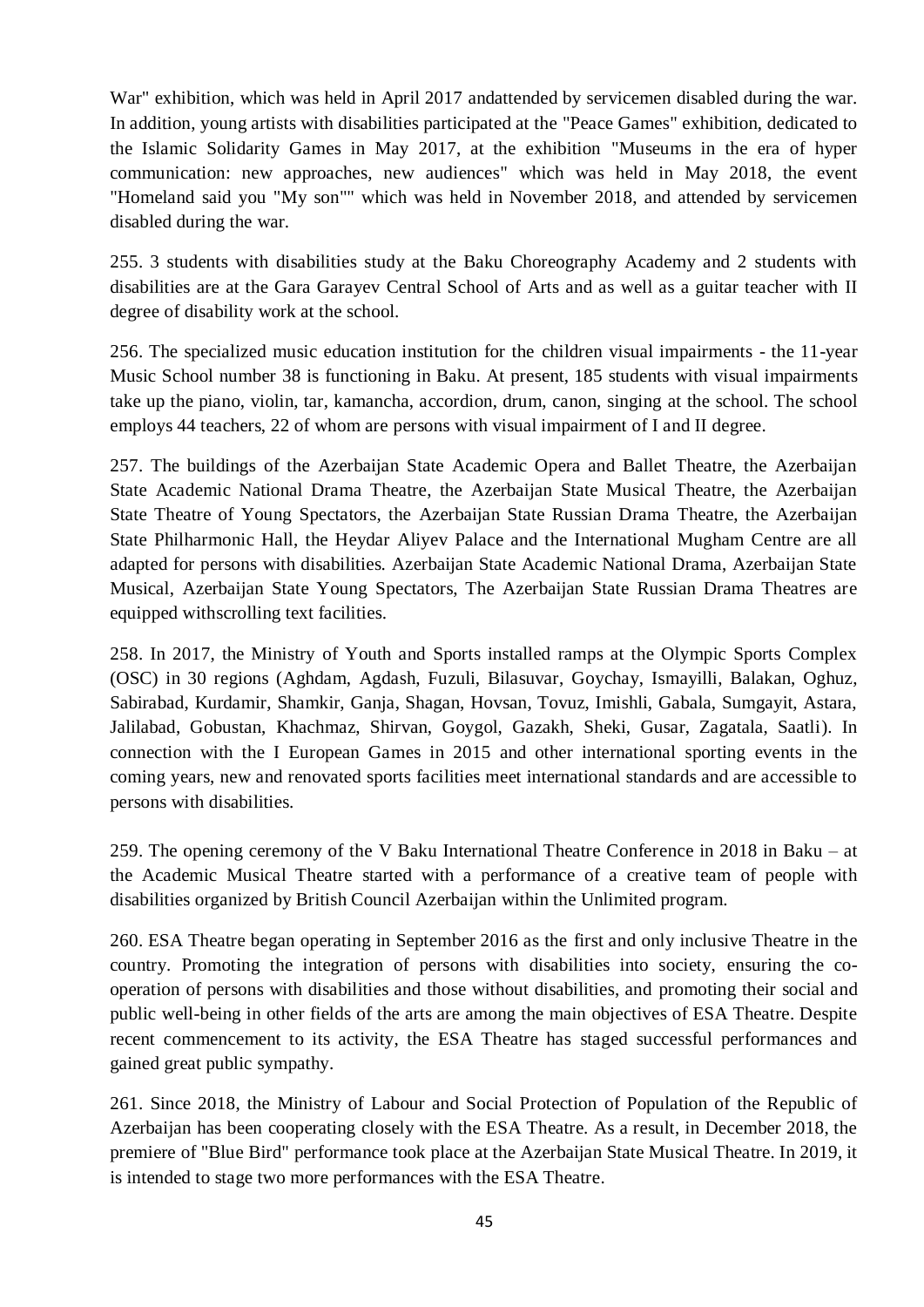262. The Children`s Paralympic Committee under the National Paralympic Committee of Azerbaijan, which was established to accelerate achievement of participation of children with disabilities in the country in the mass physical activity and sports, in addition to the training of reserve athletes, supports the integration of children with disabilities into society through abilitation and rehabilitation.

263. During 2018, in the Paralympic Committee over 200 children with disabilities under the age of 18 were involved in eight sports, including swimming, judo, boccia, table tennis, goalball, para taekwondo, powerlifting and wheelchair dance sport for children with disabilities.

264. On June 7, 2018, with the support of BP Azerbaijan and with organization of the National Paralympic Committee of the Republic of Azerbaijan, the Children's Paralympic Sports Festival, dedicated to the 100<sup>th</sup> anniversary of the Republic of Azerbaijan, was held at the Goygol Olympic Sports Complex. 110 children with disabilities competed in such Paralympic sports as judo, swimming, boccia, goalball, table tennis, taekwondo, wheelchair dance sport and powerlifting. Paralympic athletes from the Republic of Georgia also participated in the festival.

265. On November 13-14, 2018, IV Republican Children's Paralympic Sports Games were held in the Republic Paralympic Sports Complex in Sumgait jointly organized by the National Paralympic Committee, Azercell Telecom LLC and UNICEF Representative Office in Azerbaijan. About 140 children with disabilities from Georgia and 8 regions of the country participated in the Games.

# **C. Specific Obligations (Articles 31-33)**

### **Statistics and data collection (Article 31)**

266. Unlike previous censuses, the Questionnaire of the census to be conducted in Azerbaijan in 2019 includes questions about persons with disabilities, which will allow to obtain information on housing, education and employment, as well as other indicators that can be collected within the census. During the census, the survey with respondents will be conducted by trained counters, who will be included in the survey according to the relevant program.

267. In accordance with Article 3.6 of the New Law, Regulations have been developed to regulate legal and organizational issues related to the formation, maintenance and protection of the register of persons with disabilities.

268. The main purpose of the register is to create in the country a single and comprehensive database on persons with disabilities, to conduct country-wide record of data on accessibility of infrastructure, public buildings, information and others for persons with disabilities, to conduct analyses, forecasting and monitoring of disabilities and persons with disabilities, improve the quality of public services in the field of disability and monitor the performance by certain institutions of their obligations related to disability and with regard to persons with disabilities.

269. The regulations cover the provision of a single record of disability information, integrating information systems and resources of nearly 18 government agencies. Information to be kept in the registry has been agreed with the relevant authorities.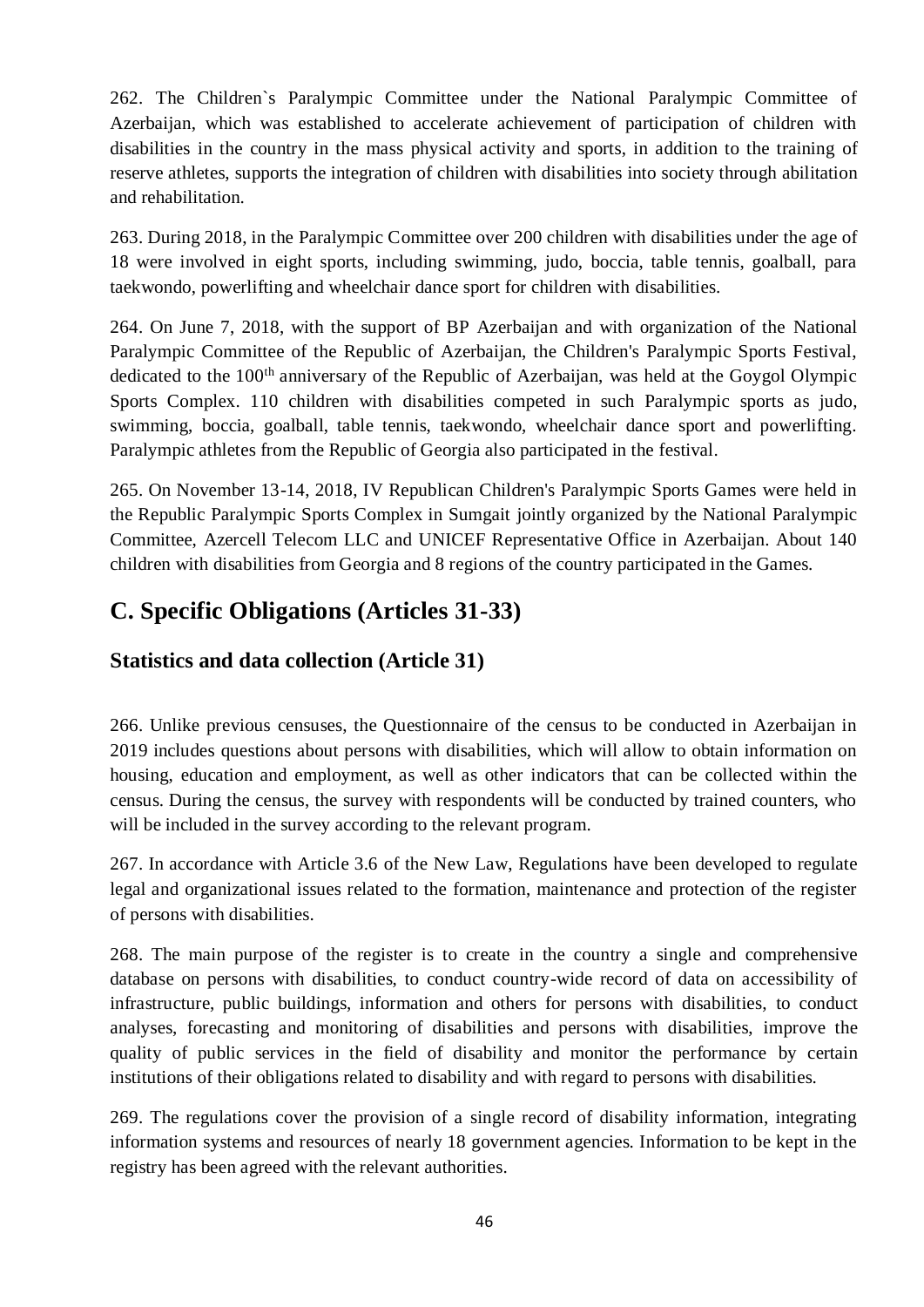### **International Cooperation (Article 32)**

270. The projects, signed between the Ministry of Labour and Social Protection of Population of the Republic of Azerbaijan, UNDP and the UN Population Fund, envisage participation of organizations representing persons with disabilities.

271. In case of the contracts and agreements developed and applied in cooperation with relevant agencies of foreign countries on social security specify the exchange experience with regard to social protection and rehabilitation of persons with disabilities and their integration into society, position of the organizations representing persons with disabilities will be taken into account.

272. The Republic of Azerbaijan joined the UN Sustainable Development Goals for 2016–2030 at the Sustainable Development Summit of the UN Member States on September 25-27, 2015.

273. The National Coordination Council for Sustainable Development of the Republic of Azerbaijan was established by the Decree No. 1066 of the President of the Republic of Azerbaijan of October 6, 2016. The main purpose of the National Coordination Council for Sustainable Development is to identify by 2030 national priorities and indicators in line with global goals and targets that are important to Azerbaijan, ensure the alignment of state programs and strategies in the social and economic sectors of the country with the Sustainable Development Goals; and to prepare annual reports on the achievement of SDGs.

### **National Implementation and Monitoring (Article 33)**

**a)**

### Coordination mechanisms for insuring implementation of the Convention

274. A working group consisting of representatives of relevant government agencies, civil society institutes and non-governmental organizations has been established in the Ministry of Labour and Social Protection of Population. The main task of this group is to coordinate and ensure the implementation of plans and strategies to protect the rights of persons with disabilities. Regular meetings of the working group are held.

275. On December 1, 2017, in connection with December 3 - the International Day of Persons with Disabilities, a conference on the obligations of Azerbaijan on the implementation of the UN Convention on the Rights of Persons with Disabilities: Achievements, Challenges and Prospects was held. The event was attended by Chairman of the Labour and Social Policy Committee of the Milli Mejlis, Representative of the UNICEF in Azerbaijan, Head of the Baku Office of the Council of Europe, representatives of various governmental and non-governmental organizations and public organizations of persons with disabilities.

276. The conference presented a new approach to disability in the Convention on the Rights of Persons with Disabilities and on the various articles of the Convention (including equality, nondiscrimination, education, accessibility, awareness-raising, work and employment, participation in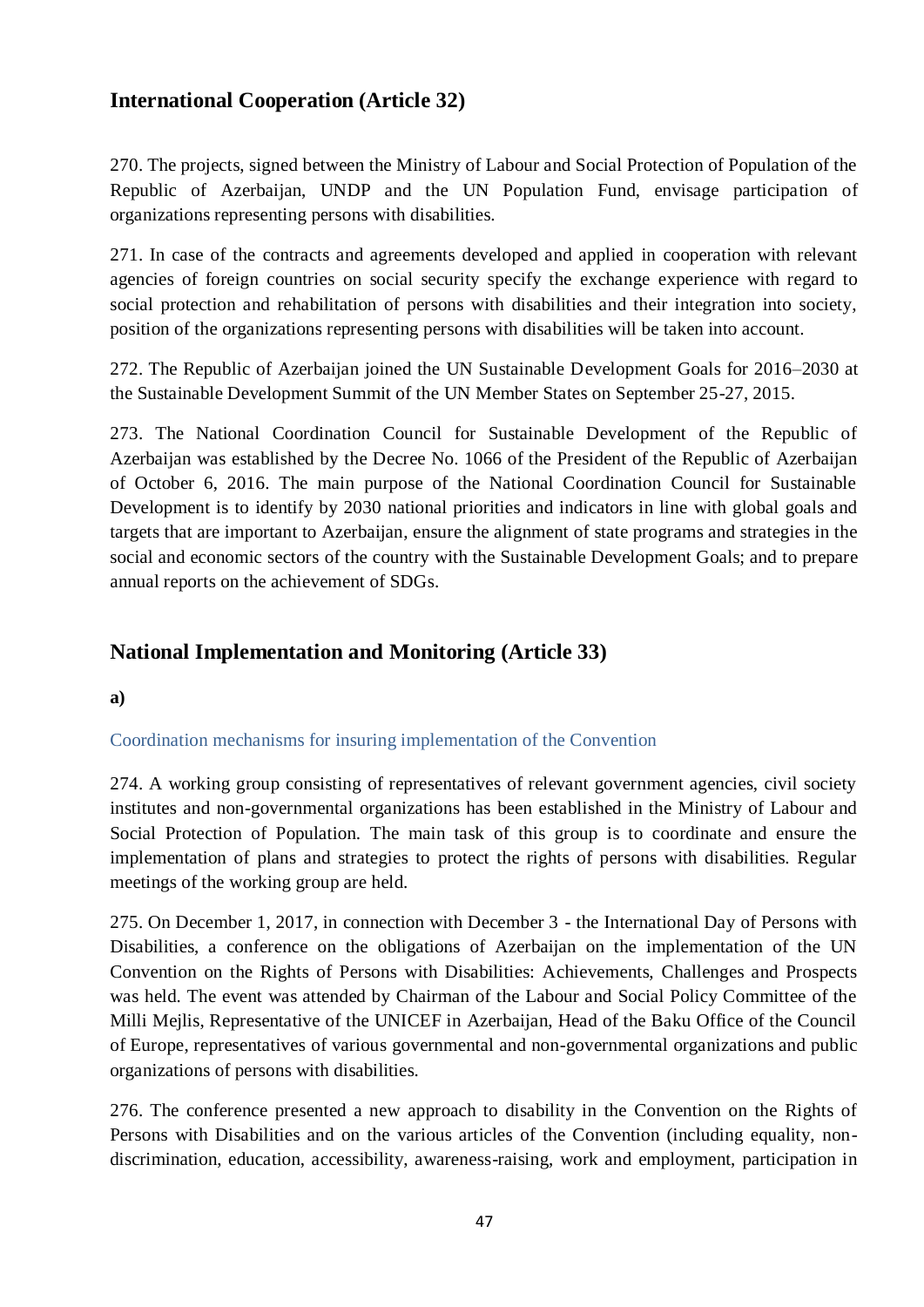cultural life, etc.), discussions on the forthcoming issues on the implementation of the CRPD were held.

277. At the same time, it should be noted that in accordance with the Decree of the President of the Republic of Azerbaijan No. 504 of September 20, 2018, a working group has been established within the UN Human Rights Treaty bodies and the Universal Periodic Review mechanism of the UN Human Rights Council for the preparation of periodic reports of the Republic of Azerbaijan and to ensure control over the implementation of the recommendations adopted in relation to the Republic of Azerbaijan.

**b)**

The mandate of and activities carried out by the Commissioner for Human Rights of the Republic of Azerbaijan to monitor the implementation of the Convention

278. In accordance with Article 1.1 of the Constitutional Law (CL) of the Republic of Azerbaijan "On the Commissioner for Human Rights (Ombudsman)" No 246-IIK of 28 December 2001, the Ombudsman's position is established to restore the human rights and freedoms enshrined in the Constitution of the Republic of Azerbaijan and in the international treaties to which the Republic of Azerbaijan is a party and violated by governmental and municipal bodies and officials of the Republic of Azerbaijan, as well as to prevent violation of human rights in cases envisaged by the given Constitutional Law..

279. The activities of the Commissioner shall be based on the principles of publicity, transparency, legality, justice, and impartiality. (CL, Article 1.10).

280. The constitutional law guarantees the independence of the Commissioner. Thus, in accordance with Article 5.1 of the Law, the Commissioner is independent and obey only to the Constitution and laws of the Republic of Azerbaijan.

281. Under the Constitutional Law the independence of the Commissioner shall be ensured by the following (CL, Article 5.2):

a. he/she shall not be replaced, while in office;

b. he/she shall enjoy inviolability;

c. it shall be inadmissible to interfere with his/her activities by any governmental or municipal body or official;

d. he/she shall be provided with financial and social guarantees.

282. It should be noted that the declaration of a state of emergency or martial law shall not cease or restrict the activities of the Commissioner (CL, Article 5.3).

283. In the Opinions and Proposals submitted jointly by UNICEF Representative Office in Azerbaijan, the Ministry of Labour and Social Protection of Population, the Ministry of Foreign Affairs and the Union of Disabled People Organizations which unites NGOs of persons with disabilities, it was indicated that implementation of the independent mechanism functions by the Ombudsman to promote, protect and monitor the implementation of this Convention, which is to be established in accordance with Article 33.2 of the UN Convention on the Rights of Persons with Disabilities is considered appropriate.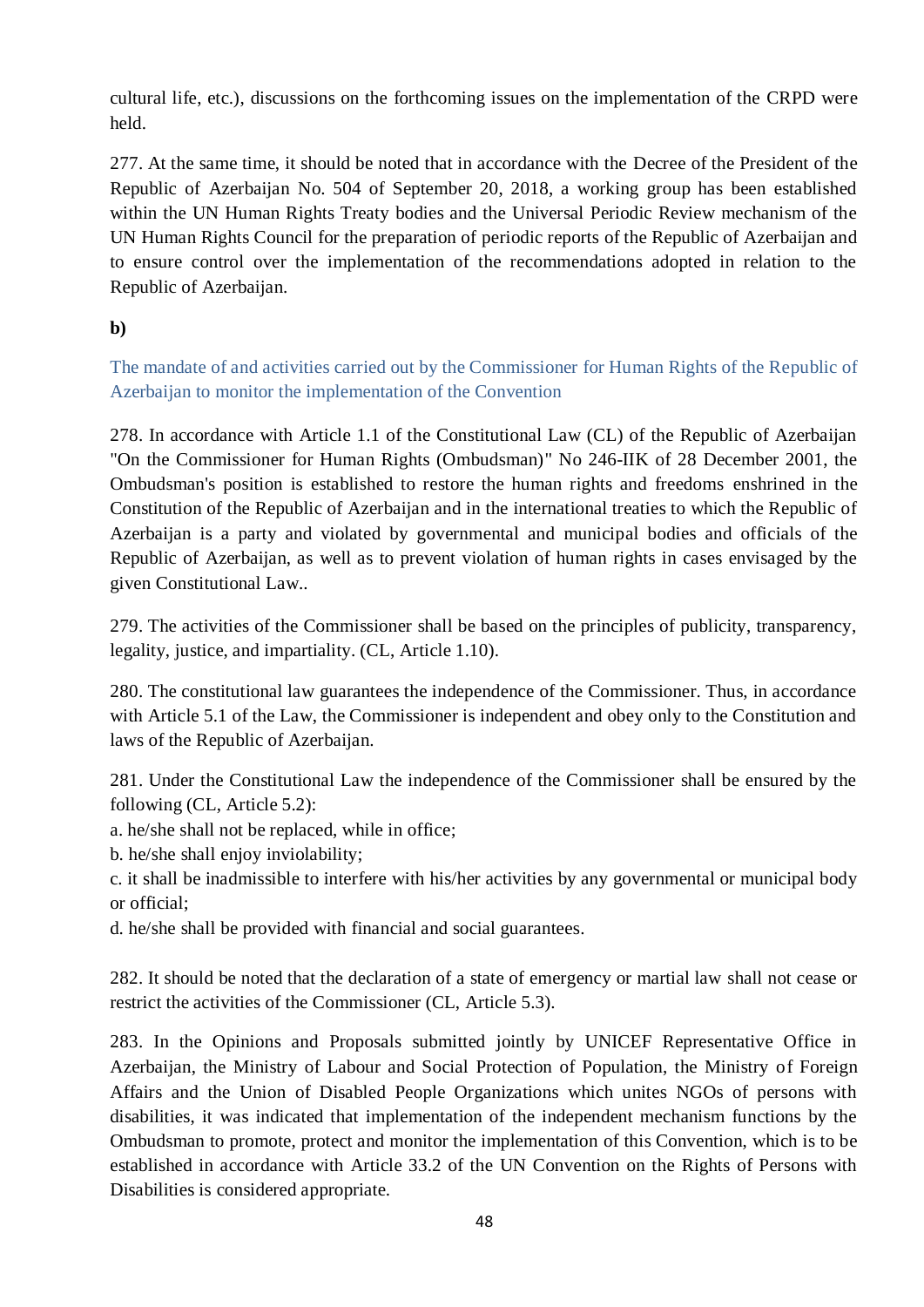284. In the letter No. 2/387 of May 14, 2011, addressed to the Commissioner by the Head of the Presidential Administration of the Republic of Azerbaijan the Commissioner is recommended to take appropriate measures to implement the functions specified.

285. In this context, the need for an effective and qualitative organization of the Ombudsman's activities amid growing new and more responsible tasks has led to an increase in its mandate as well as the number of its staff. In this regard, the Ombudsman has prepared and submitted to the Milli Majlis of the Republic of Azerbaijan the draft Law on Amendments to the Constitutional Law of the Republic of Azerbaijan "On the Commissioner for Human Rights (Ombudsman)".

286. Under the proposed amendment, the Ombudsman as a national human rights institution implements an independent mechanism functions for promoting, protecting and monitoring the implementation of the CRPD and these functions are implemented by the relevant structural unit established at the Office of the Commissioner. The Regulations for implementing the independent mechanism functions shall be determined by the Commissioner. At the same time, persons with disabilities and the non-governmental organizations representing them may be involved by the Commissioner in the monitoring process.

287. According to the Constitutional Law "On the Commissioner for Human Rights (Ombudsman)" of the Republic of Azerbaijan, the Commissioner and members of the National Preventive Group are entitled to access, without hindrance and prior notification, to any psychiatric institutions and other places, which detained persons cannot leave on their own will, as well as to the police stations, temporary detention places, investigatory isolators, penitentiary institutions, military guardhouses; to meet privately or when deemed necessary with participation of an expert or interpreter and interview in private detained persons, as well as any other persons who may provide relevant information; to get acquainted with and obtain copies of the documents confirming the lawfulness of detention and providing information on treatment and conditions of detention of the persons mentioned above; to prepare acts and document the process and the results of the actions undertaken (Constitutional Law, Articles 12.2.1; 18-1.2.1).

288. The Human Rights Commissioner conducts visits to and monitoring in the educational, health, penitentiary and social services facilities without prior notice to investigate the conditions of detention of and treatment of persons with disabilities, within his/her activities both as independent monitoring and as a national preventive mechanism.

### **c)**

### Capacity Building of the Office of the Commissioner for Human Rights of the Republic of Azerbaijan

289. The Azerbaijan Ombudsman Institute was accredited with "A" status for the first time in 2006 in the Subcommittee on Accreditation of the International Coordination Committee of the National Human Rights Institutions (now the Global Alliance of National Human Rights Institutions). Since then, the Ombudsman's Institute has been accredited at various times and maintained A status. In 2017, the Institute was involved in the next accreditation process by the Committee and made recommendations to maintain this status. The Ombudsman's activities, as well as the Constitutional Law on Ombudsman, fully comply with all requirements of the Paris Principles.